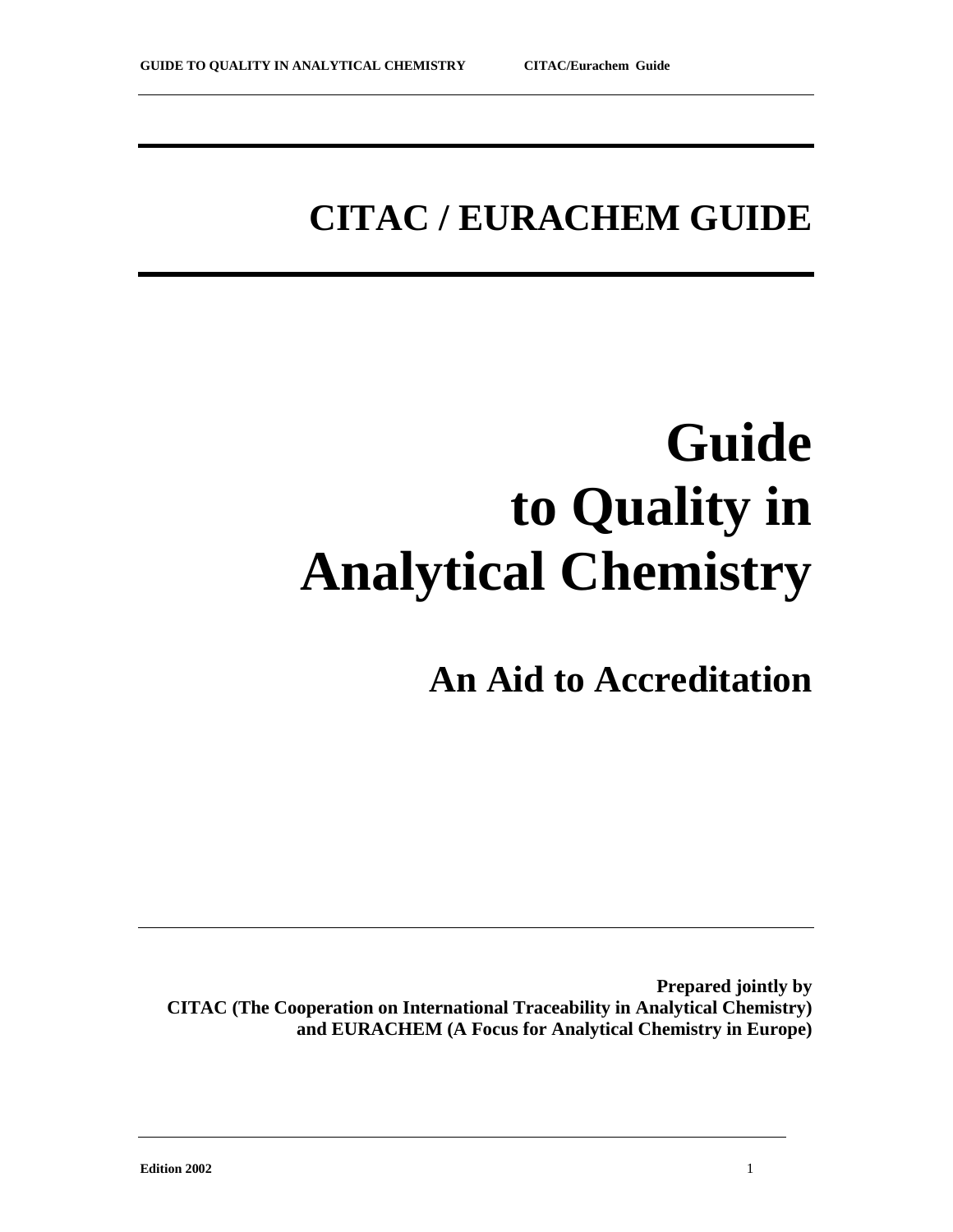## **Guide to Quality in Analytical Chemistry**

## **An Aid to Accreditation**

This document has been produced by a joint Working Group of CITAC and EURACHEM and is based on earlier documents, including CITAC Guide 1, published in 1995 and the EURACHEM WELAC Guide published in 1993. This edition deals with the new requirements of the standard ISO/IEC 17025: 1999 - "General Requirements for the Competence of Testing and Calibration Laboratories".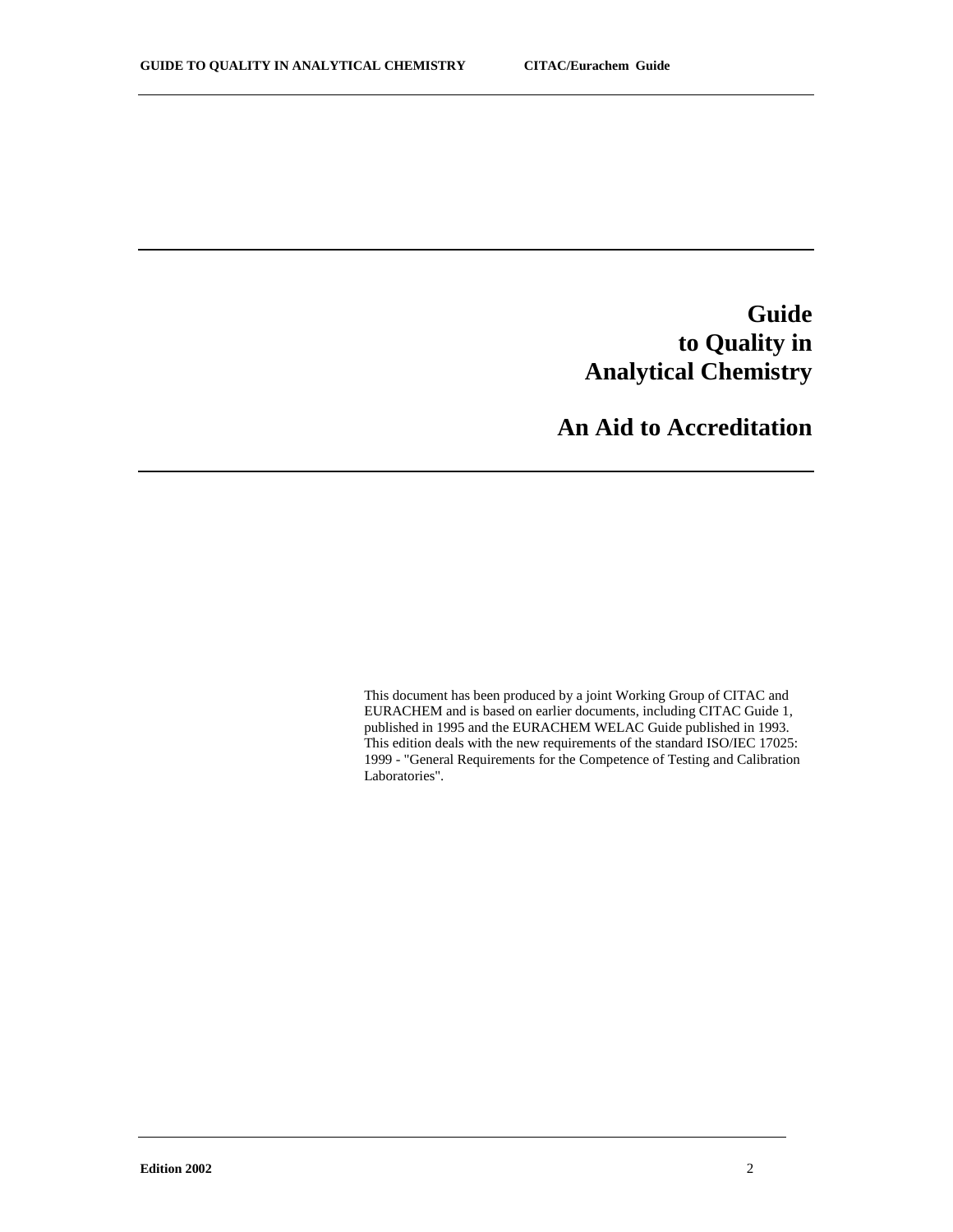**Guide to Quality in Analytical Chemistry**

**An Aid to Accreditation**

#### **Published 2002**

Copyright of this guide is the property of the organisations represented on CITAC and EURACHEM.

This edition has been published by CITAC and Eurachem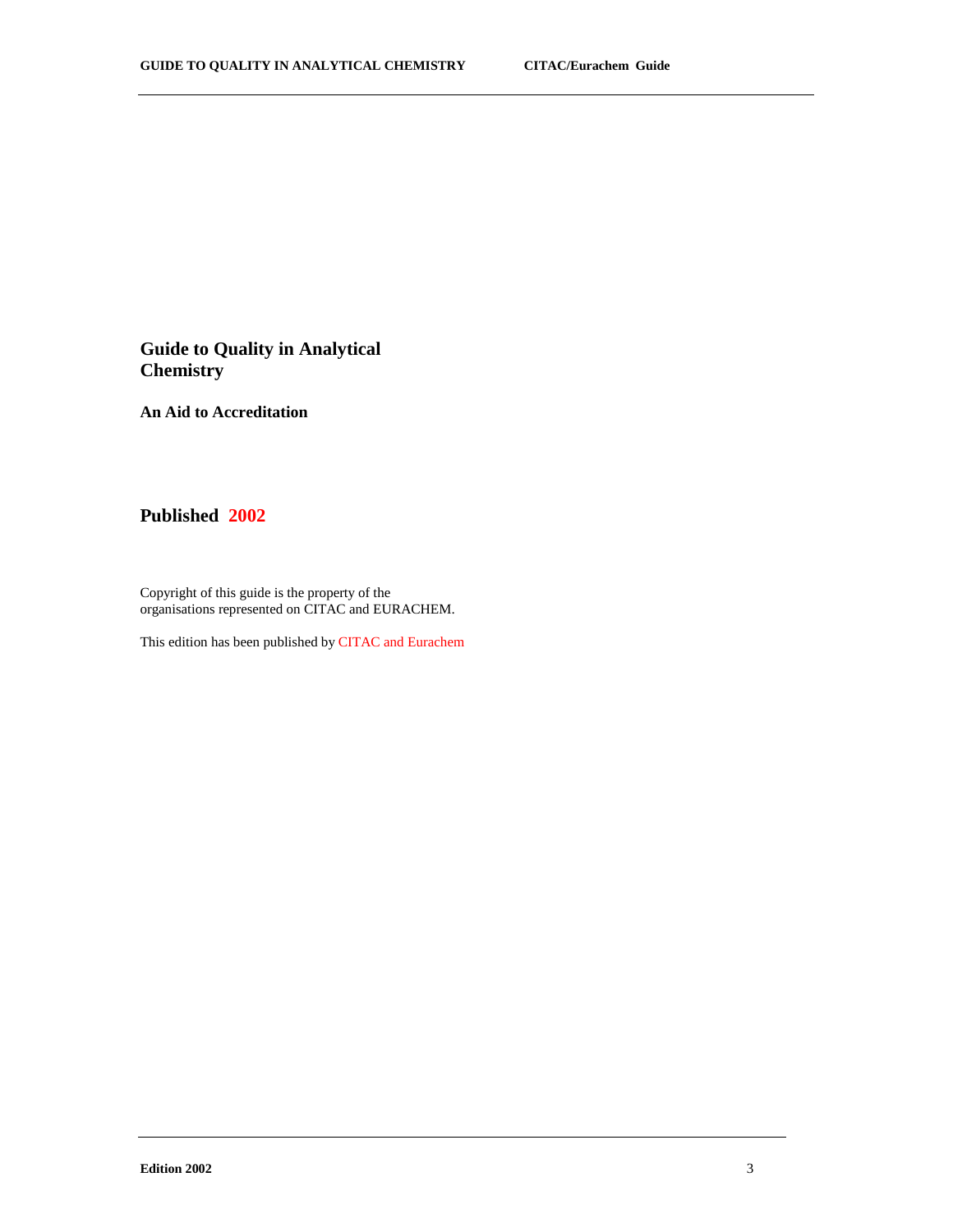## **GUIDE TO QUALITY IN ANALYTICAL CHEMISTRY**

## **CONTENTS**

| <b>Section</b> | <b>Title</b>                                    | Page           |
|----------------|-------------------------------------------------|----------------|
| 1.             | Aims and objectives                             | 5              |
| 2.             | Introduction                                    | 5              |
| 3.             | Definitions and Terminology                     | $\overline{7}$ |
| 4.             | Accreditation                                   | 9              |
| 5.             | Scope                                           | 11             |
| 6.             | The analytical task                             | 12             |
| 7.             | Specification of the analytical requirement     | 13             |
| 8.             | Analytical strategy                             | 13             |
| 9.             | Non-routine analysis                            | 13             |
| 10.            | Staff                                           | 15             |
| 11.            | Sampling, sample handling and preparation       | 16             |
| 12.            | Environment                                     | 20             |
| 13.            | Equipment                                       | 21             |
| 14.            | Reagents                                        | 23             |
| 15.            | Traceability                                    | 24             |
| 16.            | Measurement uncertainty                         | 25             |
| 17.            | Methods / procedures for calibrations and tests | 28             |
| 18.            | Method validation                               | 29             |
| 19.            | Calibration                                     | 32             |
| 20.            | Reference materials                             | 34             |
| 21.            | Quality control and proficiency testing         | 36             |
| 22.            | Computers and computer controlled systems       | 37             |
| 23.            | Laboratory audit and review                     | 40             |
|                |                                                 |                |

#### References and Bibliography

#### Acronyms

#### **Appendices**

| A            | Quality Audit - Areas of Particular Importance in a Chemical Laboratory |
|--------------|-------------------------------------------------------------------------|
| <sub>B</sub> | Calibration Intervals and Performance Checks                            |
| C            | Comparison Table – ISO/IEC 17025:1999 vs ISO/IEC Guide 25:1990 (ILAC    |
|              | G15:2001)                                                               |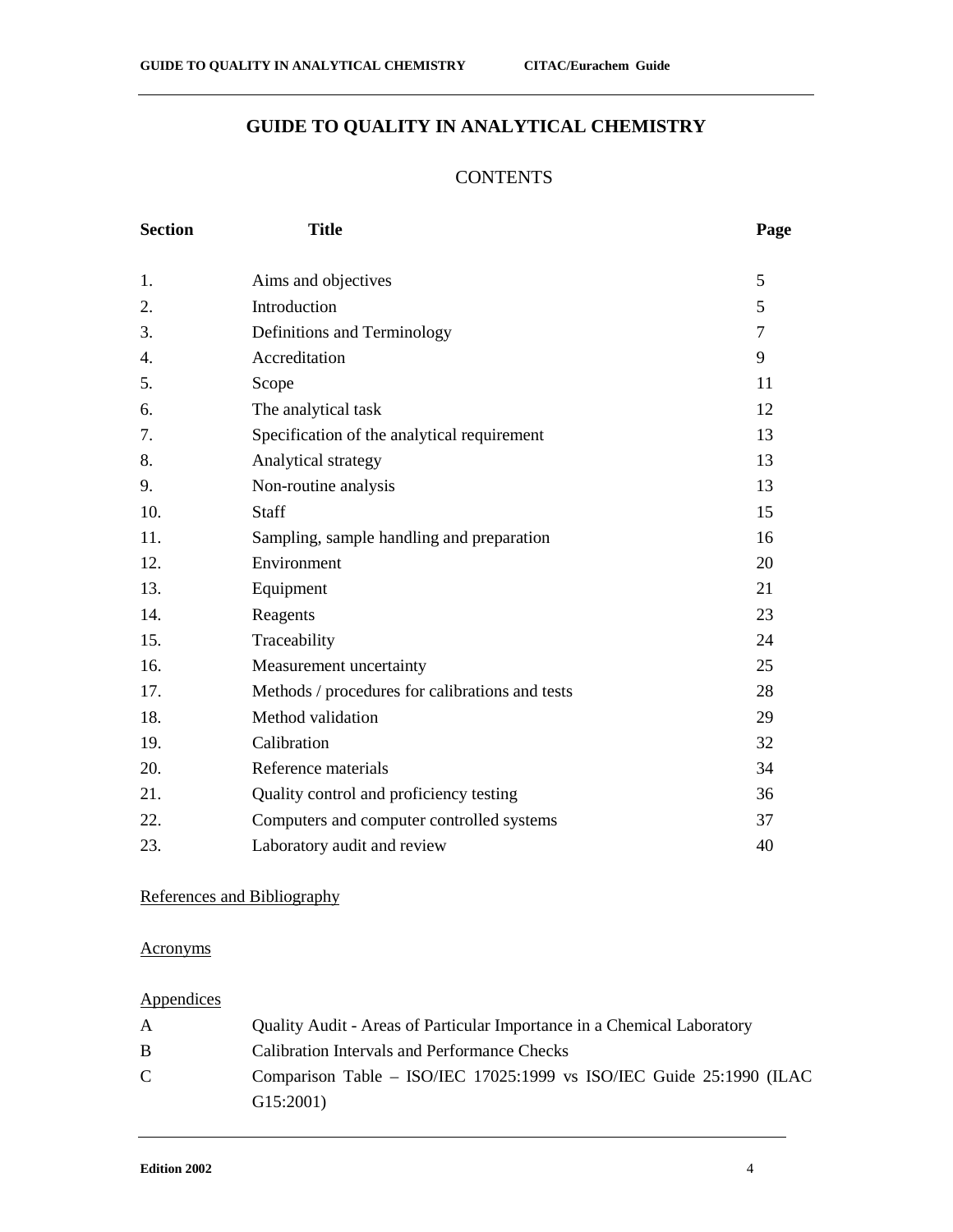## **1. AIMS AND OBJECTIVES**

- 1.1 The aim of this guide is to provide laboratories with guidance on best practice for the analytical operations they carry out. The guidance covers both qualitative and quantitative analysis carried out on a routine or non-routine basis. A separate guide covers research and development work (CITAC/EURACHEM Guide reference A1 on page 43).
- 1.2 The guidance is intended to help those implementing quality assurance in laboratories. For those working towards accreditation, certification, or other compliance with particular quality requirements, it will help explain what these requirements mean. The guidance will also be useful to those involved in the quality assessment of analytical laboratories against those quality requirements. Cross-references to ISO/IEC 17025, ISO 9000 and OECD Good Laboratory Practice (GLP) requirements are provided.
- 1.3 This document has been developed from the previous CITAC Guide 1 (which in turn was based on the EURACHEM/WELAC Guide), and updated to take account of new material and developments, particularly the new requirements of the standard, ISO/IEC 17025.
- 1.4 This guide has been produced by a working group comprising David Holcombe, LGC, UK; Bernard King, NARL, Australia; Alan Squirrell, NATA, Australia and Maire Walsh, State Laboratory, Ireland. In addition, over the years leading to the drafting of this and earlier versions of the guide, there has been extensive input from a large number of individuals and organisations, including. CITAC, EURACHEM, EA, ILAC, AOACI, IUPAC, CCQM, and others (Refer Acronyms list on page 48).
- 1.5 This guide concentrates on the technical issues of quality assurance (QA), with emphasis on those areas where there is a particular interpretation required for chemical testing or related measurements. There are a number of additional aspects of QA where no guidance is given as these are fully addressed in other documents, such as ISO/IEC 17025. These include records; reports; quality systems; subcontracting; complaints; supplier's requirements; contract review; confidentiality and data handling.

## **2. INTRODUCTION**

- 2.1 The value of chemical measurements depends upon the level of confidence that can be placed in the results. Increasingly, the chemical testing community is adopting QA principles which, whilst not actually guaranteeing the quality of the data produced, increases the likelihood of it being soundly based and fit for its intended purpose.
- 2.2 Appropriate QA can enable a laboratory to show that it has adequate facilities and equipment for carrying out chemical analysis and that the work was carried out by competent staff in a controlled manner, following a documented validated method. QA should focus on the key issues which determine quality results, costs and timeliness and avoid diversion of energies into less important issues.
- 2.3 Good QA practice, including its formal recognition by accreditation, certification etc., help to ensure that results are valid and fit for purpose. However, it is important for both laboratories and their customers to realise that QA cannot guarantee that 100% of the individual results will be reliable. There are two reasons for this: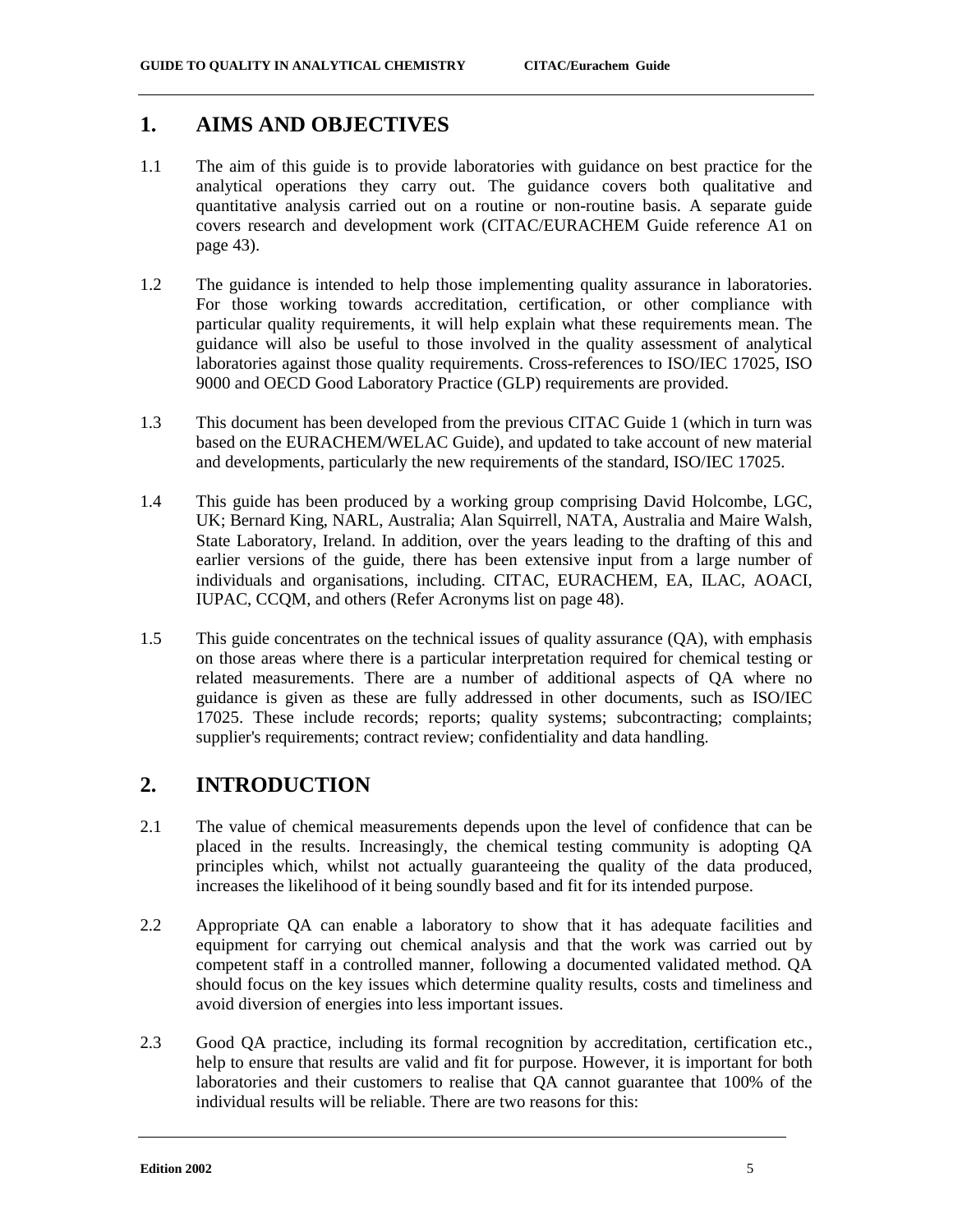- 1. Mistakes/gross errors can occur, where, for example, the results for two samples are mixed-up. In a well-run laboratory, the frequency of mistakes will be small, but not zero.
- 2. Random and systematic errors also occur, leading to uncertainty in a measured result. The probability of a result lying within the stated uncertainty range depends on the level of confidence employed, but again, even in a well ordered laboratory, deviant results will occasionally occur and very occasionally the deviation will be large.

The business of QA is to manage the frequency of quality failures. The greater the effort taken, the smaller the number of quality failures that can be expected. It is necessary to balance the cost of QA against the benefit in reducing quality failures to an acceptable (non-zero) level.

- 2.4 The principles of QA have been formalised in a number of published protocols or standards. Those most widely recognised and used in chemical testing fall into three groups and are applied according to a laboratory's individual needs. The three groups are:
	- 2.4.1 ISO/IEC 17025:1999: (Ref B1) This standard addresses the technical competence of laboratories to carry out specific tests and calibrations and is used by laboratory accreditation bodies world-wide as the core requirements for the accreditation of laboratories;
	- 2.4.2 ISO 9001:2000: (Ref B2) and its national and international equivalents. This standard relates primarily to quality management, for facilities carrying out production, or providing services, including chemical analysis;
	- 2.4.3 OECD Principles of Good Laboratory Practice (GLP): 1998 (Ref B3) and its national and sectorial equivalents. These guidelines are concerned with the organisational processes and conditions under which laboratory studies related to certain regulatory work are carried out.
- 2.5 In addition, there are Total Quality Management (TQM) approaches to QA which place emphasis on continuous improvement (the new ISO 9001:2000 gives more emphasis here). Central to this guide is the contention that, at the technical level, good practice in analytical QA is independent of the formal QA system adopted.
- 2.6 A laboratory may decide to design its own QA procedures or it may follow one of the established protocols. In the latter case it may claim informal compliance against the protocol or ideally may undergo independent assessment from an official expert body, with the aim of gaining independent endorsement of its quality system. Such independent assessment / endorsement is variously known as accreditation, registration or certification depending on which standard the assessment is made against. In particular areas of analysis, accreditation is sometimes mandatory, however in most cases, the laboratory is free to decide what sort of QA measures it wishes to adopt. The independent assessment route has recognised advantages, particularly where the laboratory's customers require objective evidence of the technical competence of the laboratory. For clarification of the term "accreditation" as used in this guide, see sections 3.2, & 4 below.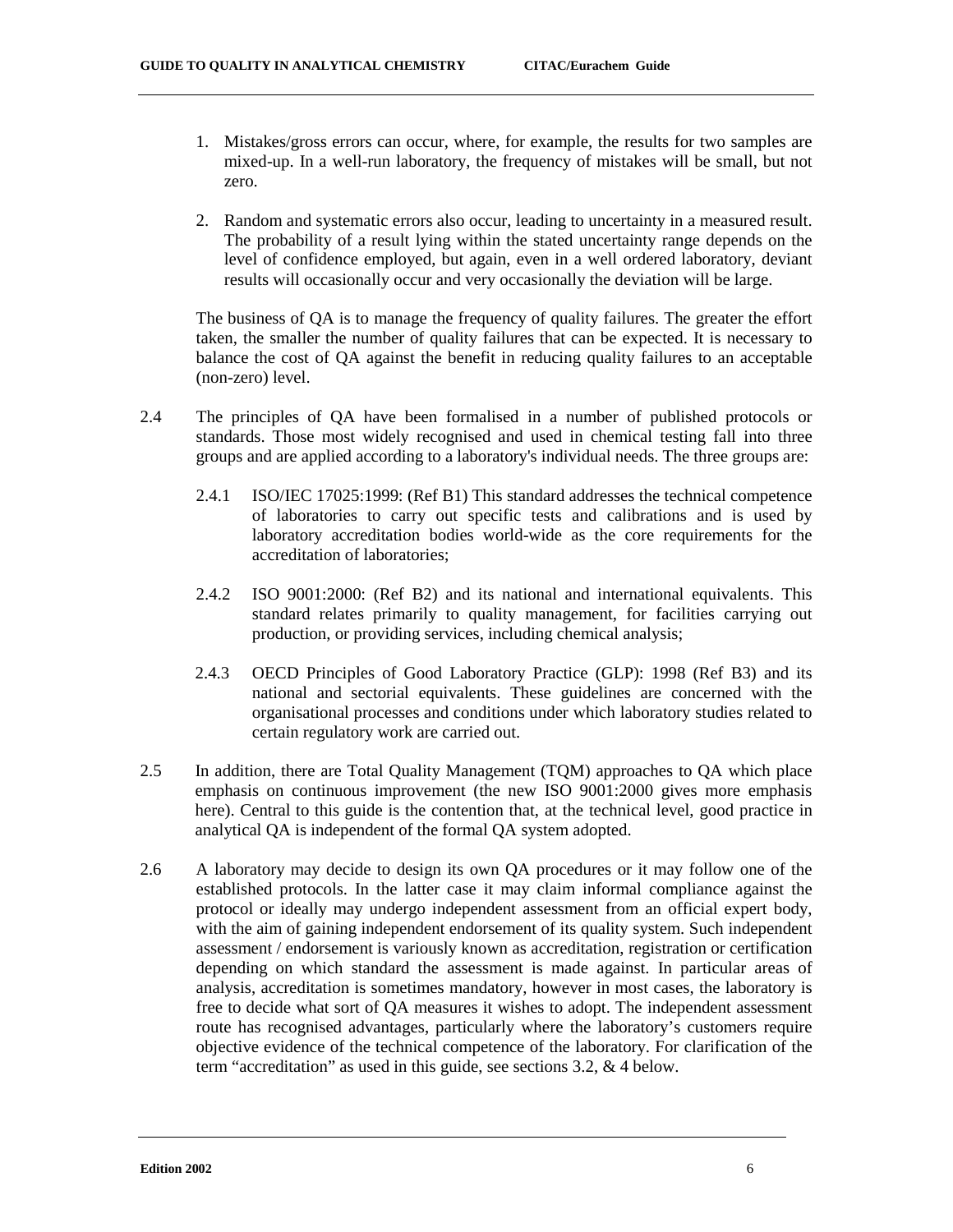## **3. DEFINITIONS AND TERMINOLOGY**

There are a number of important terms used in quality management and conformity assessment whose meaning may vary according to the context in which they are used. It is important to understand the distinction between the various terms. A few are presented here. The key reference is ISO Guide 2:1996 - Ref B4. Other terms can be found in ISO 9000:2000 - Ref B5 (Note: ISO 8402:1994 - Quality - Vocabulary - has been withdrawn).

- 3.1 *QUALITY*: Degree to which a set of inherent characteristics fulfils requirements (ISO 9000:2000)
- 3.2 *ACCREDITATION***:** 'Procedure by which an authoritative body gives formal recognition that a body or person is competent to carry out specific tasks' (ISO Guide 2- 1996).
	- 3.2.1 In the context of a laboratory making measurements, accreditation is a formal recognition that a laboratory is competent to carry out specific calibrations or tests or specific types of calibrations or tests. The mechanism under which accreditation is granted is described below in section 4 and the core requirements document is ISO/IEC 17025:1999.
	- 3.2.2 Accreditation is also used in the context of ISO 9000 based activities to describe the process whereby a national organisation formally recognises certification bodies as competent to assess and certify organisations as being compliant with the ISO 9000 series of standards ("quality management systems").
- 3.3 *CERTIFICATION*: 'Procedure by which a third party gives written assurance that a product, process or service conforms to specified requirements' (ISO Guide 2:1996). Certification, (sometimes known as registration) primarily differs from accreditation in that technical competence is not specifically addressed.
- 3.4 *QUALITY ASSURANCE* **(**QA): QA describes the overall measures that a laboratory uses to ensure the quality of its operations. Typically this might include:

A quality system Suitable laboratory environment Educated, trained and skilled staff Training procedures and records Equipment suitably maintained and calibrated Quality control procedures Documented and validated methods Traceability and measurement uncertainty Checking and reporting procedures Preventative and corrective actions Proficiency testing Internal audit and review procedures Complaints procedures Requirements for reagents, calibrants, measurement standards & reference materials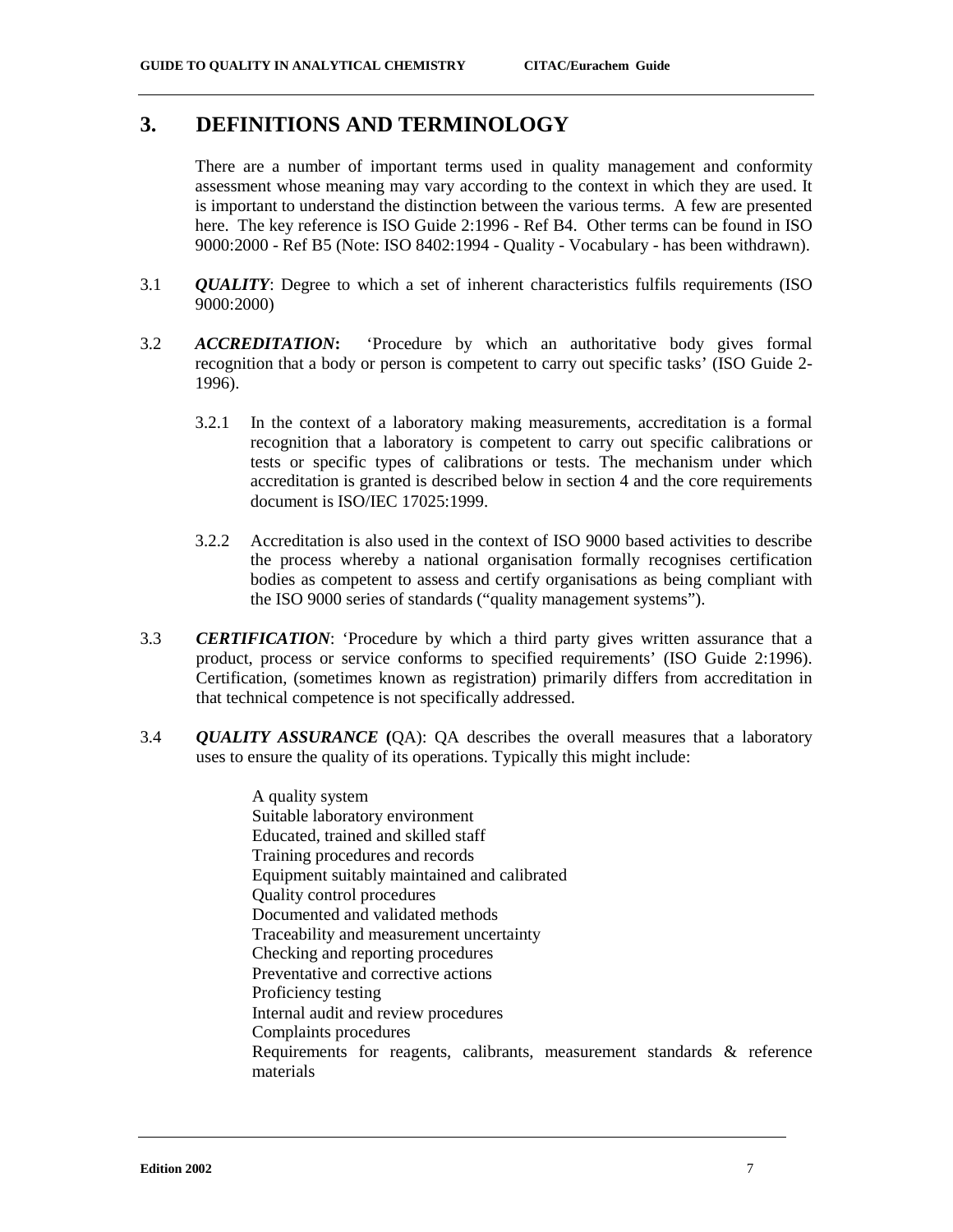3.5 *QUALITY CONTROL (QC)*: 'The operational techniques and activities that are used to fulfil requirements for quality'.

Quality control procedures relate to ensuring the quality of specific samples or batches of samples and include:

Analysis of reference materials/measurement standards Analysis of blind samples Use of quality control samples & control charts Analysis of blanks Analysis of spiked samples Analysis in duplicate

Proficiency Testing

More details on quality control and proficiency testing are given in section 21.

3.6 *AUDIT AND REVIEW*: In practice quality audits take two forms. An audit carried out by an independent external body as part of the accreditation process is more usually known as an *assessment*. "Quality audits" carried out within the laboratory, are sometimes subdivided into *audit*, often called 'internal audit', (which checks that the quality procedures are in place, and fully implemented) and *review* (which checks to ensure that the quality system is effective and achieves objectives. The review is carried out by senior management with responsibility for the quality policy and work of the laboratory.

In this guide the term *audit* refers to internal audit; *assessment* refers to external audit.

- 3.7 *STANDARD***:** This word has a number of different meanings in the English language. In the past it has been used routinely to refer firstly to written standards, i.e. widely adopted procedures, specifications, technical recommendations, etc., and secondly, to chemical or physical standards used for calibration purposes. In this guide, to minimise confusion, *standard* is used only in the sense of *written standards*. The term *measurement standard* is used to describe *chemical* or *physical standards*, used for calibration or validation purposes, such as: chemicals of established purity and their corresponding solutions of known concentration; UV filters; weights, etc. Reference materials are one (important) category of measurement standards.
- 3.8 *REFERENCE MATERIAL (RM)*: 'Material or substance one or more of whose property values are sufficiently homogeneous and well established to be used for the calibration of an apparatus, the assessment of a measurement method, or for assigning values to materials.' (ISO Guide 30 - Ref C1)
- 3.9 *CERTIFIED REFERENCE MATERIAL (CRM)*: 'Reference material, accompanied by a certificate, one or more of whose property values are certified by a procedure, which establishes its traceability to an accurate realisation of the units in which the property values are expressed, and for which each certified value is accompanied by an uncertainty at a stated level of confidence' (ISO Guide 30: 1992 – Ref C1).
- 3.10 *TRACEABILITY*: 'Property of the result of a measurement or the value of a standard whereby it can be related to stated references, usually national or international standards,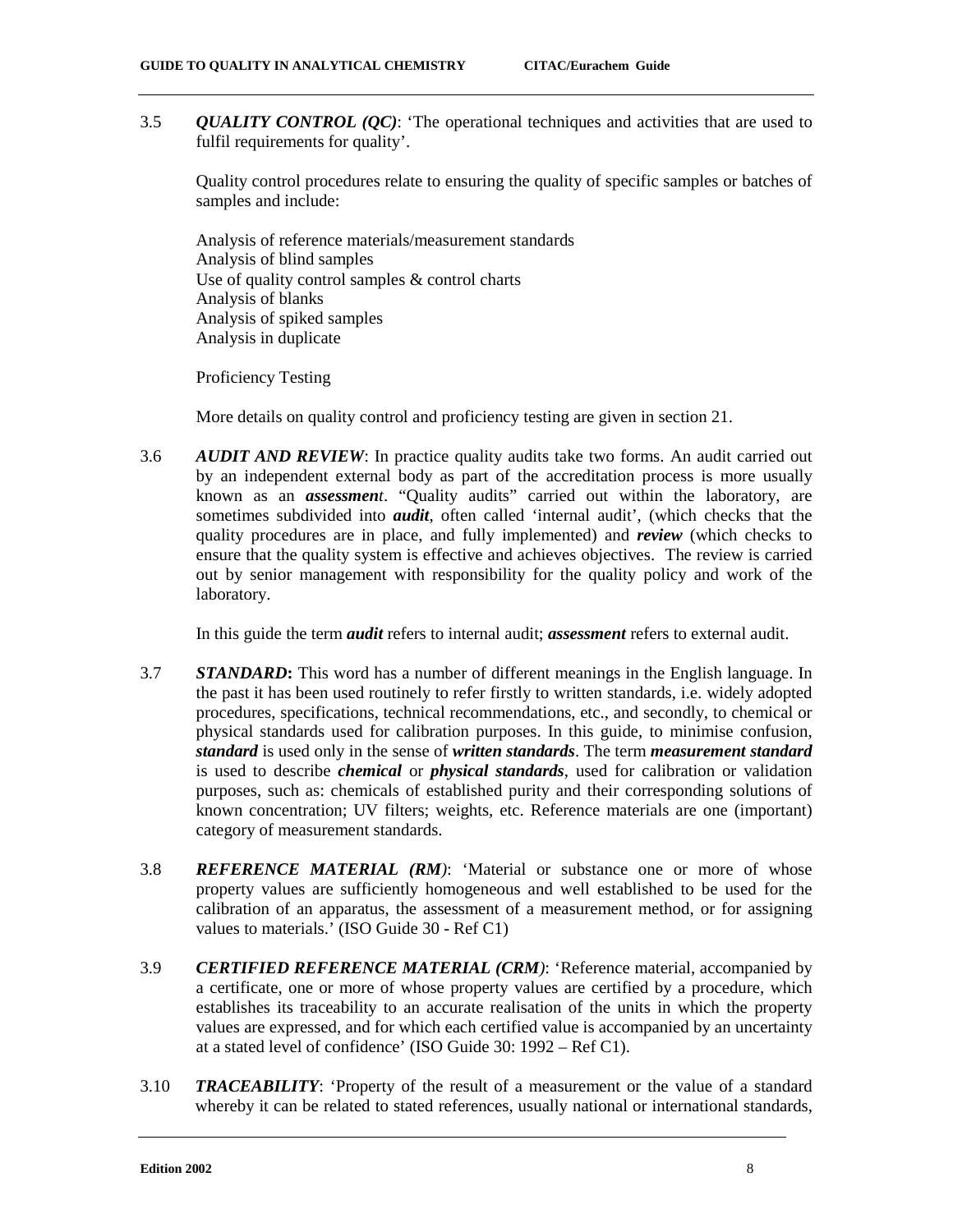through an unbroken chain of comparisons all having stated uncertainties.' (VIM 1993 - Ref B6).

3.11 *MEASUREMENT UNCERTAINTY*: a parameter associated with the result of a measurement that characterises the dispersion of the values that could reasonably be attributed to the measurand. (VIM 1993 - Ref B6)

## **4 ACCREDITATION**

- 4.1 The references to accreditation in this and successive sections refer to ISO/IEC 17025: 1999 (Ref B1). Its requirements will be implemented by laboratories and accredited by accreditation bodies over a 3 year transition period ending December 2002. The standard is substantially longer than its predecessor and contains some new or enhanced requirements, as summarised below, but much of the new material was previously contained in supplementary guidance documents. Thus, the scale of the new requirements is not as great as might first appear. A table comparing the clauses of ISO/IEC 17025:1999 and its predecessor, ISO/IEC Guide 25: 1990 is found in Appendix C.
- 4.2 Briefly, ISO/IEC 17025 includes new or enhanced requirements concerning the following:
	- Contract review pre-contract communications to ensure that the requirements are adequately specified and the services fully meet customer requirements;
	- Purchasing services and supplies a policy and procedures are required to ensure that they are fit for purpose;
	- Sampling a sampling plan and procedures are required where sampling is part of the work of the laboratory;
	- Preventative action proactively seeking to improve the processes thus minimizing the need for corrective action;
	- Method validation, traceability and measurement uncertainty significantly enhanced emphasis on these requirements;
	- Opinion and interpretation this is now allowed in test reports.
- 4.3 The requirements of the leading quality standards/protocols have many common or similar elements. For example, ISO/IEC 17025 incorporates the ISO 9001 (1994) quality system elements which are applicable to laboratories. A comparison of the major standards/protocols is given below:

| Title                            | ISO/IEC    | ISO 9001:2000                 | OECD GLP 1998               |
|----------------------------------|------------|-------------------------------|-----------------------------|
|                                  | 17025:1999 |                               | Organisation for Economic   |
|                                  |            |                               | Cooperation and Development |
| Scope                            |            |                               | Section I - 1               |
| Normative references             | 2          | 2                             |                             |
| Terms and definitions            | 3          | $3 \rightarrow$ ISO 9000:2000 | Section I - 2               |
| Management requirements          | 4          | Various                       | Section II-1.1              |
| Organisation                     | 4.1        |                               |                             |
| Study director                   |            |                               | Section II-1.2              |
| <b>Quality Manager</b>           | 4.1.5      | 5.5.2                         | $QM \neq GLP$ personnel     |
| <b>Quality System</b>            | 4.2        | 4                             | Section II-2                |
| <b>Quality Policy</b>            | 4.2.2      | 5.3                           |                             |
| <b>Ouality Manual</b>            | 4.2.2      | 4.2.2                         |                             |
| Management commitment to quality | 4.2.2      | 5.1                           |                             |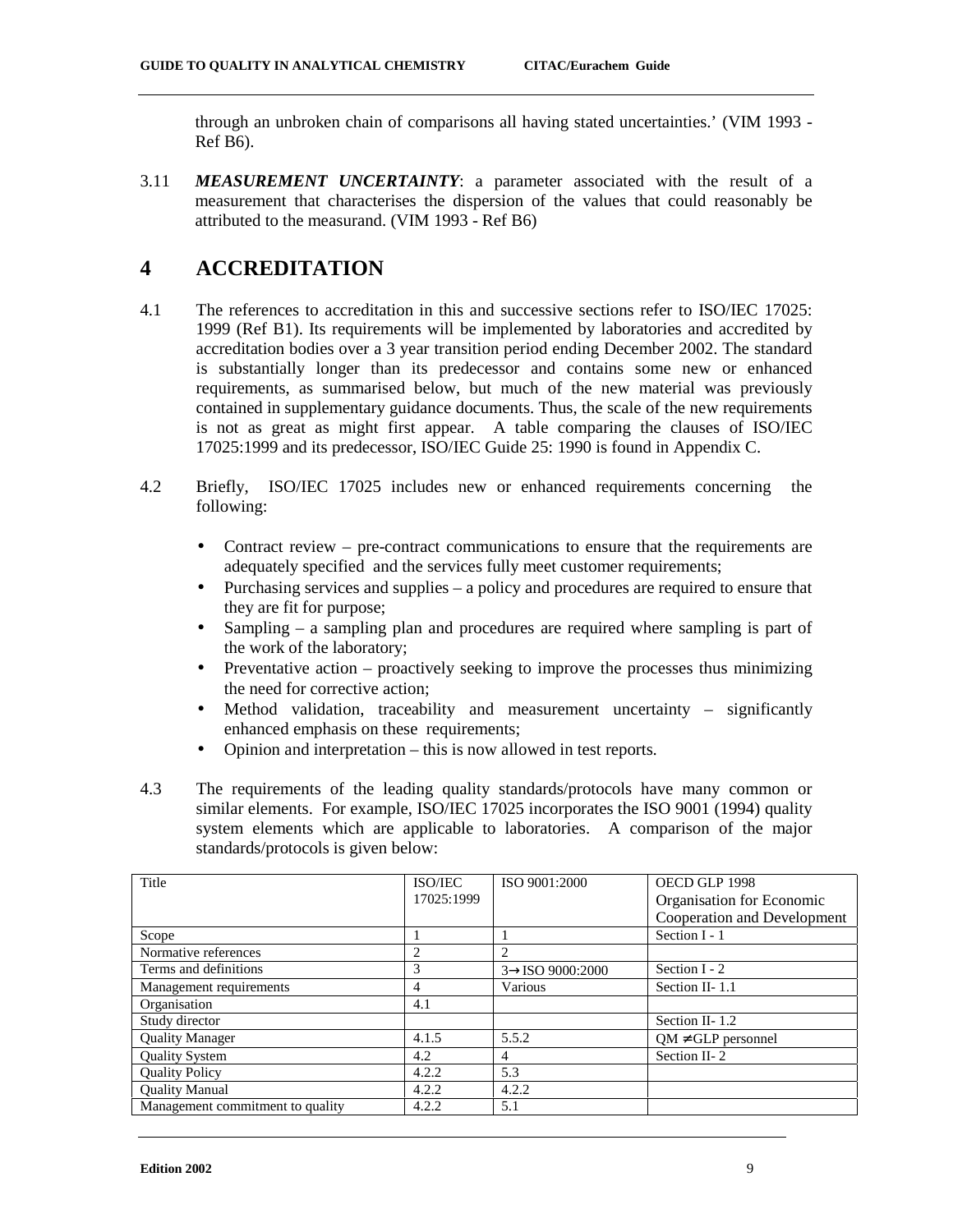| Document control                            | 4.3                 | 4.2.3                    |                                     |
|---------------------------------------------|---------------------|--------------------------|-------------------------------------|
| Document approval and issue                 | 4.3.2               | 4.2.3                    |                                     |
| Document changes                            | 4.3.3               | 4.2.3                    | Section II $-7.1$                   |
| Review of requests, tenders, and contracts  | 4.4                 | $\overline{7.2}$         |                                     |
| Subcontraction                              | 4.5                 |                          |                                     |
| Purchasing services and supplies            | 4.6                 | 7.4                      |                                     |
| Verification of supplies                    | 4.6.2               | 7.4.3                    | Section II – 6.2.3 (test item only) |
| <b>Customer</b> focus                       |                     | 5.2, 8.2.1               |                                     |
| Service to the client                       | 4.7                 | 7.2.3                    |                                     |
| Complaints                                  | 4.8                 | 7.2.3                    |                                     |
| Control of non-conforming work              | 4.9                 | 8.3                      |                                     |
| Improvement                                 |                     | 8.5                      |                                     |
| Cause analysis                              | 4.10.2              | 8.5.2                    |                                     |
| Corrective actions                          | $4.10.3$ ,          | 8.5.2                    |                                     |
|                                             | 4.10.4              |                          |                                     |
| Preventive action                           | 4.11                | 8.5.3                    |                                     |
| Control of records                          | 4.12                | $\overline{4.2.4}$       | Section II $-10$                    |
| Internal audits                             | 4.13, 4.10.5        | 8.2.2                    | Section II $-2.2$                   |
| Management reviews                          | 4.14                | 5.6                      |                                     |
| General technical requirements              | $\overline{5.1}$    |                          |                                     |
| Personnel                                   | 5.2                 | 6.2                      | Section II $-1.3$                   |
| Accommodation and environmental             | 5.3                 | 6.3, 6.4                 | Section II $-3$                     |
| conditions                                  |                     |                          |                                     |
| Test and calibration methods                | 5.4                 | 7.5.1                    | Section II $-7$                     |
| Method validation                           | 5.4.5               | 7.5.2                    |                                     |
| Measurement uncertainty                     | 5.4.6               |                          |                                     |
| Calculation and transcription checks        | 5.4.7.1             |                          | Section II $-8.3$                   |
| IT validation                               | 5.4.7.2             | 6.3                      | Section II – 1.1.2 (q)              |
| Equipment                                   | 5.5                 | 7.5.1                    | Section II $-4$                     |
| <b>Equipment qualification</b>              | $\overline{5.5.2}$  | 7.5.1, 7.5.2             | Section II $-5.1$                   |
| Measurement traceability                    | 5.6                 | 7.6                      |                                     |
| Calibration                                 | 5.6                 | 7.6                      | Section II - 4.2                    |
| Reference standards and reference materials | 5.6.3               | 7.6                      | Section II $-6$                     |
| Sampling                                    | 5.7                 |                          |                                     |
| Handling of test or calibration items       | $\overline{5.8}$    | 7.5.5                    |                                     |
| (transport/storage/identification/disposal) |                     |                          |                                     |
| Sample identification                       | 5.8.2               | 7.5.3                    | Section II $-8.3.1$                 |
| Assuring the quality of measurement results | $\overline{5.9}$    | 7.5.1, 7.6, 8.2.3, 8.2.4 | Section II - 2                      |
| Reporting results                           | 5.10                |                          | Section II $-9$                     |
| Opinions and interpretations                | 5.10.5              |                          |                                     |
| Electronic transmission                     | $\overline{5.10.7}$ |                          |                                     |
| Amendments to reports                       | 5.10.9              | 8.3                      | Section II $-9.1.4$                 |

- Note: Consideration is being given to the alignment of ISO/IEC 17025:1999 to bring the quality management system requirements in Sec.4 (based on ISO 9001:1994) in line with ISO 9001:2000.
- 4.4 Accreditation is granted to a laboratory for a specified set of activities (i.e. tests or calibrations) following assessment of that laboratory. Such assessments will typically include an examination of the analytical procedures in use, the quality system and the quality documentation. The analytical procedures will be examined to ensure they are technically appropriate for the intended purpose and that they have been validated. The performance of tests may be witnessed to ensure documented procedures are being followed, and indeed can be followed. The laboratory's performance in external proficiency testing schemes may also be examined. Assessment may additionally include a "performance audit", where the laboratory is required to analyse samples supplied by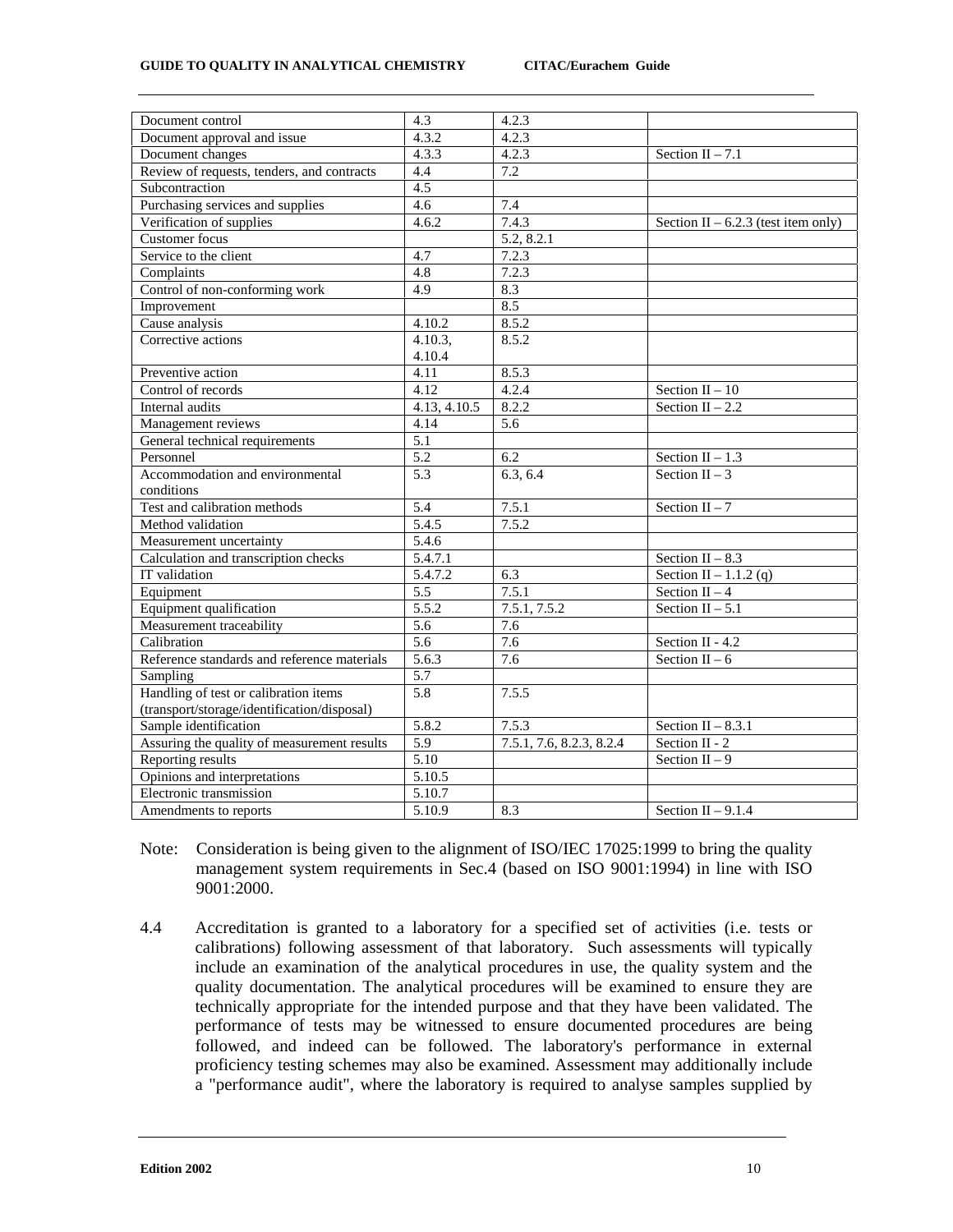the accrediting body and achieve acceptable levels of accuracy. This performance audit is effectively a form of proficiency testing (see section 21).

- 4.5 It is the responsibility of the laboratory to ensure that all procedures used are appropriate for their intended purpose. The assessment process examines this "fitness-for-purpose" aspect.
- 4.6 Each accreditation body has established procedures against which it operates, assesses laboratories and grants accreditation. For example, the laboratory accreditation bodies themselves work to requirements based on ISO/IEC Guide 58. (Ref C8) Similarly, bodies offering certification schemes work to requirements of ISO/IEC Guide 62 (Ref C9).
- 4.7 Likewise, assessors are chosen against specified criteria. For example, the selection criteria for assessors appointed to assess for laboratory accreditation bodies are specified in ISO/IEC Guide 58. These include the requirement for technical expertise in the specific areas of operation being assessed.
- 4.8 The benefit of accreditation is that it enables potential customers of the laboratory to have confidence in the quality of the work performed by the laboratory. Various international developments mean that the endorsement conferred by accreditation and other assessments have world-wide recognition. Many laboratory accreditation bodies (who have been evaluated and found to satisfy relevant requirements – see 4.6 above) have signed a multilateral agreement (The ILAC Arrangement) to recognise the equivalence of laboratory accreditation schemes. Similar international agreements have been developed for bodies associated with certification schemes.
- 4.9 The guidance given below will be of use to laboratories seeking accreditation against ISO/IEC 17025, certification against ISO 9001, or compliance/registration with GLP principles.

## **5. SCOPE**

- 5.1 A laboratory may apply QA to all or part of its operations. Where a laboratory claims compliance against, or certification or accreditation to, a particular standard, it is important to be clear to what this compliance, certification or accreditation applies. The formal statement of the activities which have been certified against ISO 9001, or accredited against ISO 17025 is known as the "scope". ISO 9000 and GLP require only a brief description of the activities covered, but with ISO/IEC 17025, a detailed description of the specific work covered by the accreditation is usually required.
- 5.2 Quality management is aided by a clear statement of activities, which ideally should define the range of work covered, but without restricting the laboratory's operation. Different quality standards have different rules, but for ISO/IEC 17025, the scope may typically be defined in terms of:
	- i) the range of products, materials or sample types tested or analysed;
	- ii) the measurements (or types of measurements) carried out;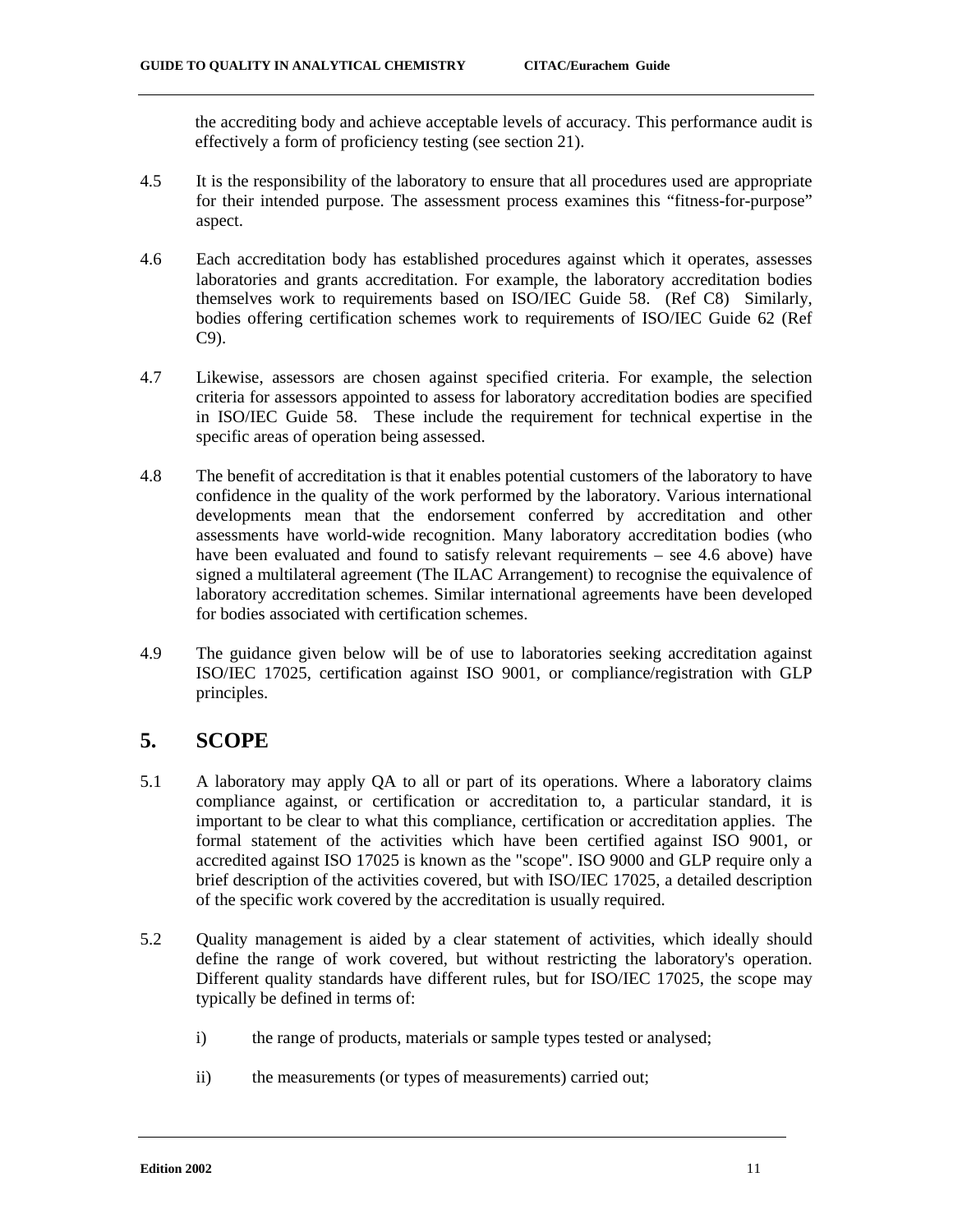- iii) the specification or method/equipment/technique used;
- iv) the concentration, range and measurement uncertainty as appropriate.
- 5.3 Definition of scope in specific terms is clearly most easily applied to laboratories carrying out routine testing to established procedures. Where non-routine testing is carried out, a more flexible approach to scope is desirable. The scope must, however, be as specific as is feasible and the QA system maintained by the laboratory must ensure that the quality of the results is under control.
- 5.4 A laboratory wishing to change its scope, either by adding additional tests or changing the methodology of existing tests will require the approval of the accreditation body, who will have specified policy for such situations. Typically, it is possible to grant simple changes by examination of documentation. For more complex changes, particularly where new techniques are involved, additional assessment may be required.

## **6. THE ANALYTICAL TASK**

- 6.1 Analysis is a complex multistage investigation which may be summarised by the following sub-tasks. Where appropriate the corresponding section in this guide is also listed. Not every step will be required each time a routine measurement is performed. Also, in reality, measurement is often an iterative process rather than the linear series of steps shown below:
	- Specification of requirements c.f. Section 7
	- Information review  $*$
	- Creative thought  $*$
	- Study plan  $*$  c.f. Section 8
	- Sampling c.f. Section 22
	- Sample preparation
	- Preliminary analysis \*
	- Identification/confirmation of composition
	- Quantitative analysis
	- Data collection and review
	- Data interpretation/problem solving
	- Reporting/advice

#### *Those marked \* are of more significance in the context of non-routine analysis*

The process is described in the form of a flow diagram in Figure 1 in Section 19.

6.2 Although different standards emphasise different aspects of QA and some of the above steps are not specifically covered, it is important that the QA of each stage is considered, and where relevant addressed.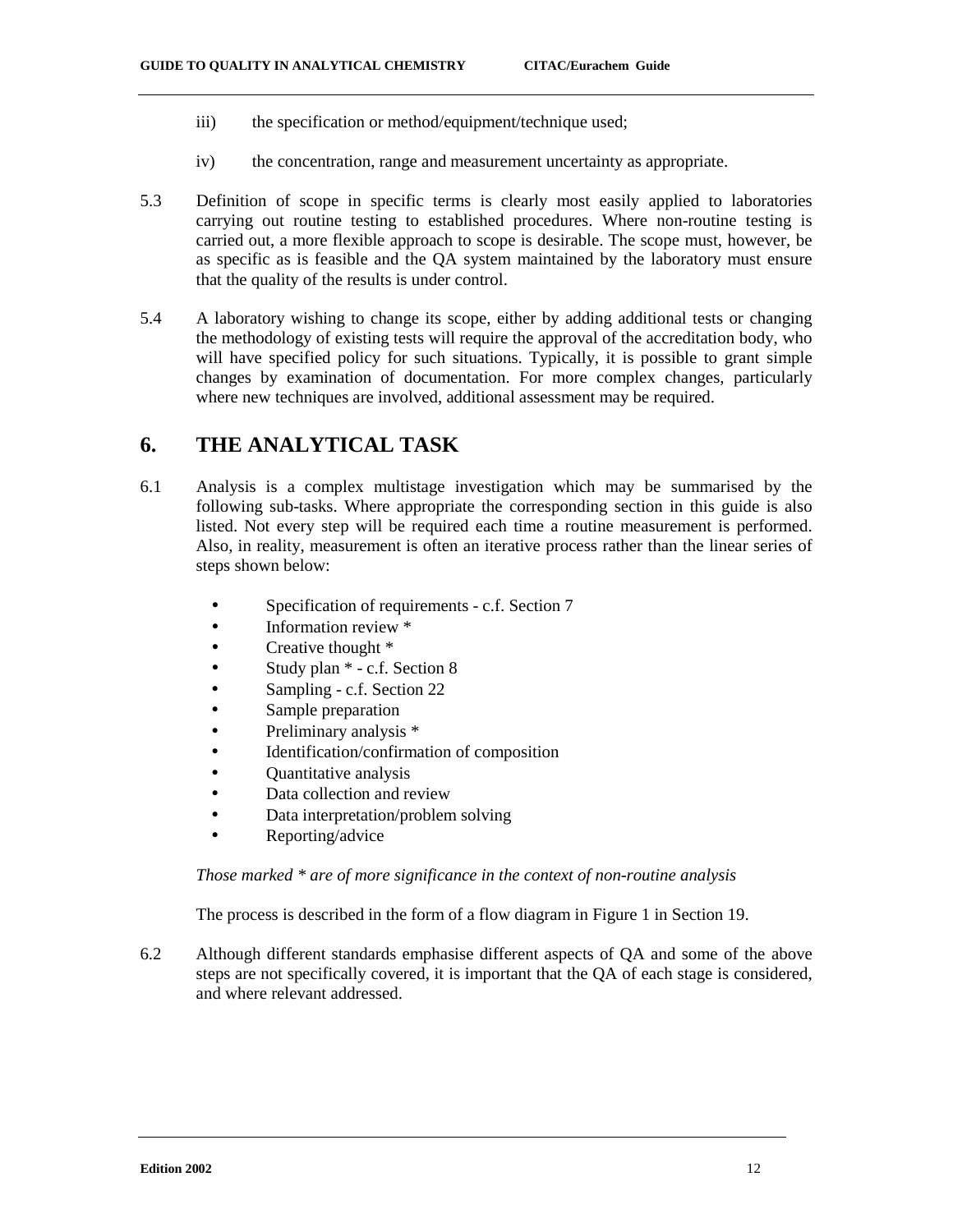## **7. SPECIFICATION OF ANALYTICAL REQUIREMENT**

- 7.1 The laboratory has a duty to provide an analytical service for its customers that is appropriate to solving the customers problems.
- 7.2 The key to good analysis is a clear and adequate specification of the requirement. This will need to be produced in co-operation with the customer who may need considerable help to translate their functional requirements into a technical analytical task. The analytical requirement may also develop during the course of a commission but should not drift. Any changes are likely to be customer driven but should have the agreement of both customer and laboratory. The specification of the analytical request should address the following issues:
	- Analytical context
	- Information required
	- Criticality/acceptable risk
	- Time constraints
	- Cost constraints
	- Sampling
	- Traceability requirements
	- Measurement uncertainty
	- Method requirements, including sample preparation
	- Identification/confirmation/fingerprinting
	- Limit criteria
	- QA/QC requirements
	- Research plan requirements/approval
- 7.3 The level of documentation should be commensurate with the scale and criticality of the task and include the output of any "information review" and "creative thought".

## **8. ANALYTICAL STRATEGY**

- 8.1 All analytical work should be adequately planned. Such a plan may, in its most basic form, be simply a notebook entry. More detailed plans will be appropriate for larger, more complicated tasks. For work carried out under GLP, there is a specific requirement that the work be performed to documented *study plans.*
- 8.2 Plans will typically indicate the starting and intended finishing point of the particular task together with the strategy for achieving the desired aims. Where, during the course of the work, it is appropriate to change the strategy, the plan should be amended accordingly.

## **9. NON-ROUTINE ANALYSIS**

9.1 Non-routine analysis can be considered as either tasks, but which are carried out infrequently, where reliable methodology is already established or tasks where every sample requires a different approach and methodology has to be established at the time. Guidance is given in Reference A1.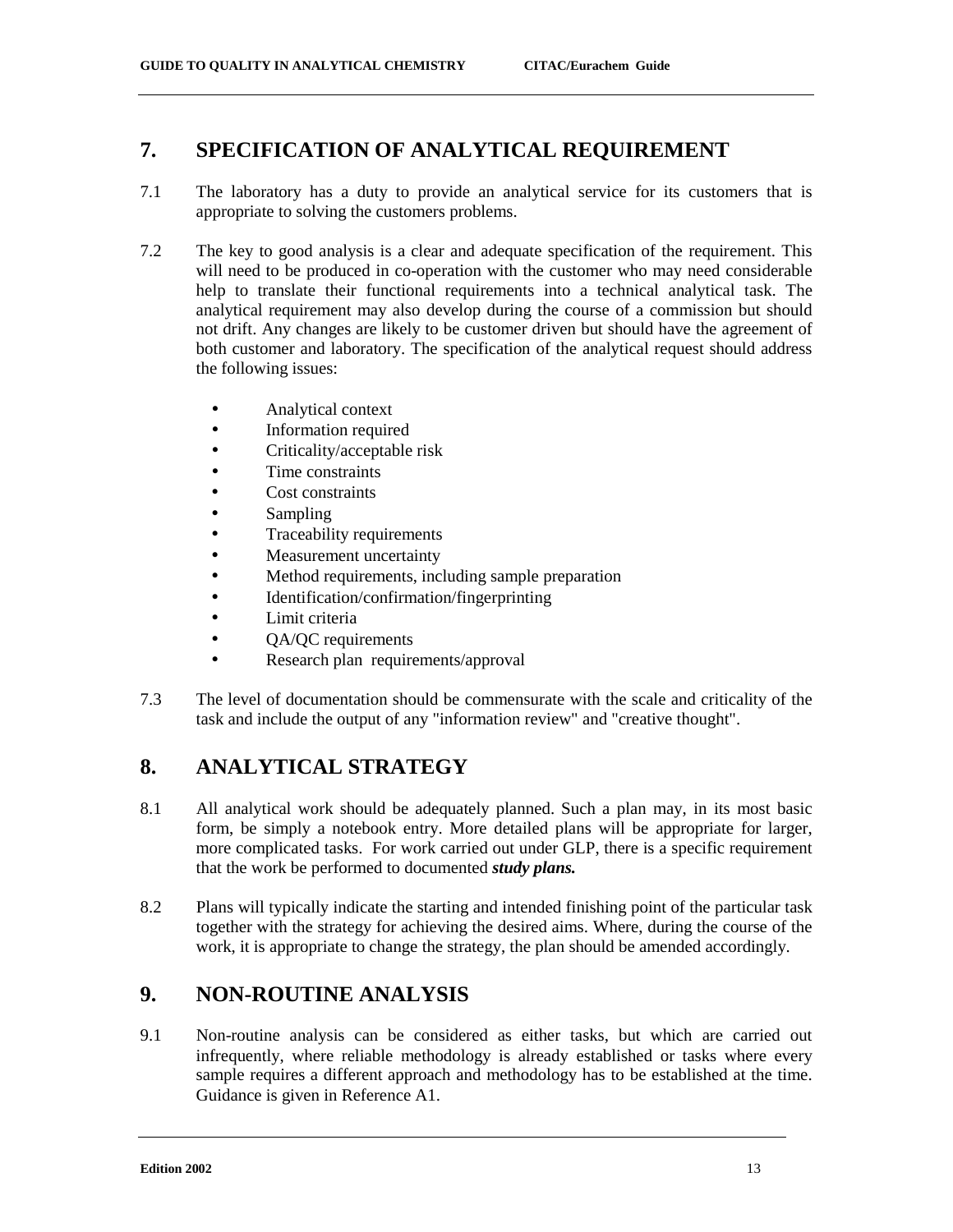- 9.2 The costs of chemical measurement reflect the costs associated with the various stages of method development, validation, instrumentation, consumables, ongoing maintenance, staff input, calibration, quality control, etc. Many of these costs are independent of the number of samples subsequently analysed using that method. Thus where a single method can be used for a large throughput of samples, unit analytical costs will be comparatively low. Where a method has to be specially developed for just a few samples, the unit analytical costs can be very high. For such non-routine analysis some of the costs can be reduced by use of generic methods, i.e. methods which are very broadly applicable. In other instances, subcontracting the work to a laboratory that specialises in the particular type of work would be the most cost-effective solution. However, where work is subcontracted, appropriate QA procedures must be in place.
- 9.3 In simple terms, a measurement can conveniently be described in terms of an isolation stage and a measurement stage. Rarely can an analyte be measured without first separating it from the sample matrix. Thus, the purpose of the isolation stage is to simplify the matrix in which the analyte is finally measured. Often the isolation procedure may vary very little for a wide variety of analytes in a range of sample matrices. A good example of a generic isolation procedure is the digestion technique to isolate trace metals in foods.
- 9.4 Similarly, once analytes have been isolated from the sample matrix and are presented in a comparatively clean environment, such as a solvent, it may be possible to have a single generic method to cover the measurement of a wide variety of analytes. For example, gas chromatography, or UV-visible spectrophotometry.
- 9.5 The documentation of such generic methods should be designed so that it can easily accommodate the small changes which relate to the extraction, clean-up or measurement of different analytes, for example by the use of tables. The sort of parameters which might be varied are sample size, amount and type of extraction solvents, extraction conditions, chromatographic columns or separation conditions, or spectrometer wavelength settings.
- 9.6 The value of such methods for non-routine analysis is that where a new analyte/matrix combination is encountered, it is frequently possible to incorporate it within an existing generic method with appropriate additional validation, measurement uncertainty calculations and documentation. Thus the additional costs incurred are minimised in comparison to the development of a whole new method. The method should define the checks which will need to be carried out for the different analyte or sample type in order to check that the analysis is valid. Sufficient information will need to be recorded in order that the work can be repeated in precisely the same manner at a later date. Where a particular analysis subsequently becomes routine, a specific method may be validated and documented.
- 9.7 It is possible to accredit non-routine analysis and most accreditation bodies will have a policy for assessing such methods and describing them in the laboratory's accreditation scope or schedule. The onus will be on the laboratory to demonstrate to the assessors that in using these techniques, it is meeting all of the criteria of the relevant quality standard. In particular, the experience, expertise and training of the staff involved will be a major factor in determining whether or not such analyses can be accredited.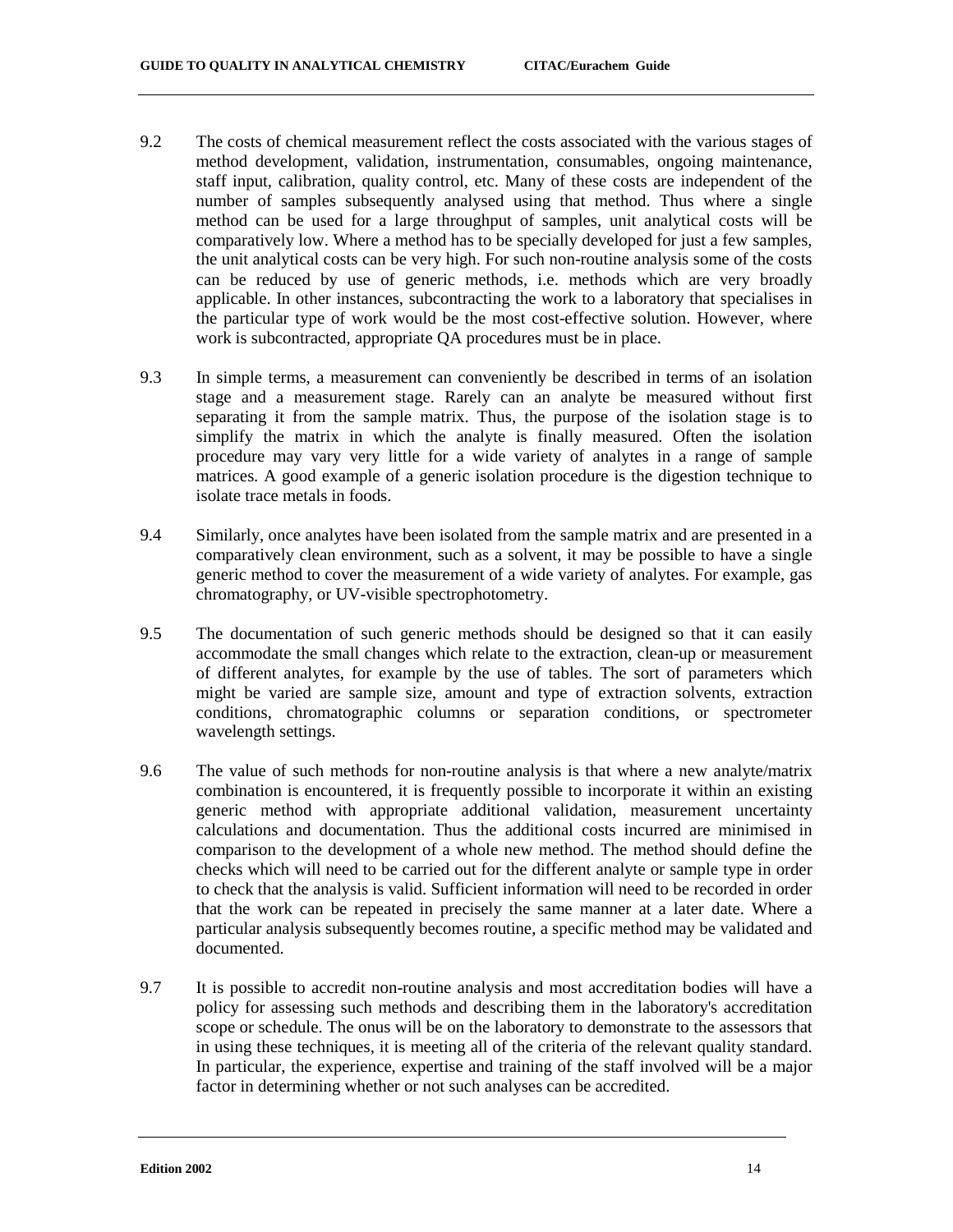## **10. STAFF**

- 10.1 The laboratory management should normally define the minimum levels of qualification and experience necessary for the key posts within the laboratory. Chemical analysis must be carried out by, or under the supervision of a qualified, experienced and competent analyst. Other senior laboratory staff will normally possess similar competencies. Lower formal qualifications may be acceptable when staff have extensive relevant experience and/or the scope of activities is limited. Staff qualified to degree level will normally have at least two years relevant work experience before being considered as experienced analysts. Staff undergoing training or with no relevant qualifications may undertake analyses provided that they have demonstrably received an adequate level of training and are adequately supervised.
- 10.2 In certain circumstances, the minimum requirements for qualifications and experience for staff carrying out particular types of analysis may be specified in regulations.
- 10.3 The laboratory must ensure that all staff receive training adequate to the competent performance of the tests and operation of equipment. Where appropriate, this will include training in the principles and theory behind particular techniques. Where possible, objective measures should be used to assess the attainment of competence during training. Only analysts who can demonstrate the necessary competence, or who are adequately supervised may perform tests on samples. Continued competence must be monitored, for example, using quality control techniques. The need to periodically retrain staff must be considered where a method or technique is not in regular use. Although the laboratory management is responsible for ensuring that adequate training is provided, it must be emphasised that a strong element of self-training takes place, particularly amongst more experienced analysts.
- 10.4 The laboratory shall maintain an up-to-date record of the training that each member of staff has received. The purpose of these records is to provide evidence that individual members of staff have been adequately trained and their competence to carry out particular tests has been assessed. In some cases, it may be pertinent to state any particular limitations to evidence about competence. The records should typically include:
	- i) academic qualifications;
	- ii) external and internal courses attended;
	- iii) relevant on-the-job training (and retraining as necessary).

Possibly also:

- iv) participation in QC and/or proficiency testing schemes, with associated data;
- v) technical papers published and presentations given at conferences.
- 10.5 In some cases it may be more appropriate to record competence in terms of particular techniques rather than methods.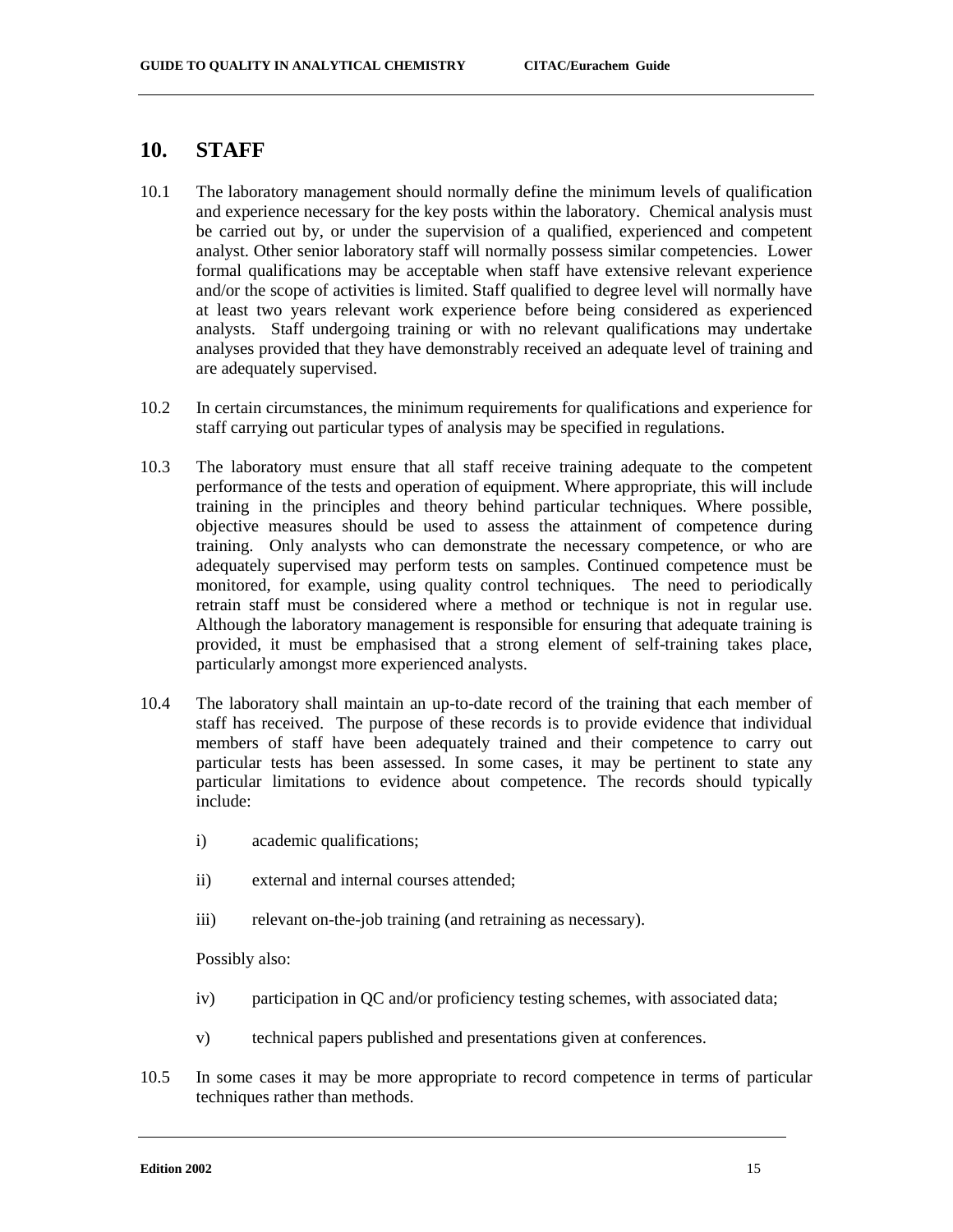10.6 Access to these training records will be necessary in the course of everyday work. Access to other staff records, usually held centrally by the laboratory and listing personal details may be restricted by national legislation on data protection.

## **11. SAMPLING, SAMPLE HANDLING AND PREPARATION**

- 11.1 Analytical tests may be required for a variety of reasons, including establishing an average analyte value across a material, establishing an analyte concentration profile across a material, or determining local contamination in a material. In some cases, for example forensic analysis, it may be appropriate to examine the entire material. In others, it is appropriate to take some sort of sample. Clearly the way samples are taken will depend on the reason for the analysis.
- 11.2 The importance of the sampling stage cannot be overemphasised. If the test portion is not representative of the original material, it will not be possible to relate the analytical result measured to that in the original material, no matter how good the analytical method is nor how carefully the analysis is performed. Sampling plans may be random, systematic or sequential and they may be undertaken to obtain quantitative or qualitative information, or to determine conformance or non conformance with a specification.
- 11.3 Sampling always contributes to the measurement uncertainty. As analytical methodology improves and methods allow or require the use of smaller test portions, the uncertainties associated with sampling become increasingly important and can increase the total uncertainty of the measurement process. The measurement uncertainty associated with sub-sampling etc should always be included in the test result measurement uncertainty, but the measurement uncertainty associated with the basic sampling process is commonly treated separately.
- 11.4 In many areas of chemical testing the problems associated with sampling have been addressed and methods have been validated and published. Analysts should also refer to national or sectoral standards as appropriate. Where specific methods are not available, the analyst should rely on experience or adapt methods from similar applications. When in doubt, the material of interest and any samples taken from it, should always be treated as heterogeneous.
- 11.5 Selection of an appropriate sample or samples, from a larger amount of material, is a very important stage in chemical analysis. It is rarely straightforward. Ideally, if the final results produced are to be of any practical value, the sampling stages should be carried out by, or under the direction of, a skilled sampler with an understanding of the overall context of the analysis. Such a person is likely to be an experienced analyst or someone specifically trained in sampling. Where it is not practical to use such skilled people to take the samples, the laboratory is encouraged to liaise with the customer to provide advice and possibly practical assistance, in order to ensure the sampling is as appropriate as possible. It is a very common pitfall to underestimate the importance of the sampling procedure and delegate it to an unskilled and untrained employee.
- 11.6 The terminology used in sampling is complicated and can be confusing. Also the terms used may not be consistent from one application to another. It is important when documenting a sampling procedure to ensure that all of the terms used are clearly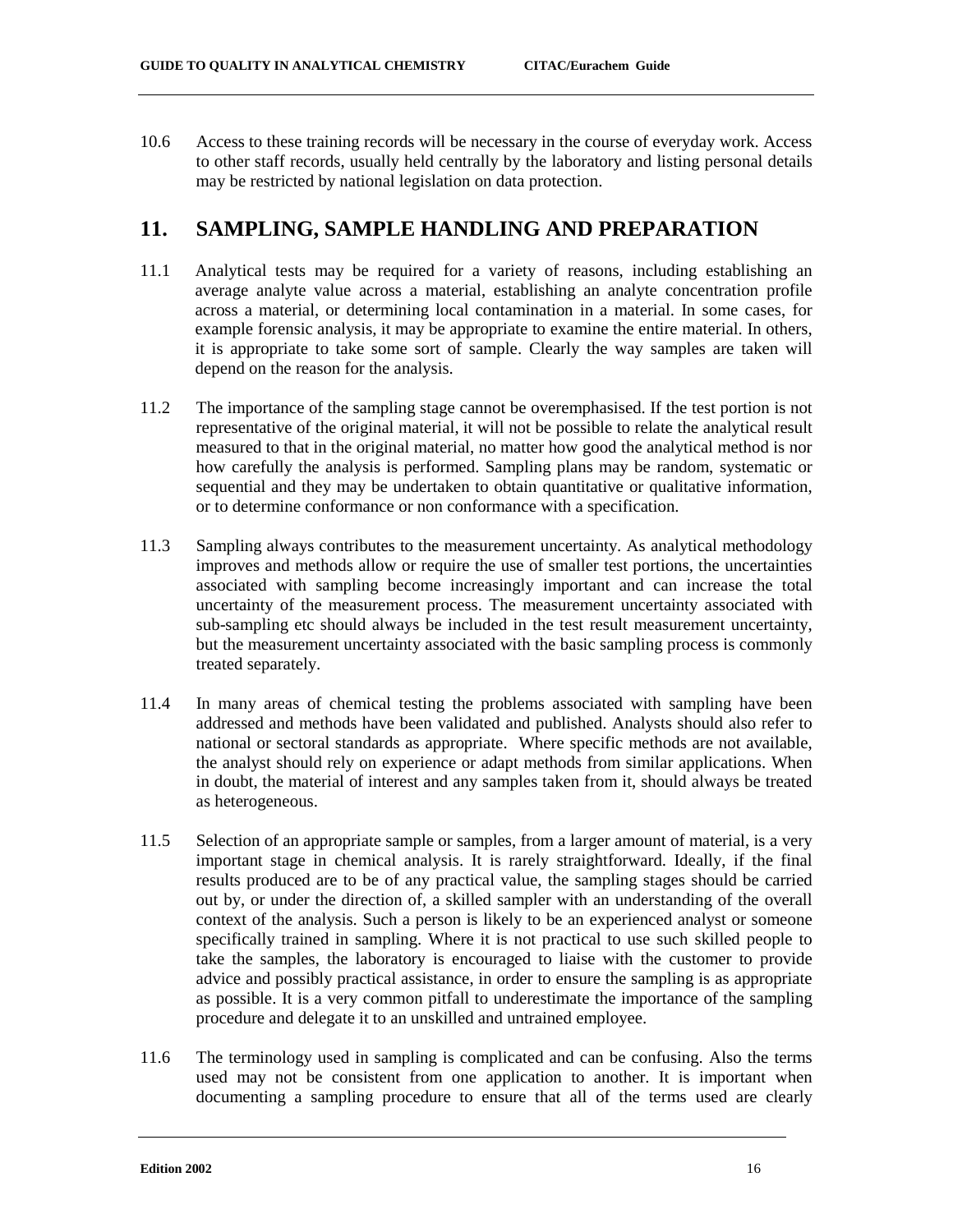defined, so that the procedure will be clear to other users. Similarly it is important to ensure when comparing two separate procedures that the terminology used is consistent. For example, care should be taken in the use of the word "bulk" since this can refer to either the combining of individual samples, or an undifferentiated mass.

- 11.7 One of the best treatments of sampling terminology is given in recommendations published by IUPAC (Refer E7), which describes the terms used in the sampling of bulk goods or packaged goods. In this example, the sampling procedure reduces the original *consignment* through *lots* or *batches, increments, primary* or *gross samples, composite* or *aggregate samples, subsamples* or *secondary samples* to a *laboratory sample*. The *laboratory sample*, if heterogeneous, may be further prepared to produce the *test sample*. The *laboratory sample* or the *test sample* is deemed to be the end of the sampling procedure. Operations within this procedure are likely to be subject to sampling uncertainties.
- 11.8 For the purposes of the guidance given below the following definitions as proposed by IUPAC have been used:

*Sample* : A portion of material selected to represent a larger body of material.

**Sample handling**: This refers to the manipulation to which samples are exposed during the sampling process, from the selection from the original material through to the disposal of all samples and test portions.

**Subsample**: This refers to a portion of the sample obtained by selection or division; an individual unit of the lot taken as part of the sample or; the final unit of multistage sampling.

*Laboratory sample*: Primary material delivered to the laboratory.

*Test Sample*: The sample prepared from the laboratory sample.

**Sample preparation**: This describes the procedures followed to select the test portion from the sample (or subsample) and includes: in-laboratory processing; mixing; reducing; coning & quartering; riffling; and milling & grinding.

*Test portion* : This refers to the actual material weighed or measured for the analysis.

- 11.9 Once received into the laboratory, the *laboratory sample(s)* may require further treatment such as subdivision and or milling and grinding prior to analysis.
- 11.10 Unless otherwise specified the test portion taken for analysis must be representative of the laboratory sample. To ensure that the test portion is homogeneous it may be necessary to reduce the particle size by grinding or milling. If the laboratory sample is large it may be necessary to subdivide it prior to grinding or milling. Care should be taken to ensure that segregation does not occur during subdivision. In some cases it will be necessary to crush or coarsely grind the sample prior to subdivision into test samples. The sample maybe subdivided by a variety of mechanisms, including coning and quartering, riffling, or by means of a rotating sample divider or a centrifugal divider. The particle size reduction step may be performed either manually (mortar  $\&$  pestle) or mechanically using crushers or mills. Care must be taken to avoid cross contamination of samples, to ensure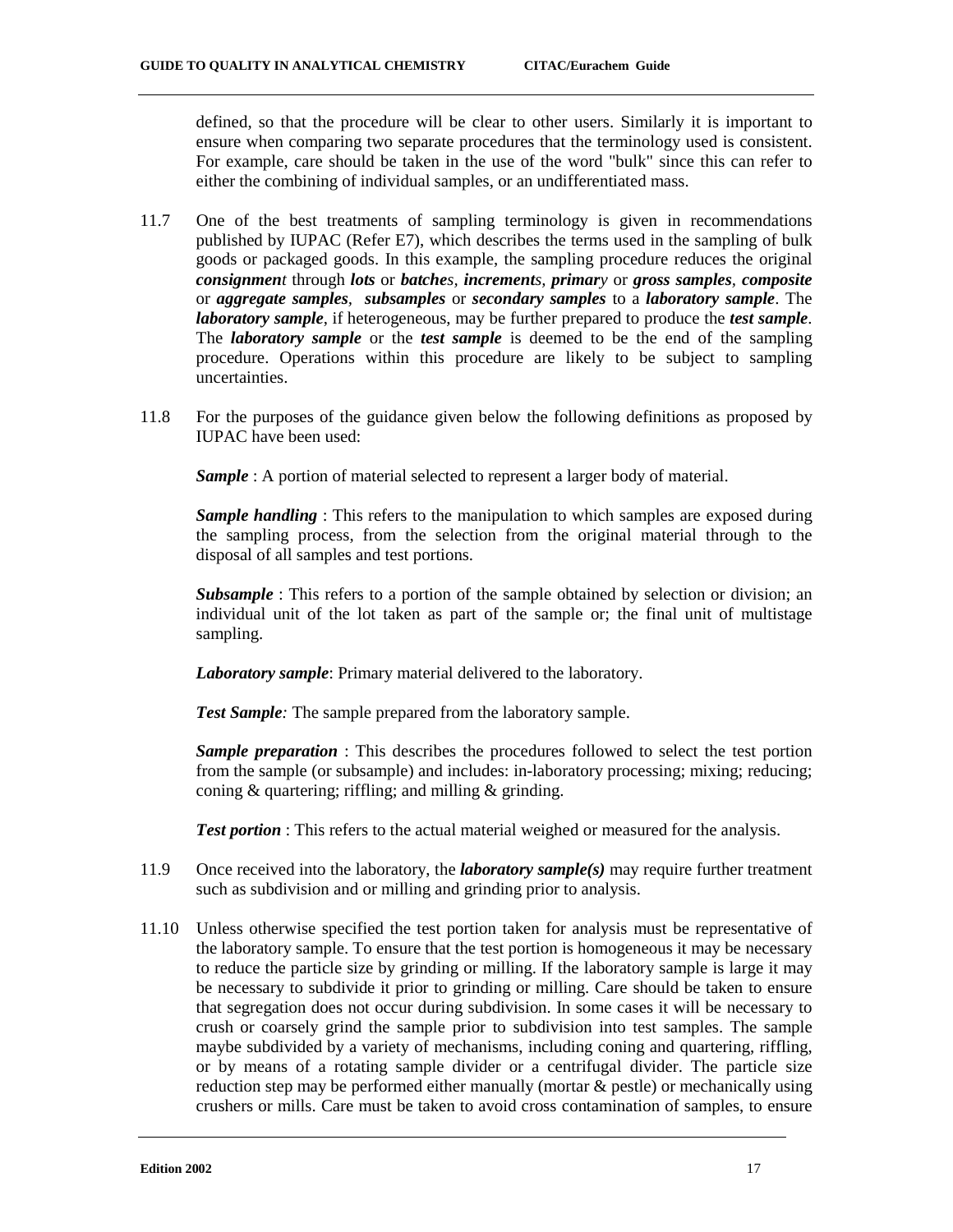that the equipment does not contaminate the sample (e.g. metals) and that the composition of the sample is not altered (e.g. loss of moisture) during milling or grinding. Many standard methods of analysis contain a section that details the preparation of the laboratory sample prior to the withdrawal of the test portion for analysis. In other instances legislation deals with this aspect as a generic issue.

- 11.11 The analytical operations, begin with the measuring out of a *test portion* from the laboratory sample or the test sample and proceeds through various operations to the final measurement.
- 11.12 There are important rules to be followed when designing, adapting, or following a sampling strategy:
	- 11.12.1 The problem necessitating the taking of samples and subsequent analysis should be understood and the sampling procedure designed accordingly. The sampling strategy used will depend on the nature of the problem, *e.g.*:
		- a) the average analyte concentration in the material is required;
		- b) the analyte profile across the material is required;
		- c) the material is suspected of contamination by a particular analyte;
		- d) the contaminant is heterogeneously distributed (occurs in hot spots) in the material;
		- e) there may be other, non-analytical factors to consider, including the nature of the area under examination.
	- 11.12.2 Care should be taken in assuming that a material is homogeneous, even when it appears to be. Where a material is clearly in two or more physical phases, the distribution of the analyte may vary within each phase. It may be appropriate to separate the phases and treat them as separate samples. Similarly, it may be appropriate to combine and homogenise the phases to form a single sample. In solids there may be a considerable variation in analyte concentration if the particle size distribution of the main material varies significantly and over a period of time the material may settle. Before sampling it may be appropriate, if practical, to mix the material to ensure a representative particle size distribution. Similarly analyte concentration may vary across a solid where different parts of the material have been subjected to different stresses. For example, consider the measurement of vinyl chloride monomer (VCM) in the fabric of a PVC bottle. The concentration of VCM varies significantly depending on whether it is measured at the neck of the bottle, the shoulder, the sides or the base.
	- 11.12.3 The properties of the analyte(s) of interest should be taken into account. Volatility, sensitivity to light, thermal lability, and chemical reactivity may be important considerations in designing the sampling strategy and choosing equipment, packaging and storage conditions. Equipment used for sampling, subsampling, sample handling, sample preparation and sample extraction, should be selected in order to avoid unintended changes to the nature of the sample which may influence the final results. The significance of gravimetric or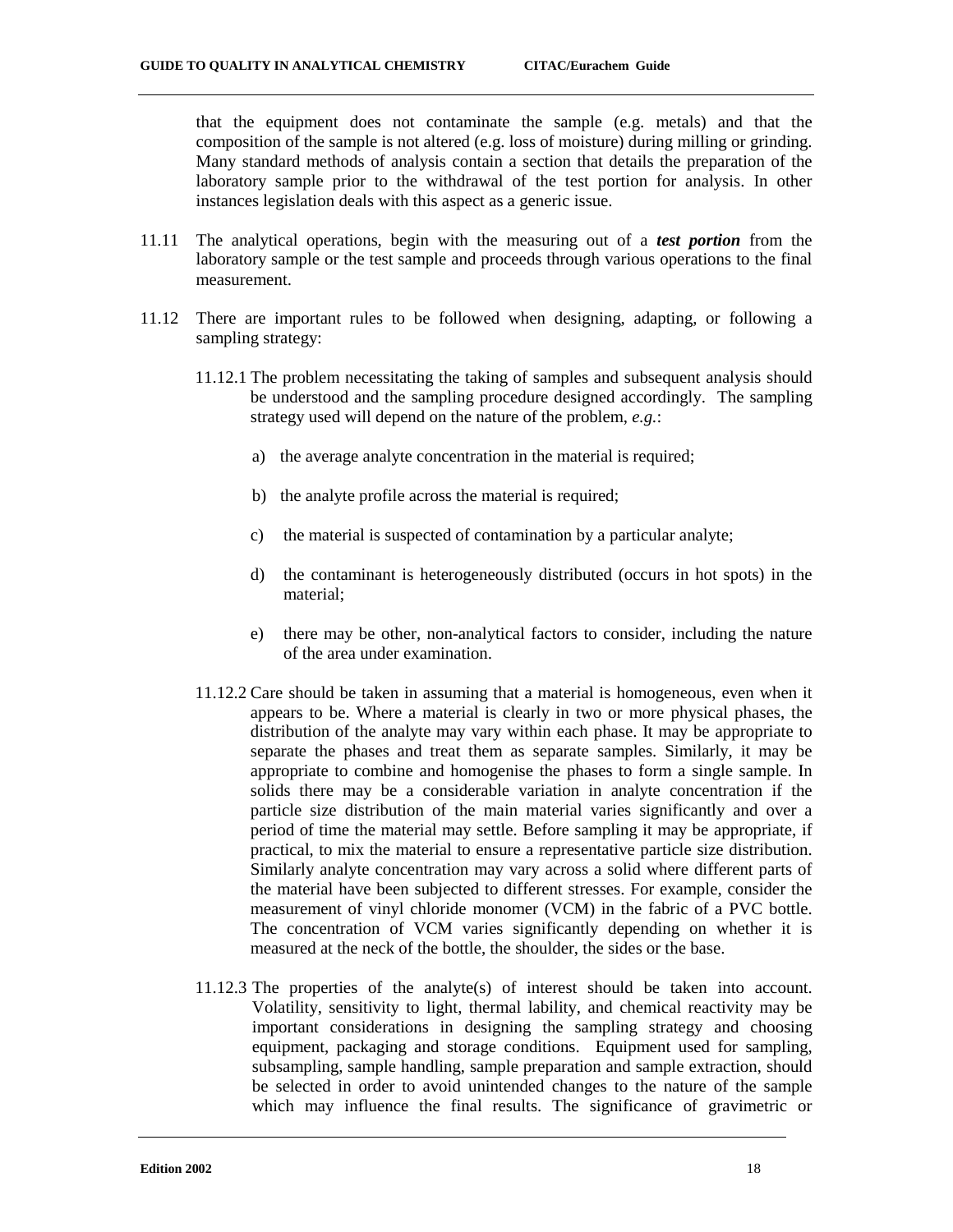volumetric errors during sampling should be considered and any critical equipment calibrated. It may be appropriate to add chemicals such as acids, or antioxidants to the sample to stabilise it. This is of particular importance in trace analysis where there is a danger of adsorption of the analyte onto the storage vessel.

- 11.12.4 It may be necessary to consider the use and value of the rest of the original material once a sample has been removed for analysis. Poorly considered sampling, especially if destructive, may render the whole consignment valueless or inoperative.
- 11.12.5 Whatever strategy is used for the sampling, it is of vital importance that the sampler keeps a clear record of the procedures followed in order that the sampling process may be repeated exactly.
- 11.12.6 Where more than one sample is taken from the original material it may be useful to include a diagram as part of the documentation to indicate the pattern of sampling. This will make it easier to repeat the sampling at a later date and also may assist in drawing conclusions from the test results. A typical application where such a scheme would be useful is the sampling of soils over a wide area to monitor fall-out from stack emissions.
- 11.12.7 Where the laboratory has not been responsible for the sampling stage, it should state in the report that the samples were analysed as received. If the laboratory has conducted or directed the sampling stage, it should report on the procedures used and comment on any consequent limitations imposed on the results.
- 11.13 Sample packaging, and instruments used for sample manipulation should be selected so that all surfaces in contact with the sample are essentially inert. Particular attention should be paid to possible contamination of samples by metals or plasticisers leaching from the container or its stopper into the sample. The packaging should also ensure that the sample can be handled without causing a chemical, microbiological, or other hazard.
- 11.14 The enclosure of the packaging should be adequate to ensure there is no leakage of sample from the container, and that the sample itself cannot be contaminated. In some circumstances, for example where samples have been taken for legal purposes, the sample may be sealed so that access to the sample is only possible by breaking the seal. Confirmation of the satisfactory condition of the seals will normally then form part of the analytical report.
- 11.15 The sample label is an important aspect of documentation and should unambiguously identify the sample to related plans or notes. Labelling is particularly important, further into the analytical process, when the sample may have been divided, subsampled, or modified in some way. In such circumstances, additional information may be appropriate, such as references to the main sample, and to any processes used to extract or subsample the sample. Labelling must be firmly attached to the sample packaging and where appropriate, be resistant to fading, autoclaving, sample or reagent spillage, and reasonable changes in temperature and humidity.
- 11.16 Some samples, those involved in litigation for example, may have special labelling and documentation requirements. Labels may be required to identify all those who have been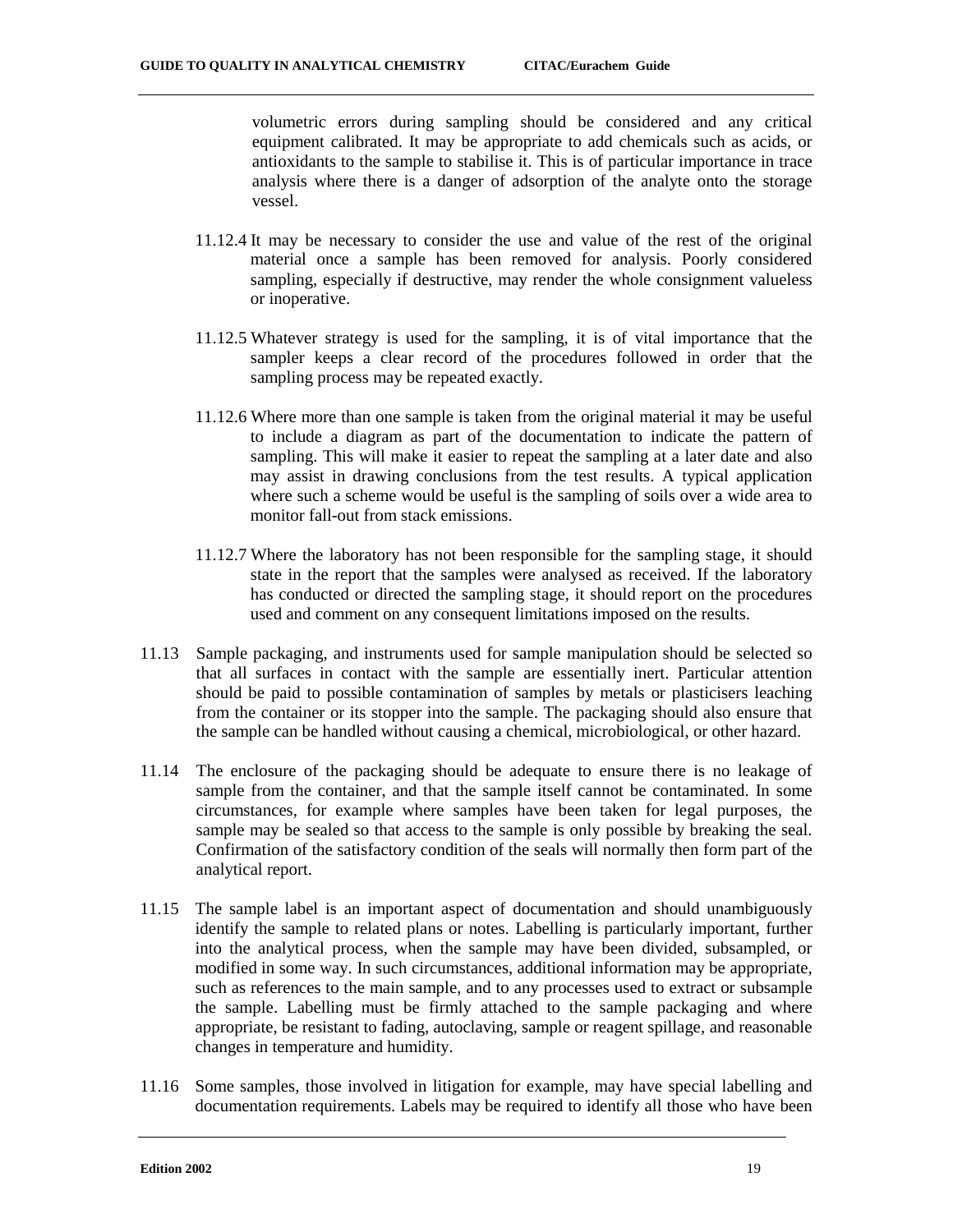involved with the sample, including the person taking the sample and the analysts involved in the testing. This may be supported by receipts, to testify that one signatory (as identified on the label) has handed the sample to the next signatory, thus proving that sample continuity has been maintained. This is commonly known as "chain of custody".

- 11.17 Samples must be stored at an appropriate temperature and in such a manner so that there is no hazard to laboratory staff and the integrity of the samples is preserved. Storage areas should be kept clean and organised so that there is no risk of contamination or crosscontamination, or of packaging and any related seals being damaged. Extremes of environmental conditions (e.g. temperature, humidity), which might change the composition of the sample should be avoided, as this can lead to loss of analyte through degradation or adsorption, or an increase in analyte concentration (mycotoxins). If necessary environmental monitoring should be used. An appropriate level of security should be exercised to restrict unauthorised access to the samples.
- 11.18 All staff concerned with administration of the sample handling system should be properly trained. The laboratory should have a documented policy for the retention and disposal of samples. The disposal procedure should take into account the guidelines set out above.
- 11.19 To fully evaluate an analytical result for conformity assessment, or for other purposes it is important to have knowledge of the sampling plan and its statistical basis. Sampling procedures for inspection by variables assumes that the characteristic being inspected is measurable and follows the normal distribution. Whereas sampling for inspection by attributes is a method whereby either the unit of product is classified as conforming or non conforming, or the number of non-conformities in the unit of product is counted with respect to a given set of requirements. In inspection by attributes the risk associated with acceptance/rejection of non-conformities is predetermined by the *acceptable quality level (AQL)* or the *limiting quality (LQ)*.

## **12. ENVIRONMENT**

- 12.1 Samples, reagents, measurement standards and reference materials must be stored so as to ensure their integrity. In particular, samples must be stored in such a way that cross contamination is not possible. The laboratory should guard against their deterioration, contamination and loss of identity.
- 12.2 The laboratory environment should be sufficiently uncrowded, clean and tidy to ensure the quality of the work carried out is not compromised.
- 12.3 It may be necessary to restrict access to particular areas of a laboratory because of the nature of the work carried out there. Restrictions might be made because of security, safety, or sensitivity to contamination or interferences. Typical examples might be work involving explosives, radioactive materials, carcinogens, forensic examination, PCR techniques and trace analysis. Where such restrictions are in force, staff should be made aware of:
	- i) the intended use of a particular area;
	- ii) the restrictions imposed on working within such areas;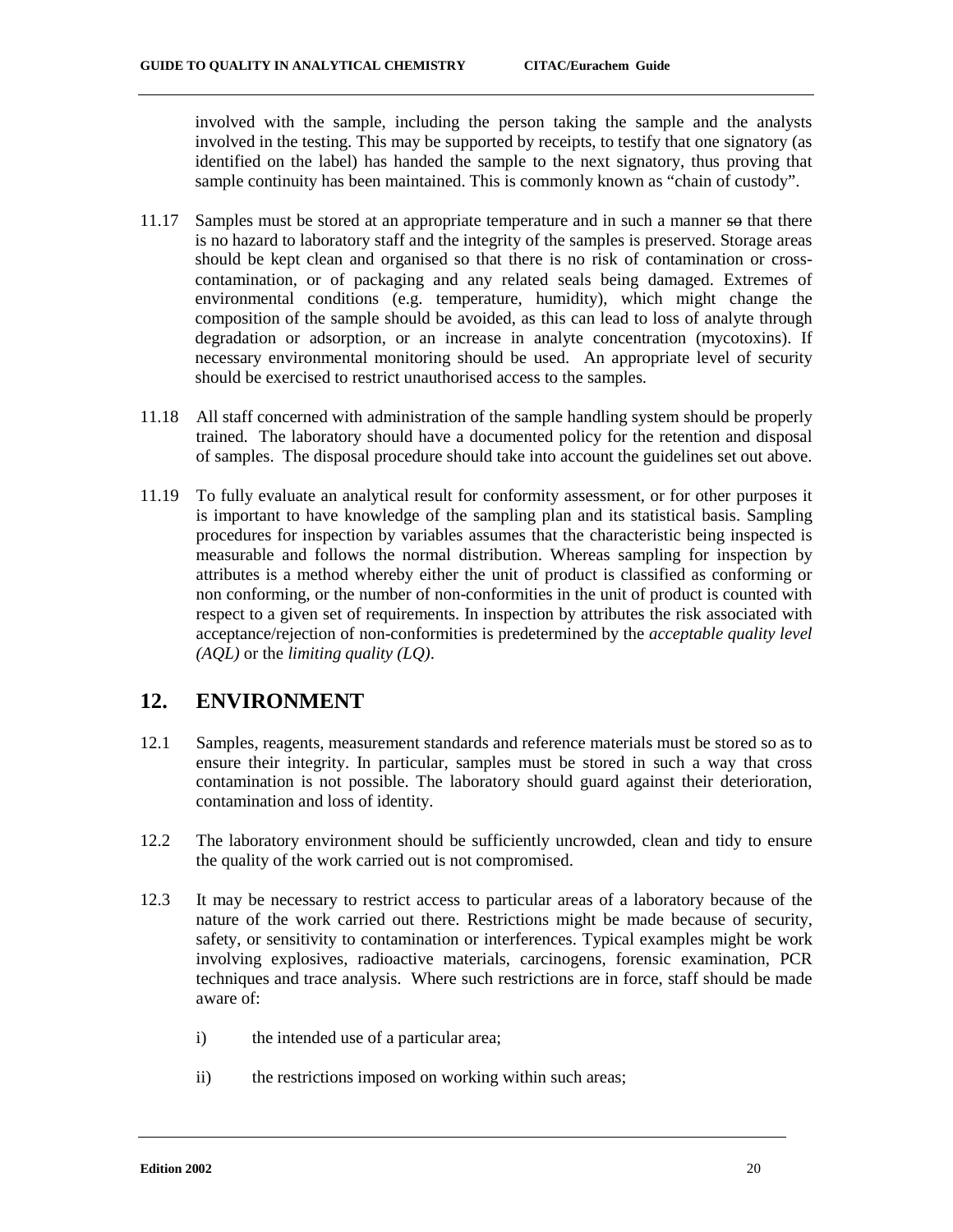- iii) the reasons for imposing such restrictions;
- iv) the procedures to follow when such restrictions are breached.
- 12.4 When selecting designated areas for new work, account must be taken of the previous use of the area. Before use, checks should be made to ensure that the area is free of contamination.
- 12.5 The laboratory shall provide appropriate environmental conditions and controls necessary for particular tests or operation of particular equipment including temperature, humidity, freedom from vibration, freedom from airborne and dustborne microbiological contamination, special lighting, radiation screening, and particular services. Critical environmental conditions must be monitored and kept within predetermined limits.
- 12.6 A breakdown of critical environmental conditions may be indicated either by monitoring systems or by the analytical quality control within the particular tests. The impact of such failures may be assessed as part of ruggedness testing during method validation and where appropriate, emergency procedures established.
- 12.7 Decontamination procedures may be appropriate where environment or equipment is subject to change of use or where accidental contamination has occurred.

## **13. EQUIPMENT** (Also see Appendix B)

#### 13.1 *Categories of equipment*

- 13.1.1 All equipment used in laboratories should be of a specification sufficient for the intended purpose, and kept in a state of maintenance and calibration consistent with its use. Equipment normally found in the chemical laboratory can be categorised as:
	- i) general service equipment not used for making measurements or with minimal influence on measurements (e.g. hotplates, stirrers, nonvolumetric glassware and glassware used for rough volume measurements such as measuring cylinders) and laboratory heating or ventilation systems;
	- ii) volumetric equipment (e.g. flasks, pipettes, pyknometers, burettes etc.) and measuring instruments (e.g. hydrometers, U-tube viscometers, thermometers, timers, spectrometers, chromatographs, electrochemical meters, balances etc.).
	- iii) physical measurement standards (weights, reference thermometers);
	- iv) computers and data processors.

#### 13.2 *General service equipment*

13.2.1 General service equipment will typically only be maintained by cleaning and safety checks as necessary. Calibrations or performance checks will be necessary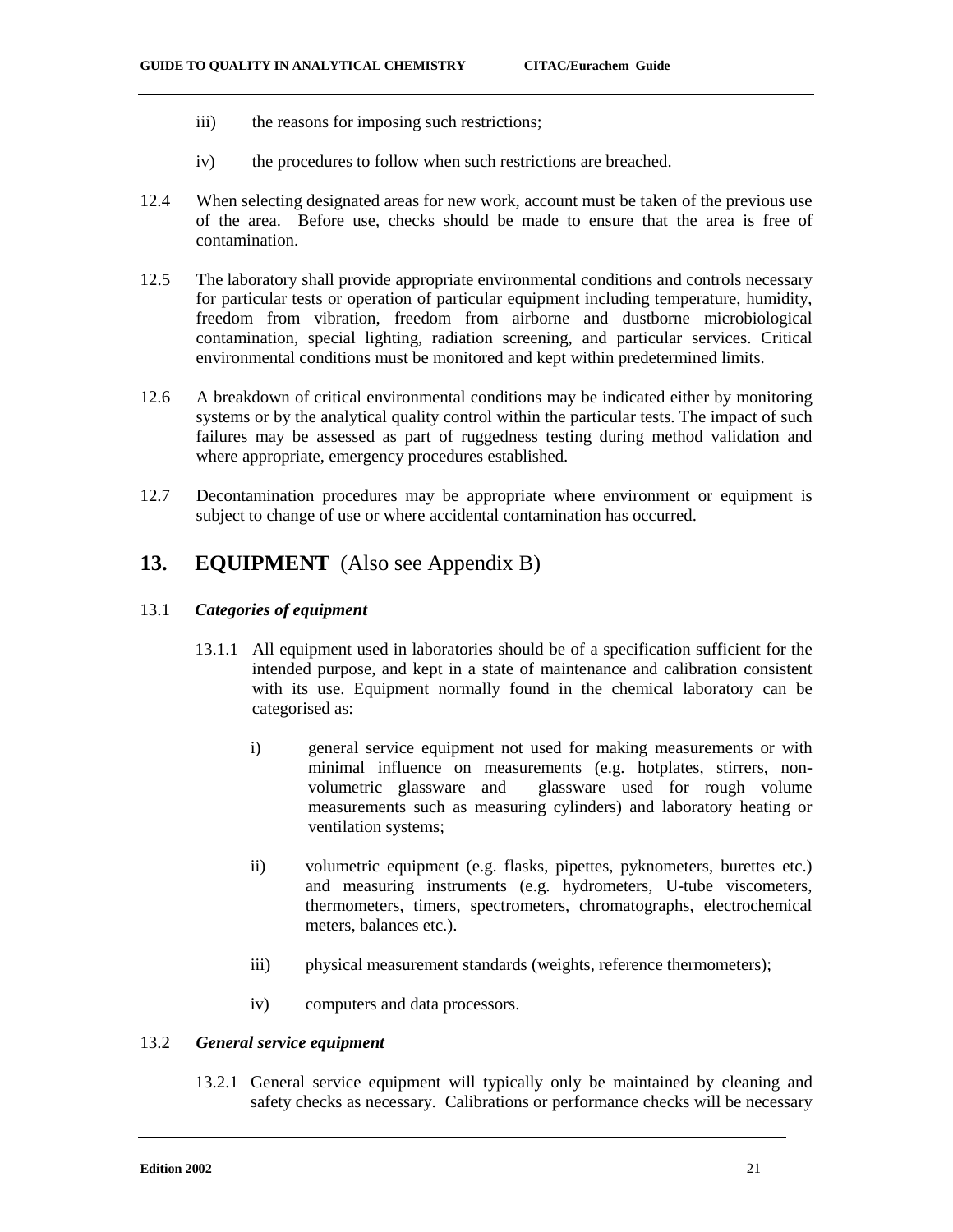where the setting can significantly affect the test or analytical result (e.g. the temperature of a muffle furnace or constant temperature bath). Such checks need to be documented.

#### 13.3 *Volumetric equipment and measuring instruments*

- 13.3.1 The correct use of this equipment is critical to analytical measurements and therefore it must be correctly used, maintained and calibrated in line with environmental considerations (section 12). The performance of some volumetric (and related) glassware is dependent on particular factors, which may be affected by cleaning methods etc. As well as requiring strict procedures for maintenance, such apparatus may therefore require more regular calibration, depending on use. For example, the performance of pyknometers, U-tube viscometers, pipettes, and burettes is dependent on "wetting" and surface tension characteristics. Cleaning procedures must be chosen so as not to compromise these properties.
- 13.3.2 Attention should be paid to the possibility of contamination arising either from the fabric of the equipment itself, which may not be inert, or from crosscontamination from previous use. In the case of volumetric glassware, cleaning procedures, storage, and segregation of volumetric equipment may be critical, particularly for trace analyses where leaching and adsorption can be significant.
- 13.3.3 Correct use combined with periodic servicing, cleaning and calibration will not necessarily ensure an instrument is performing adequately. Where appropriate, periodic performance checks should be carried out (e.g. to check the response, stability and linearity of sources, sensors and detectors, the separating efficiency of chromatographic systems, the resolution, alignment and wavelength accuracy of spectrometers etc.), see Appendix B.
- 13.3.4 The frequency of such performance checks may be specified in manuals or operating procedures. If not, then it will be determined by experience and based on need, type and previous performance of the equipment. Intervals between checks should be shorter than the time the equipment has been found, in practice, to take to drift outside acceptable limits.
- 13.3.5 It is often possible to build performance checks system suitability checks into test methods (e.g. based on the levels of expected detector or sensor response to reference materials, the resolution of component mixtures by separation systems, the spectral characteristics of measurement standards, etc.). These checks must be satisfactorily completed before the equipment is used.

#### 13.4 *Physical measurement standards*

- 13.4.1 Wherever physical parameters are critical to the correct performance of a particular test, the laboratory shall have or have access to the relevant measurement standard, as a means of calibration.
- 13.4.2 In some cases, a test and its performance is actually defined in terms of a particular piece of equipment and checks will be necessary to confirm that the equipment conforms to the relevant specification. For example, flashpoint values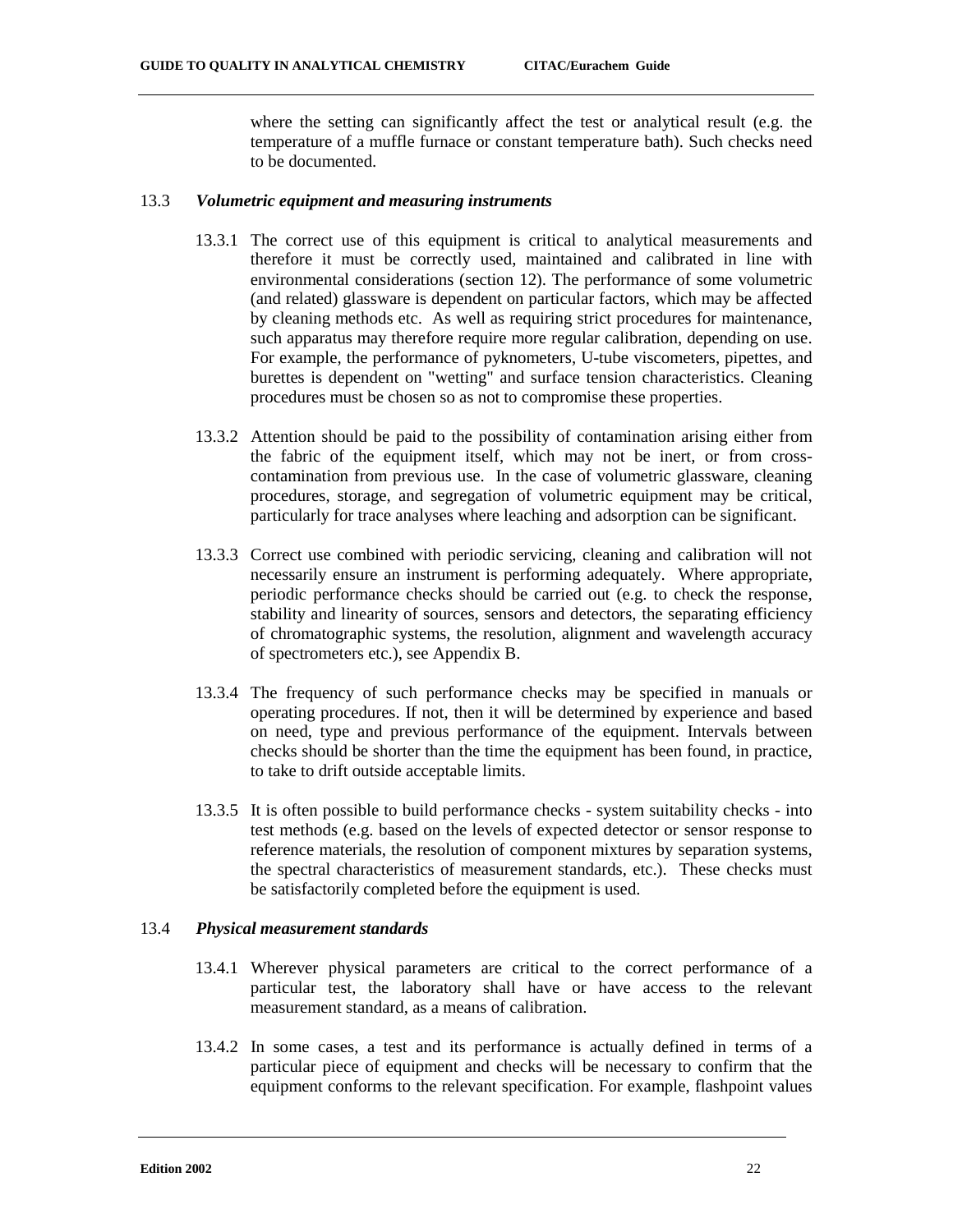for a particular flammable sample are dependent of the dimensions and geometry of the apparatus used in the testing.

- 13.4.3 Measurement standards materials and any accompanying certificates should be stored and used in a manner consistent with preserving the calibration status. Particular consideration should be given to any storage advice given in the documentation supplied with the measurement standard.
- 13.5 *Computers and data processors.* Requirements for computers are given in section 20.

## **14. REAGENTS**

- 14.1 The quality of reagents and other consumable materials must be appropriate for their intended use. Consideration needs to be given to the selection, purchase, reception and storage of reagents.
- 14.2 The grade of any critical reagent used (including water) should be stated in the method, together with guidance on any particular precautions which should be observed in its preparation, storage and use. These precautions include toxicity, flammability, stability to heat, air and light; reactivity to other chemicals; reactivity to particular containers; and other hazards. Reagents and reference materials prepared in the laboratory should be labelled to identify substance, strength, solvent (where not water), any special precautions or hazards, restrictions of use, and date of preparation and/or expiry. The person responsible for the preparation shall be identifiable either from the label or from records.
- 14.3 The correct disposal of reagents does not directly affect the quality of sample analysis, however it is a matter of good laboratory practice and should comply with national environmental or health and safety regulations.
- 14.4 Where the quality of a reagent is critical to a test, the quality of a new batch should be verified against the outgoing batch before use, provided that the outgoing batch is known to be still serviceable.

## **15. Traceability**

15.1 The formal definition of traceability is given in 3.10 and a CITAC policy statement has been prepared (Ref A6). A guide on the traceability of chemical measurements is under development (Ref A7). Traceability concerns the requirement to relate the results of measurements to the values of standards or references, the preferred reference points being the internationally recognised system of units, the SI. This is achieved through the use of primary standards (or other high level standards) which are used to establish secondary standards that can be used to calibrate working level standards and related measuring systems. Traceability is established at a stated level of measurement uncertainty, where every step in the traceability chain adds further uncertainty. Traceability is important because it provides the linkage that ensures that measurements made in different laboratories or at different times are comparable. It is a matter of choice, as indicated above, whether to claim traceability to local references, or to international references.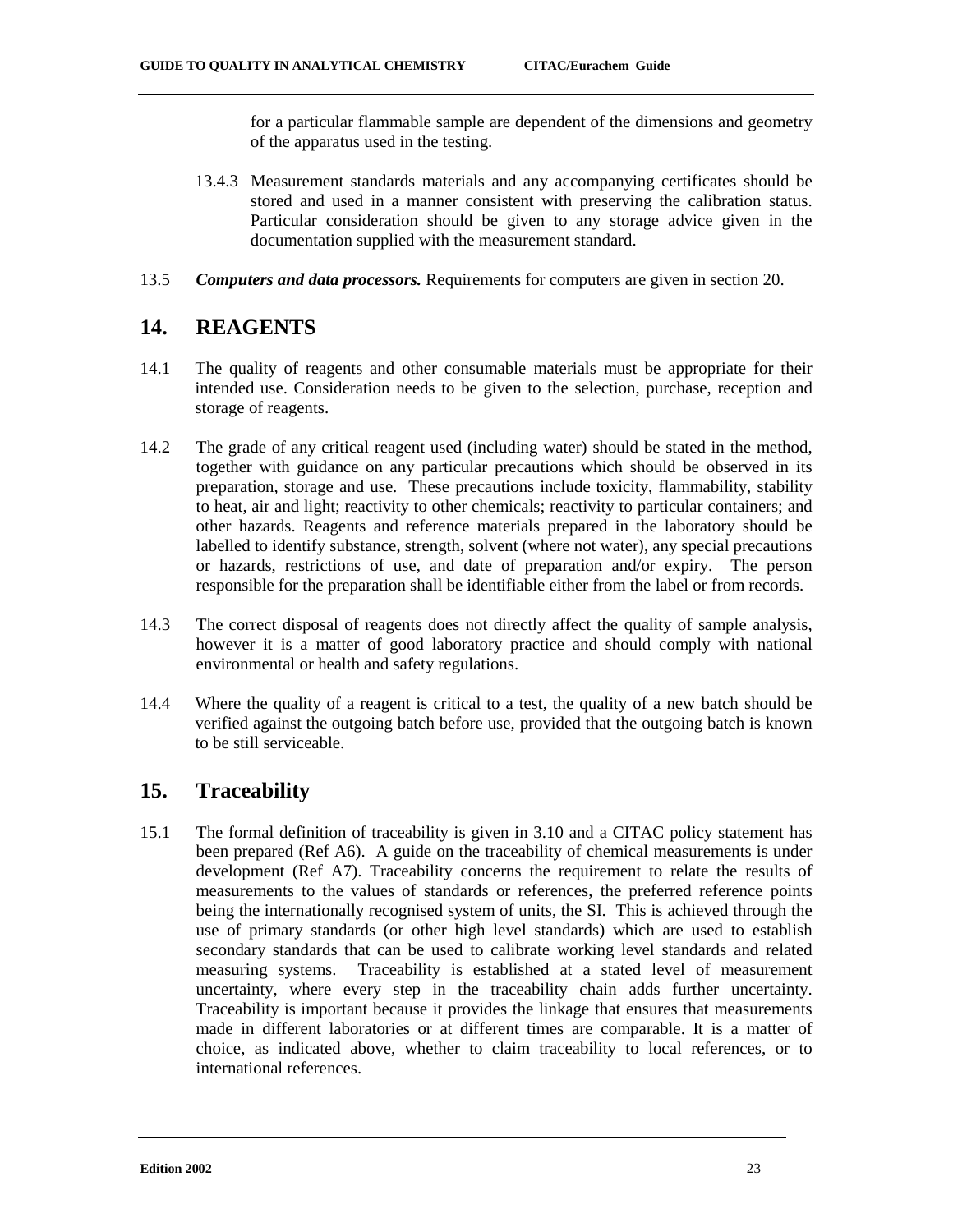- 15.2 Chemical measurements are invariably made by calculating the value from a measurement equation that involves the measured values of other quantities, such as mass, volume, concentration of chemical standards etc. For the measurement of interest to be traceable, all the measurements associated with the values used in the measurement equation used to calculate the result must also be traceable. Other quantities not present in the measurement equation, such as pH, temperature etc may also significantly affect the result. Where this is the case, the traceability of measurements used to control these quantities also need to be traceable to appropriate measurement standards.
- 15.3 Establishing the traceability of physical quantities such as mass, volume, etc., is readily achieved using transfer standards, at the level of uncertainty needed for chemical measurements. The problem areas for chemists are usually (chemical) method validation and calibration. Validation establishes that the method actually measures what it is intended to measure. (e.g. methyl mercury in fish). Validation establishes that the measurement equation used to calculate the results is valid. Calibration is usually based on the use of gravimetrically prepared solutions of pure substance reference materials. The important issues here are identity and purity, the former being more of a problem in organic chemistry where much higher levels of structural detail are often required and confusion with similar components can readily occur. The uncertainty of a measurement will in part depend on the uncertainty of the purity of the chemical standard used. However, only in the case of some organic materials, where purity and stability problems can be acute, or where high accuracy assay of major components is required, will purity be a major problem.
- 15.4 For many analyses, where extraction, digestion, derivatisation and saponification are commonly required, the main problem can be gaining good knowledge of the amount of analyte in the original sample relative to that in the sample presented to the end measurement process. This bias (sometimes called "recovery") can be due to processing losses, contamination or interferences. Some of these effects are manifest within reproducibility uncertainties but others are systematic effects that need separate consideration. The strategies available to address method bias include:
	- ! Use of primary or reference methods of known and small bias
	- **•** Comparisons with closely matched matrix CRMs
	- ! Measurement of gravimetrically spiked samples and blanks
	- Study of losses, contamination, interferences and matrix effects

Establishing the traceability of this part of the measurement process requires relating the measurement bias to appropriate stated references, such as the values carried by matrix matched reference materials. It should be noted that the measurement of the recovery of spiked samples does not necessarily simulate the extraction of the native analyte from the samples. In, practice, this is not normally a problem where the samples are liquid and/or totally digested. However, problems can occur with the extraction of solids. For example, a spiked analyte may be freely available on the surface of the sample particles, whereas the native analyte may be strongly adsorbed within the particles and therefore much less readily extracted.

15.5 Most chemical measurement can, in principle, be made traceable to the mole. When, however, the analyte is defined in functional terms, such as fat or protein based on a nitrogen determination, then specification of the measurement in terms of the mole is not feasible. In such cases the quantity being measured is defined by the method. In these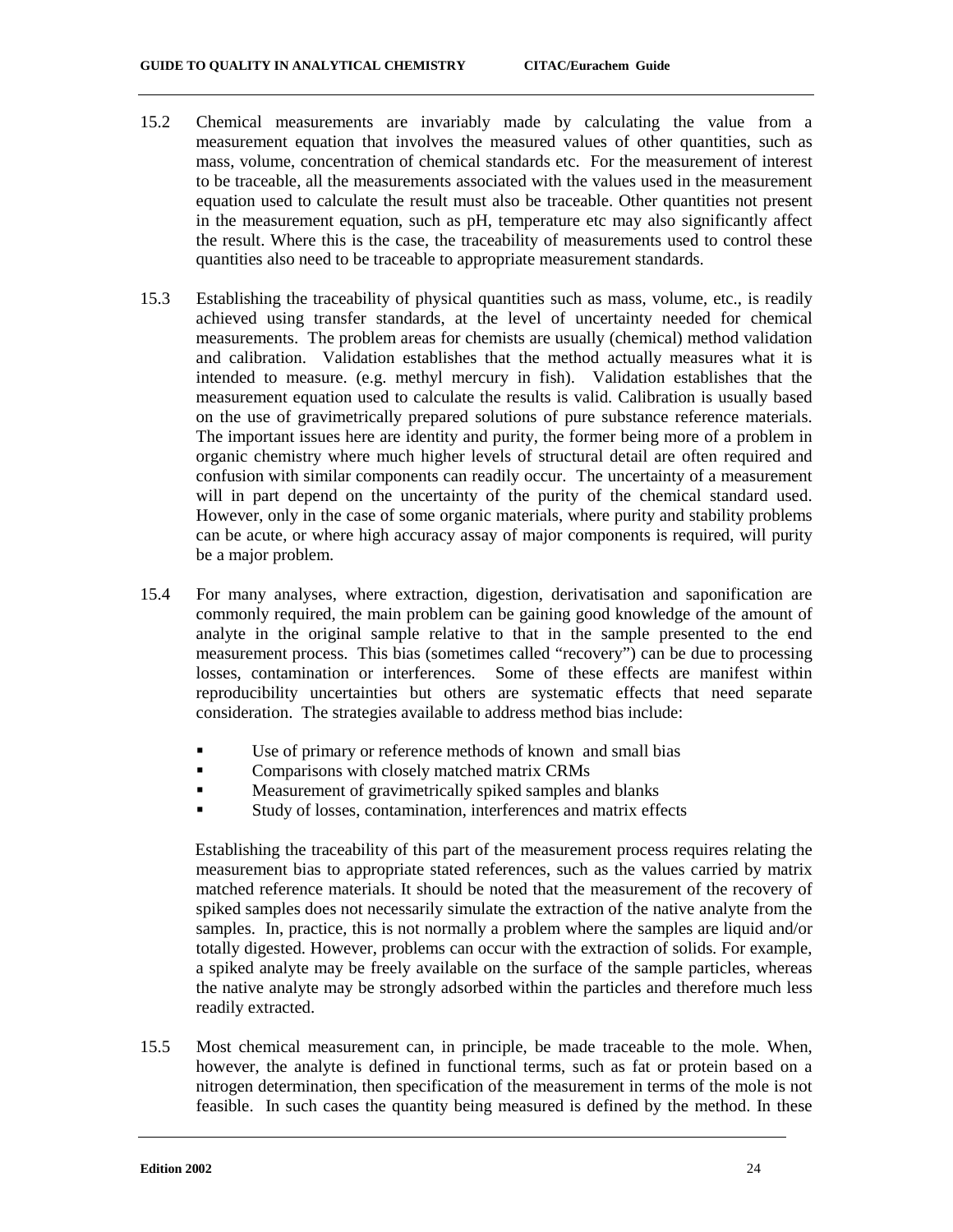cases traceability is to standards of the component quantities used to calculate the result, for example mass and volume, and the values produced by a standard method and/or the values carried by a reference material. Such methods are called empirical methods. In other case the limitation in achieving traceability to SI derives from difficulty in evaluating bias and its uncertainty, such as the recovery of the analytes in complex matrices. The options here are to define the measurand by the method and establish traceability to stated references, including a reference method/reference material. Such measurements have a 'lower level' of traceability, but also have a smaller Measurement Uncertainty, relative to the stated references. Alternatively, the bias can be estimated and corrected for and the uncertainty due to the bias can also be estimated and included in the overall uncertainty evaluation. This would allow traceability to the SI to be claimed.

## **16. MEASUREMENT UNCERTAINTY**

- 16.1 Measurement uncertainty is formally defined in 3.11. Good practice in the evaluation of measurement uncertainty is described in an ISO Guide (Ref B7) and an interpretation for chemical measurement including a number of worked examples is given in a CITAC/ EURACHEM Guide (Ref A2). Measurement uncertainty characterises the range of values within which the true value is asserted to lie, with a specified level of confidence. Every measurement has an uncertainty associated with it, resulting from errors arising in the various stages of sampling and analysis and from imperfect knowledge of factors affecting the result. For measurements to be of practical value it is necessary to have some knowledge of their reliability or uncertainty. A statement of the uncertainty associated with a result conveys to the customer the 'quality' of the result.
- 16.2 ISO/IEC 17025:1999 requires laboratories to evaluate their measurement uncertainty. There is also a requirement to report measurement uncertainty under specific circumstances, for example, where it is relevant to the interpretation of the test result (which is often the case). Thus, statement of measurement uncertainty in test reports should become common practice in the future (Ref B18).
- 16.3 A statement of uncertainty is a quantitative estimate of the limits within which the value of a measurand (such as an analyte concentration) is expected to lie. Uncertainty may be expressed as a standard deviation or a calculated multiple of the standard deviation. In obtaining or estimating the uncertainty relating to a particular method and analyte, it is essential to ensure that the estimate explicitly considers all the possible sources of uncertainty and evaluates significant components. Repeatability or reproducibility, for example, are usually not full estimates of the uncertainty, since neither takes full account of any uncertainties associated with systematic effects inherent in a method.
- 16.4 A wide variety of factors make any analytical measurement result liable to deviate from the true value. For example, temperature effects on volumetric equipment, reflection and stray light in spectroscopic instruments, variations in electrical supply voltages, individual analysts' interpretation of specified methods and incomplete extraction recoveries, all potentially influence the result. As far as reasonably possible, such errors must be minimised by external control or explicitly corrected for, for example by applying a suitable correction factor. The exact deviation of a single measurement result from the (unknown) true value is, however, impossible to obtain. This is because the different factors vary from experiment to experiment, and because the effect of each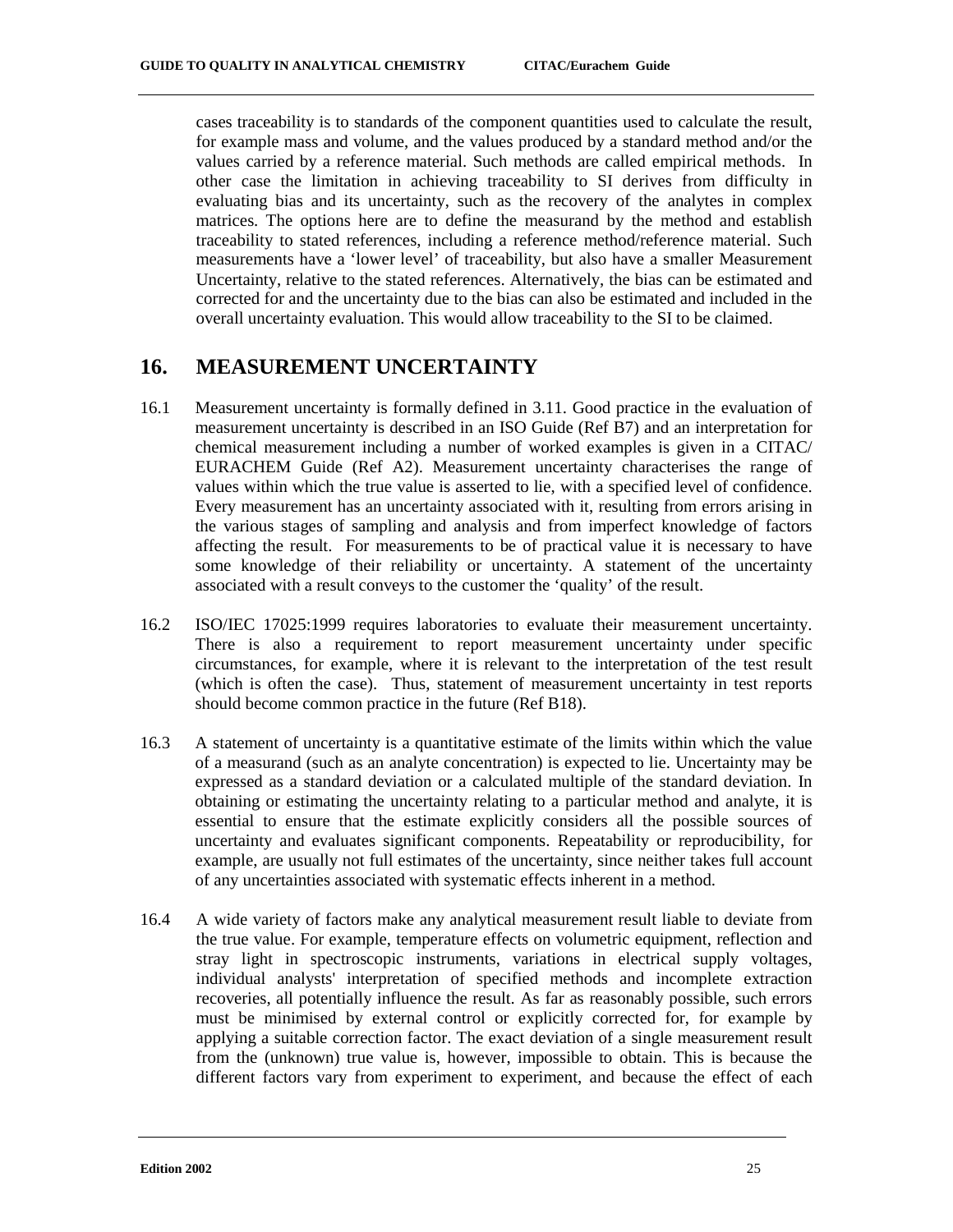factor on the result is never known exactly. The likely range of deviation must therefore be estimated.

- 16.5 The primary task in assigning a value to the uncertainty of a measurement is the identification of the relevant sources of uncertainty and the assignment of a value to each significant contribution. The separate contributions must then be combined (as shown in Sec. 16.13) in order to give an overall value. A record should be kept of the individual sources of uncertainty identified, the value of each contribution, and the source of the value (for example, repeat measurements, literature reference, CRM data etc.).
- 16.6 In identifying relevant sources of uncertainty, consideration must be given to the complete sequence of events necessary to achieve the purpose of the analysis. Typically this sequence includes sampling and sub-sampling, sample preparation, extraction, cleanup, concentration or dilution, instrument calibration (including reference material preparation), instrumental analysis, raw data processing and transcription of the output result.
- 16.7 Each of the stages will have associated sources of uncertainty. The component uncertainties can be evaluated individually or in convenient groups. For example, the repeatability of a measurement may serve as an estimate of the total contribution of random variability, due to a number of steps in a measurement process. Similarly, an estimate of overall bias and its uncertainty may be derived from studies of matrix matched certified reference materials and spiking studies.
- 16.8 The size of uncertainty contributions can be estimated in a variety of ways. The value of an uncertainty component associated with random variations in influence factors may be estimated by measuring the dispersion in results over a suitable number of determinations under a representative range of conditions. (In such an investigation, the number of measurements should not normally be less than ten.) Uncertainty components arising from imperfect knowledge, for example of a bias or potential bias, can be estimated on the basis of a mathematical model, informed professional judgement, international laboratory intercomparisons, experiments on model systems etc. These different methods of estimating individual uncertainty components can be valid.
- 16.9 Where uncertainty contributions are estimated in groups, it is nonetheless important to record the sources of uncertainty which are considered to be included in each group, and to measure and record individual uncertainty component values where available as a check on the group contribution.
- 16.10 If information from inter-laboratory trials is used, it is essential to consider uncertainties arising outside the scope of such studies. For example, nominal values for reference materials are typically quoted as a range, and where several laboratories use the same reference material in a collaborative trial, the uncertainty in the reference material value is not included in the inter-laboratory variation. Similarly, inter-laboratory trials typically use a restricted range of test materials, usually carefully homogenised, so the possibility of inhomogeneity and differences in matrix between real samples and collaborative trial test materials should also be taken into account.
- 16.11 Typically, uncertainty contributions for analytical results might fall into four main groups: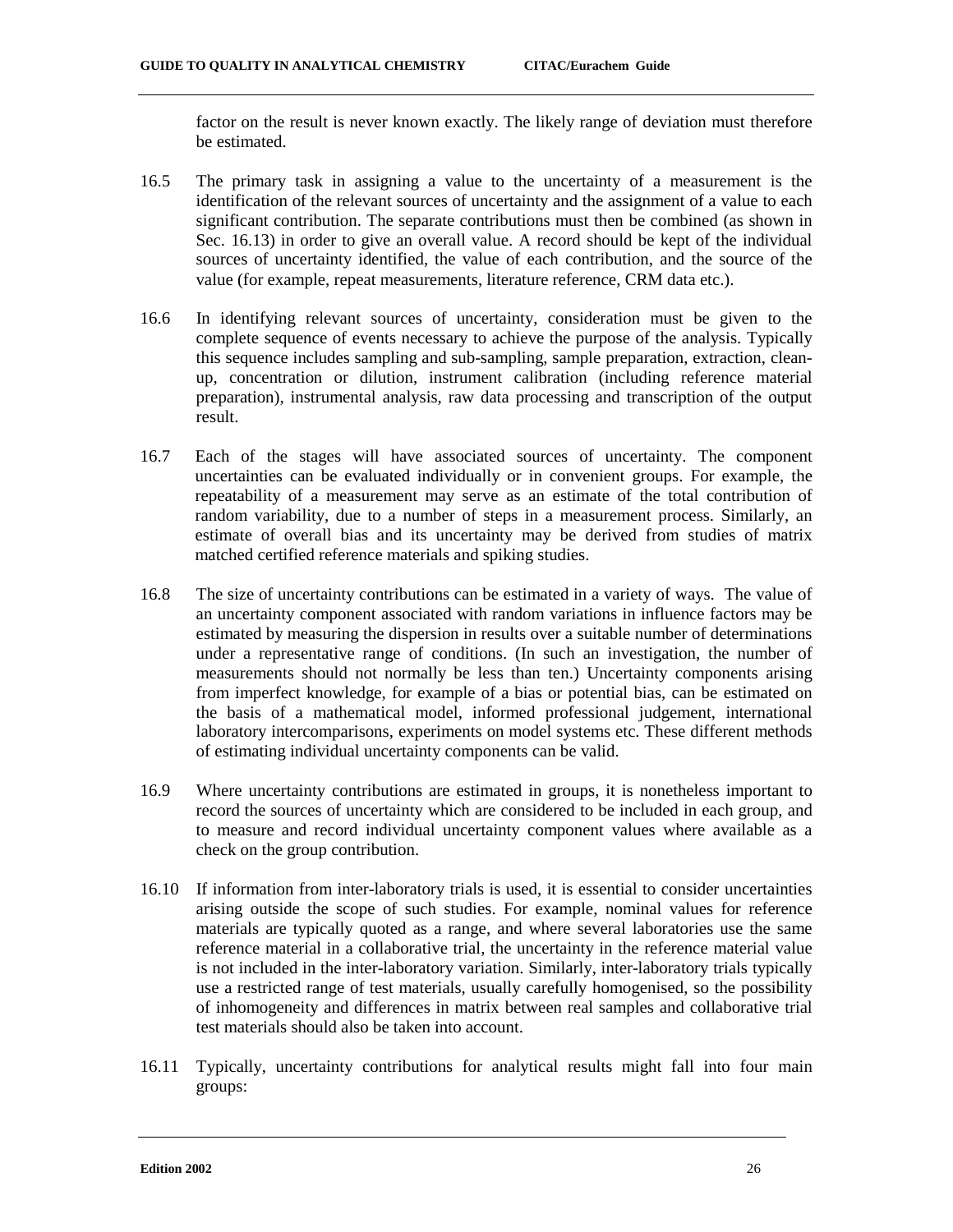- i) Contributions from short-term random variability, typically estimated from repeatability experiments.
- ii) Contributions such as operator effects, calibration uncertainty, scale graduation errors, equipment and laboratory effects, estimates from inter-laboratory reproducibility trials, in-house intercomparisons, proficiency test results or by professional judgement.
- iii) Contributions outside the scope of inter-laboratory trials, such as reference material uncertainty.
- iv) Other sources of uncertainty, such as sampling variability (inhomogeneity), matrix effects, and uncertainty about underlying assumptions (such as assumptions about completeness of derivatisation).
- 16.12 The uncertainty contributions for each source must all be expressed in the same way, ideally as standard deviations or relative standard deviations. In some cases, this will entail some conversion. For example, reference material limits are often presumed to have absolute limits. A rectangular distribution of width W has a standard deviation W/(2√3). Confidence intervals may be converted to standard deviations by dividing by the appropriate value of Student's t for large (statistical) samples (1.96 for 95% confidence limits).
- 16.13 Once a list of uncertainties is available, the individual components can be combined. Where individual sources of uncertainty are independent, the general expression for the combined standard uncertainty u is:

$$
u=\sqrt{\Sigma}~(\partial R/\partial x_i)^2.u(x_i)^2
$$

where  $\partial R/\partial x_i$  is the partial differential of the result R with respect to each intermediate value (or other 'influence quantity' such as a correction  $x_i$ ) and  $u(x_i)$  is the uncertainty component associated with xi.

- 16.14 This expression simplifies considerably for the two most common cases. Where the influence quantities or intermediate results are added or subtracted to give the result, the uncertainty u is equal to the square root of the sum of the squared contributing uncertainty components, all expressed as standard deviations. Where interim results are combined by multiplication or division, the combined relative standard deviation (RSD) is calculated by taking the square root of the sum of the squared RSDs for each interim result, and the combined standard uncertainty u calculated from the combined RSD and the result.
- 16.15 The overall uncertainty should be expressed as a multiple of the calculated standard deviation. The recommended multiplier is 2, that is, the uncertainty is equal to 2u. Where the contributions arise from normally distributed errors, this value will correspond approximately to a 95% confidence interval.
- 16.16 It is not normally safe to extend this argument to higher levels of confidence without knowledge of the distributions concerned. In particular, it is commonly found that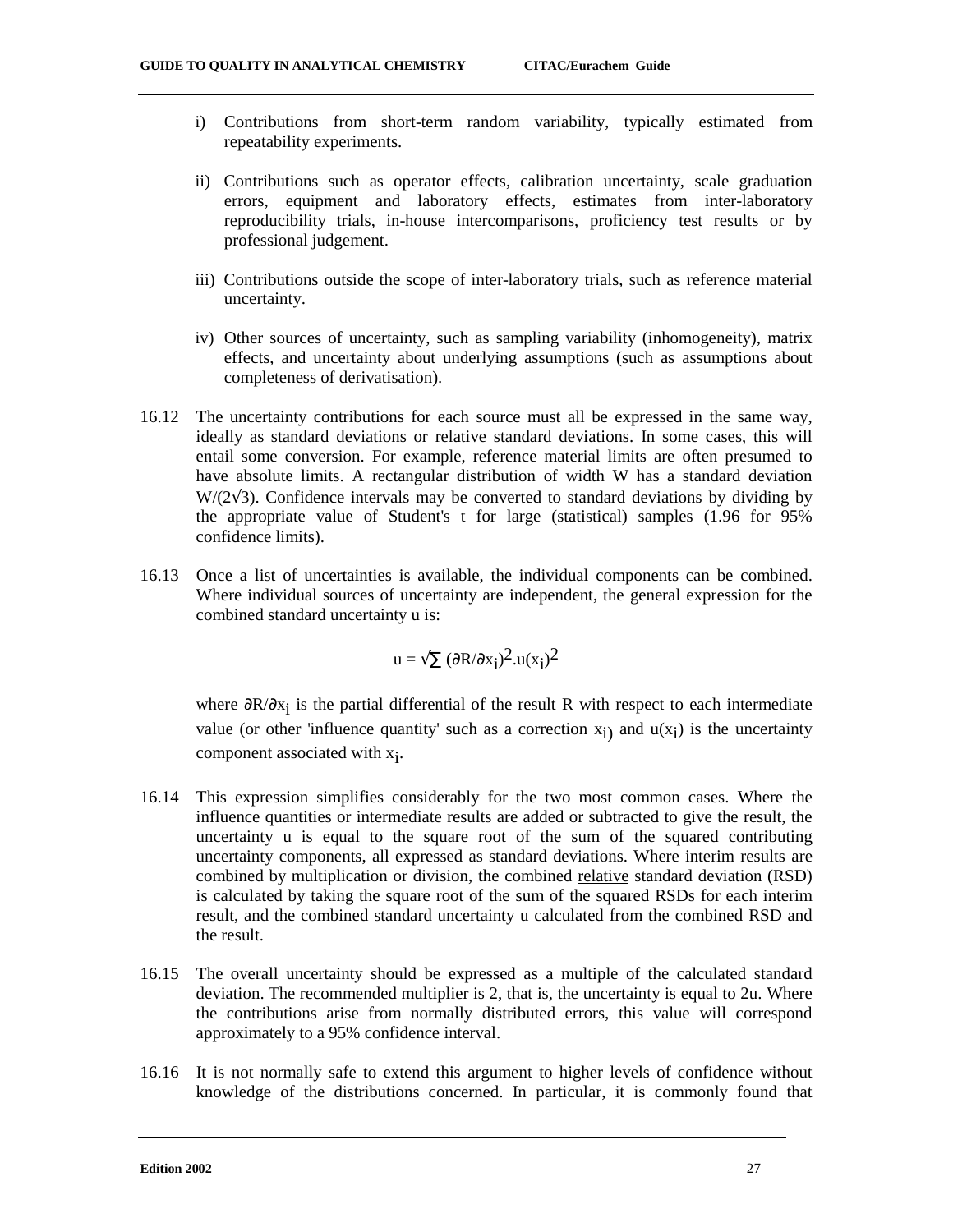experimental uncertainty distributions are far wider at the 99% level of confidence than would be predicted by assumptions of normality.

16.17 It is often not necessary to evaluate uncertainties for every test and sample type. It will normally be sufficient to investigate the uncertainty once only, for a particular method and to use the information to estimate the measurement uncertainty for all tests carried out within the scope of that method.

## **17. METHODS / PROCEDURES FOR CALIBRATIONS & TESTS**

- 17.1 It is the laboratory's responsibility to use methods which are appropriate for the required application. The laboratory may use its own judgement, it may select a method in consultation with the customer, or the method may be specified in regulation or by the customer.
- 17.2 Quality standards often favour the use of standard or collaboratively tested methods wherever possible. Whilst this may be desirable in situations where a method is to be widely used, or defined in regulation, sometimes a laboratory may have a more suitable method of its own. The most important considerations are that the method should be suitable for the purpose intended, be adequately validated and documented and provide results that are traceable to stated references at an appropriate level of uncertainty.
- 17.3 The validation of a standard or collaboratively tested methods should not be taken for granted, no matter how impeccable the method's pedigree - the laboratory should satisfy itself that the degree of validation of a particular method is adequate for the required purpose, and that the laboratory is itself able to verify any stated performance criteria.
- 17.4 Methods developed in-house must be adequately validated, documented and authorised before use. Where they are available, matrix matched reference materials should be used to determine any bias, or where this is not possible, results should be compared with other technique(s), preferably based on different principles of measurement. Measurement of the recovery of gravimetrically added spike analyte, measurement of blanks and the study of interferences and matrix effects can also be used to check for bias or imperfect recovery. Estimation of uncertainty must form part of this validation process and in addition to covering the above factors, should address issues such as sample homogeneity and sample stability. Advice on method validation is given in Section 18.
- 17.5 Documentation of methods shall include validation data, limitations of applicability, procedures for quality control, calibration and document control. A laboratory documenting methods may find it convenient to adopt a common format, such as ISO 78- 2: (Ref C10), which provides a useful model. In addition, advice on documentation of methods is available from other sources such as national standardisation bodies and accreditation bodies.
- 17.6 Developments in methodology and techniques will require methods to be changed from time to time and therefore method documentation must be subject to adequate document control. Each copy of the method should show issue number/date, issuing authority, and copy number. It must be possible to determine from records which is the most up-to-date version of each method is authorised for use.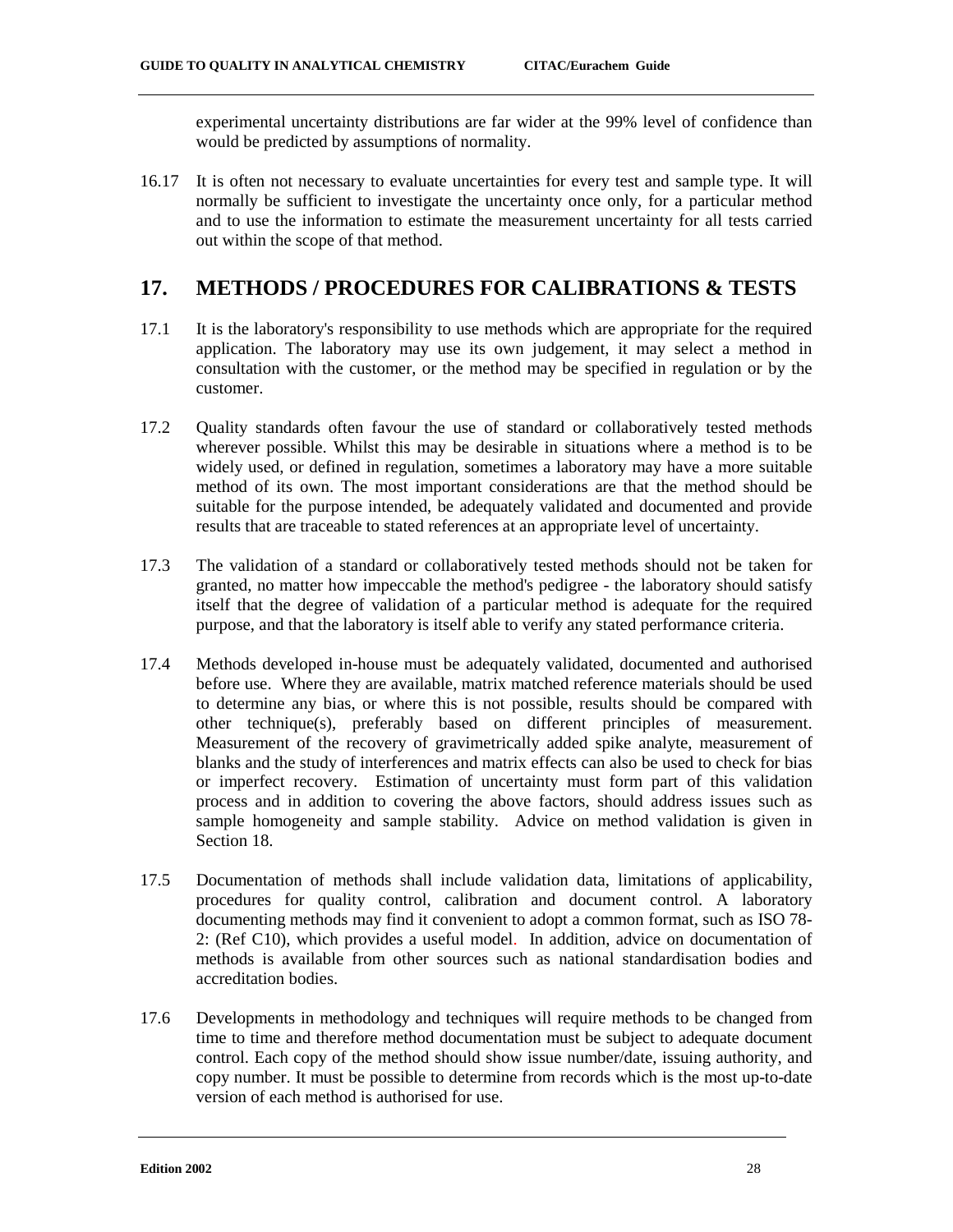- 17.7 Obsolete methods should be withdrawn but must be retained for archive purposes and clearly labelled as obsolete. The difference in performance between revised and obsolete methods should be established so that it is possible to compare new and old data.
- 17.8 When methods are revised then the validation also needs to be updated. The revision may be of a minor nature, involving different sample sizes, different reagents etc. Alternatively, it may involve significant changes, such as the use of radically different technology or methodology. The level of revalidation required increases with the scale of the changes made to the method.

## **18. METHOD VALIDATION**

- 18.1 Checks need to be carried out to ensure that the performance characteristics of a method are understood and to demonstrate that the method is scientifically sound under the conditions in which it is to be applied. These checks are collectively known as validation. Validation of a method establishes, by systematic laboratory studies that the method is fit-for-purpose, i.e. its performance characteristics are capable of producing results in line with the needs of the analytical problem. The important performance characteristics include:
	- •Selectivity & specificity (Description of the measurand),
	- •Measurement range
	- •Calibration and traceability,
	- •Bias \*
	- •Linearity,
	- •Limit of detection/ Limit of quantitation,
	- •Ruggedness,
	- •Precision.

\* In some fields of chemical measurement, the term recovery is used to describe the total bias, in other fields, recovery is used in relation to certain elements of bias.

The above characteristics are interrelated, many of these contribute to the overall measurement uncertainty and the data generated may be used to evaluate the measurement uncertainty (see Section 16 and refer C13) during validation.

Good practice in method validation is described in a EURACHEM Guide (Ref A3). Note that there is no unanimous agreement on the interpretation of some of the above terms nor the conventions used in their determination. Thus, when stating validation data, it is advisable to state any conventions followed.

- 18.2 The extent of validation must be clearly stated in the documented method so that the user can assess the suitability of the method for their particular needs.
- 18.3 Standard methods will have been developed and validated collaboratively by a group of experts (ref C14-C19). This development should include consideration of all of the necessary aspects of validation and related uncertainty. However, the responsibility remains firmly with the user to ensure that the validation documented in the method is sufficiently complete to fully meet their needs. Even if the validation is complete, the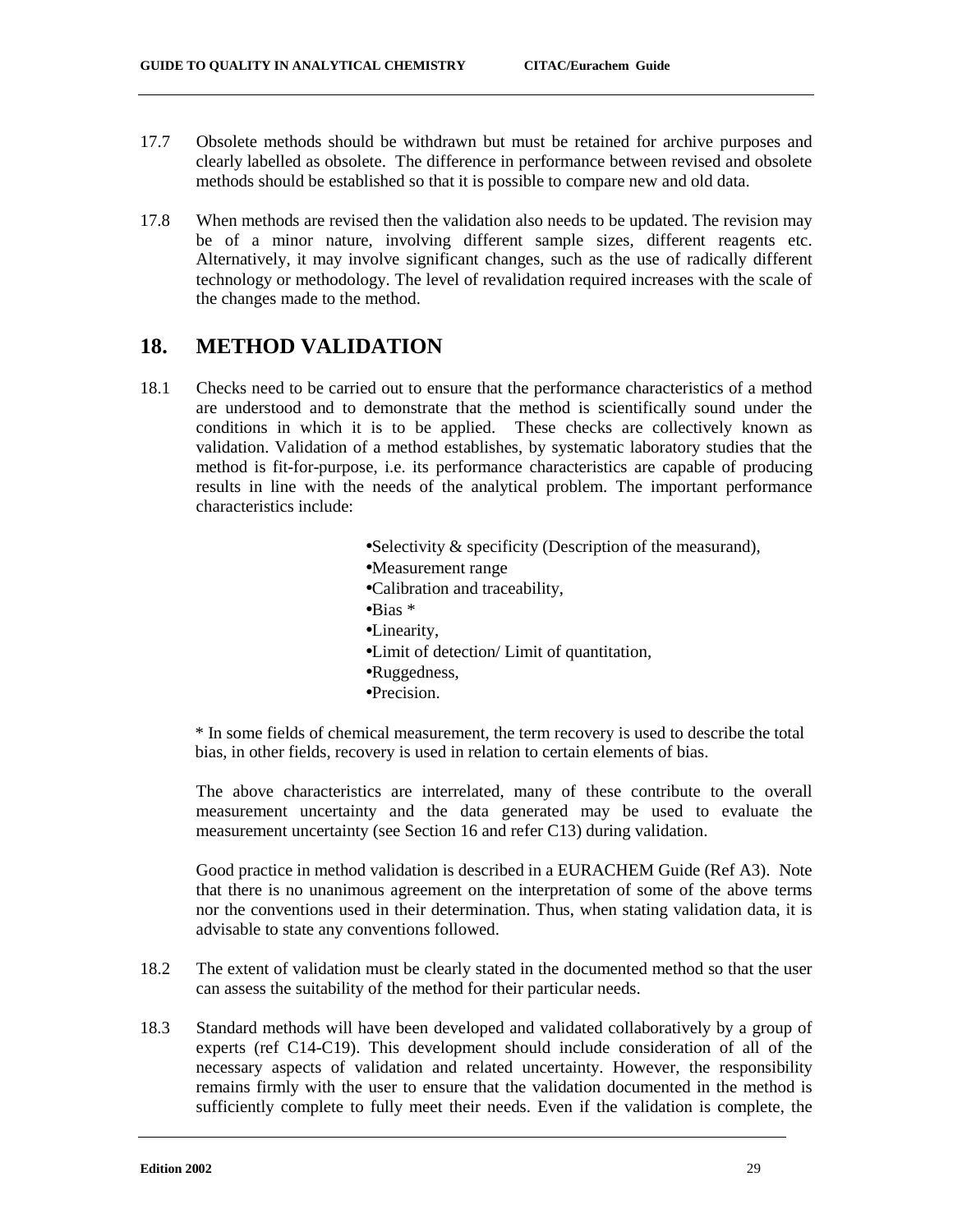user will still need to verify that the documented performance characteristics (eg trueness and precision) can be met in their own laboratory.

- 18.4 As indicated above, there are different opinions concerning the terminology and the process of method validation. The following explanations supplement those in other parts of this guide and are intended as a guide rather than a definitive view.
- 18.5 *Selectivity* of a method refers to the extent to which it can determine particular analyte(s) in a complex mixture without interference from the other components in the mixture. A method which is selective for an analyte or group of analytes is said to be *specific*. The applicability of the method should be studied using various samples, ranging from pure measurement standards to mixtures with complex matrices. In each case the recovery of the analyte(s) of interest should be determined and the influences of suspected interferences duly stated. Any restrictions in the applicability of the technique should be documented in the method. This work will allow a clear description of the measurand to be made.
- 18.6 *Range*: For quantitative analysis the working range for a method is determined by examining samples with different analyte concentrations and determining the concentration range for which acceptable uncertainty can be achieved. The working range is generally more extensive than the linear range, which is determined by the analysis of a number of samples of varying analyte concentrations and calculating the regression from the results, usually using the method of least squares. The relationship of analyte response to concentration does not have to be perfectly linear for a method to be effective. For methods showing good linearity it is usually sufficient to plot a calibration curve using measurement standards at 5 different concentration levels (+ blank). More measurement standards will be required where linearity is poor. In qualitative analysis, it is common place to examine replicate samples and measurement standards over a range of concentrations to establish at what concentration a reliable cut-off point can be drawn between detection and non-detection (also see section 18.8).
- 18.7 *Linearity* for quantitative methods is determined by the measurement of samples with analyte concentrations spanning the claimed range of the method. The results are used to calculate a regression line against analyte calculation using the least squares method. It is convenient if a method is linear over a particular range but it is not an absolute requirement. Where linearity is unattainable for a particular procedure, a suitable algorithm for calculations should be determined.
- 18.8 For qualitative methods, there is likely to be a concentration threshold below which positive identification becomes unreliable. The response range should be examined by testing a series of samples and measurement standards, consisting of sample blanks, and samples containing a range of analyte levels. At each concentration level, it will be necessary to measure approximately 10 replicates. A response curve of % positive (or negative) results versus concentration should be constructed. From this it will be possible to determine the threshold concentration at which the test becomes unreliable. In the example shown below, positive identification of the analyte ceases to be 100% reliable below 100  $\mu$ g.g<sup>-1</sup>.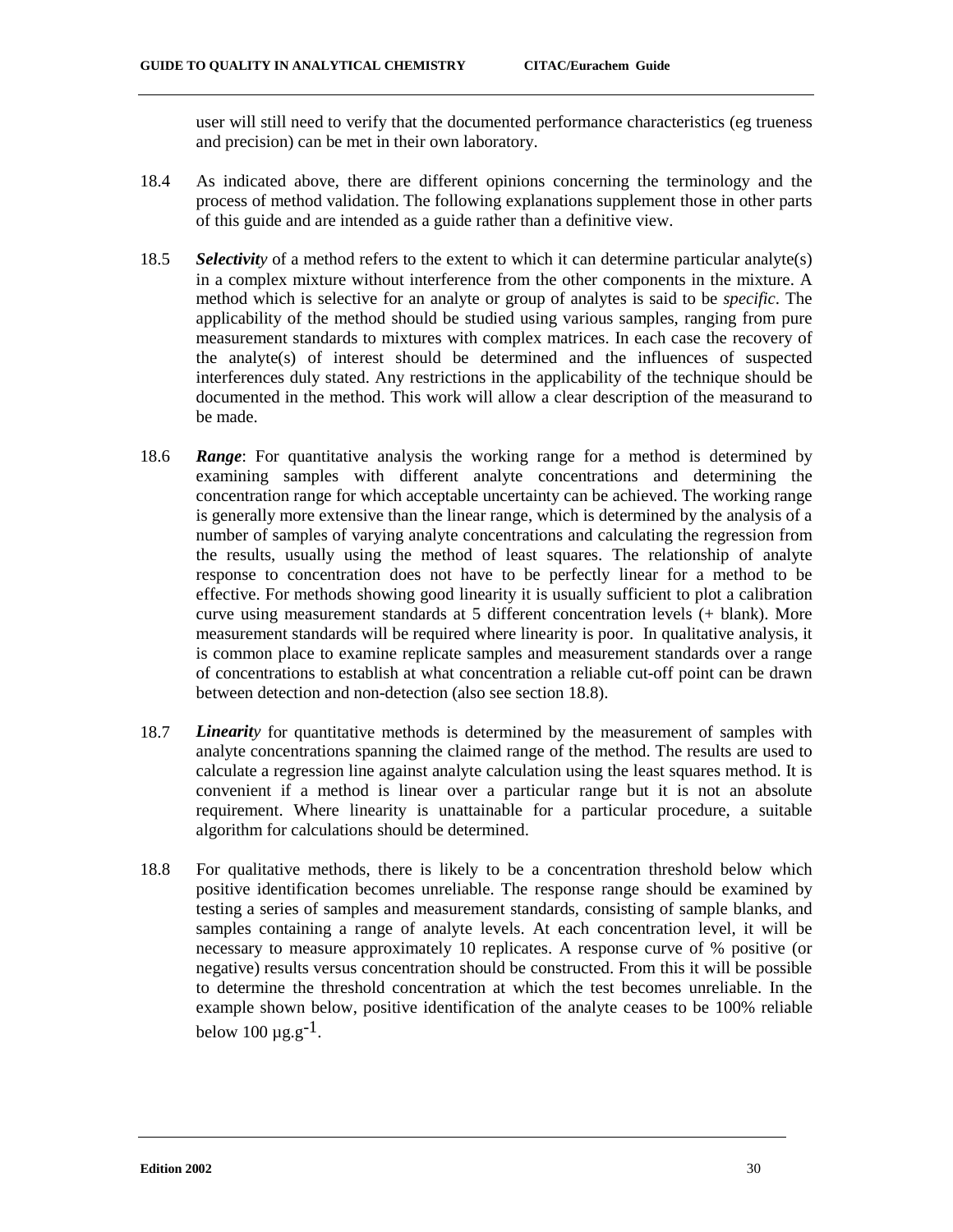| <i>Concentration</i> ( $\mu$ g.g <sup>-1)</sup> | <b>No. Replicates</b> | Positive/Negative |
|-------------------------------------------------|-----------------------|-------------------|
| 200                                             | 10                    | 10/0              |
| 100                                             | 10                    | 10/0              |
| 75                                              | 10                    | 5/5               |
| 50                                              | 10                    | 1/9               |
| 25                                              | IО                    | 0/10              |
|                                                 |                       |                   |

#### **Example:**

- 18.9 The *limit of detection* of an analyte is often determined by repeat analysis of a blank test portion and is the analyte concentration the response of which is equivalent to the mean blank response plus 3 standard deviations. Its value is likely to be different for different types of sample.
- 18.10 The *limit of quantitation* is the lowest concentration of analyte that can be determined with an acceptable level of uncertainty. It should be established using an appropriate measurement standard or sample, i.e. it is usually the lowest point on the calibration curve (excluding the blank). It should not be determined by extrapolation. Various conventions take the limit to be 5, 6 or 10 standard deviations of the blank measurement.
- 18.11 *Ruggedness:* Sometimes also called *robustness.* Where different laboratories use the same method they inevitably introduce small variations in the procedure, which may or may not have a significant influence on the performance of the method. The ruggedness of a method is tested by deliberately introducing small changes to the method and examining the consequences. A large number of factors may need to be considered, but because most of these will have a negligible effect, it will normally be possible to vary several at once. Ruggedness is normally evaluated by the originating laboratory, before other laboratories collaborate.
- 18.12 The *bias (sometimes called recovery)* of a measuring system (method) is the systematic error of that measuring system. The issues associated with the estimation of bias and recovery are discussed in Section 15.4.

In addition to evaluating the bias, it is important to estimate the measurement uncertainty associated with the bias and to include this component in the overall estimate of measurement uncertainty.

18.13 The *precision* of a method is a statement of the closeness of agreement between mutually independent test results and is usually stated in terms of standard deviation. It is generally dependent on analyte concentration, and this dependence should be determined and documented. It may be stated in different ways depending on the conditions in which it is calculated. Repeatability is a type of precision relating to measurements made under repeatable conditions, i.e.: same method; same material; same operator; same laboratory; narrow time period. Reproducibility is a concept of precision relating to measurements made under reproducible conditions, i.e.: same method; different operator; different laboratories; different equipment; long time period. Precision is a component of Measurement Uncertainty (see Section 16).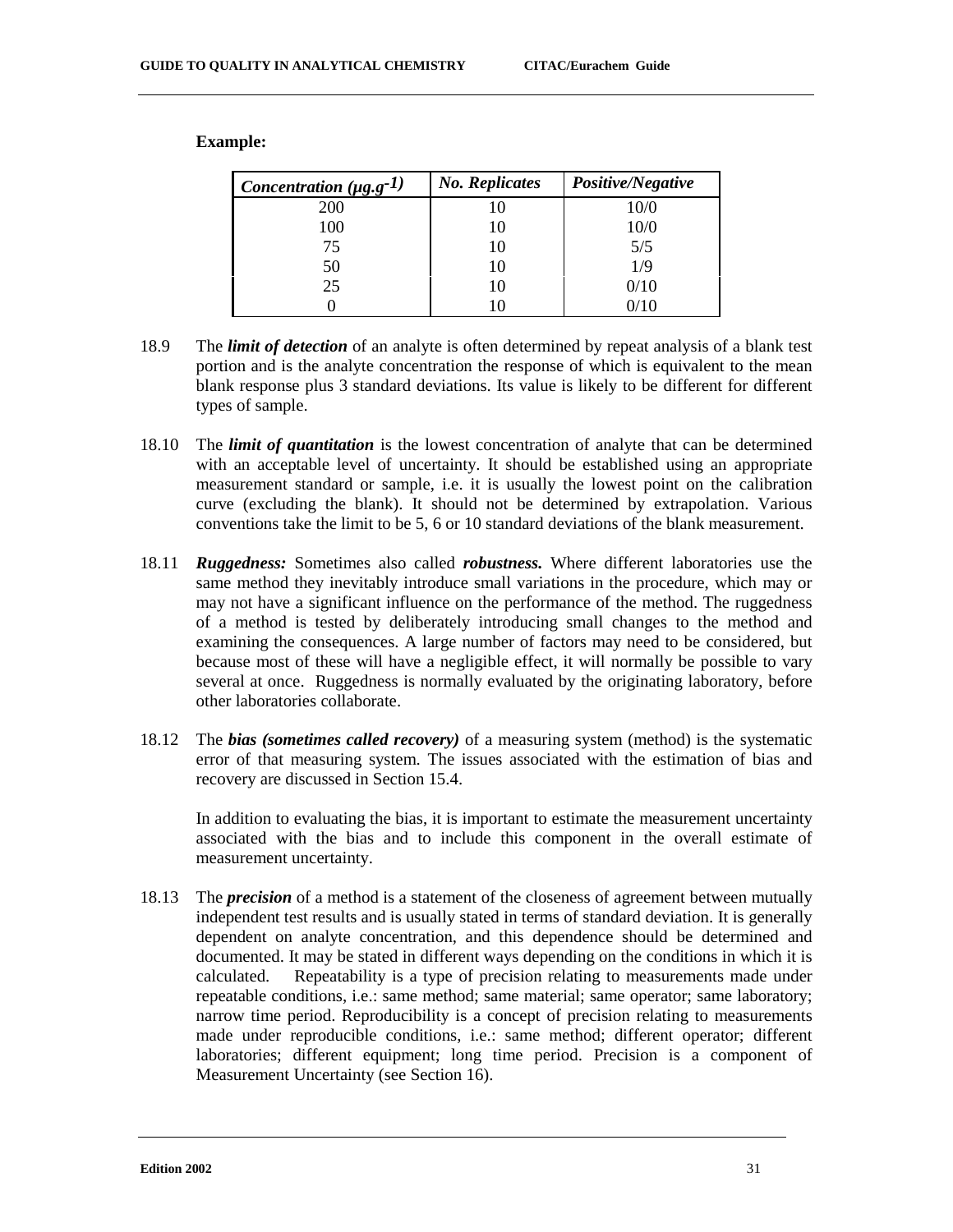- 18.14 Note that these statements of precision relate to quantitative analysis. Qualitative analysis can be treated in a slightly different way. Qualitative analysis effectively is a yes/no measurement at a given threshold analyte value. For qualitative methods the precision cannot be expressed as a standard deviation or relative standard deviation, but may be expressed as true and false positive (and negative) rates. These rates should be determined at a number of concentrations, below, at and above the threshold level. Data from a confirmatory method comparison should be used if such an appropriate method is available. If such a method is not available spiked and unspiked blank samples can be analysed.
	- % false positives  $=$  false positives X 100/total known negatives
	- % false negatives = false negatives  $X$  100/total known positives
- 18.15 Confirmation is sometimes confused with repeatability. Whereas repeatability requires the measurement to be performed several times by one technique, confirmation requires the measurement to be performed by more than one technique. Confirmation increases confidence in the technique under examination and is especially useful where the additional techniques operate on significantly different principles. In some applications, for example, the analysis of unknown organics by gas chromatography, the use of confirmatory techniques is essential.

## **19. CALIBRATION**

- 19.1 Calibration is a set of operations that establish, under specified conditions, the relationship between values of quantities indicated by a measuring instrument or measuring system, or values represented by a material measure, and the corresponding values realized by standards (refer VIM-B6) The usual way to perform calibration is to subject known amounts of the quantity (e.g. using a measurement standard or reference material) to the measurement process and monitor the measurement response. More detailed information on reference materials is given in the next chapter.
- 19.2 The overall programme for calibration in the chemical laboratory shall be designed to ensure that all measurements that have a significant effect on test or calibration results are traceable to a measurement standard, preferably a national or international measurement standard such as a reference material. Where appropriate and where feasible, certified reference materials should be used. Where formally designated measurement standards are not available, a material with suitable properties and stability should be selected or prepared by the laboratory and used as a laboratory measurement standard. The required properties of this material should be characterised by repeat testing, preferably by more than one laboratory and using a variety of validated methods (see ISO Guide 35: Ref C6).
- 19.3 Analytical tests may be sub-divided into general classes depending on the type of calibration required:
	- 19.3.1 Some analytical tests depend critically on the measurement of physical properties, such as weight measurement in gravimetry and volume measurement in titrimetry. Since these measurements have a significant effect on the results of the test, a suitable calibration programme for these quantities is essential. In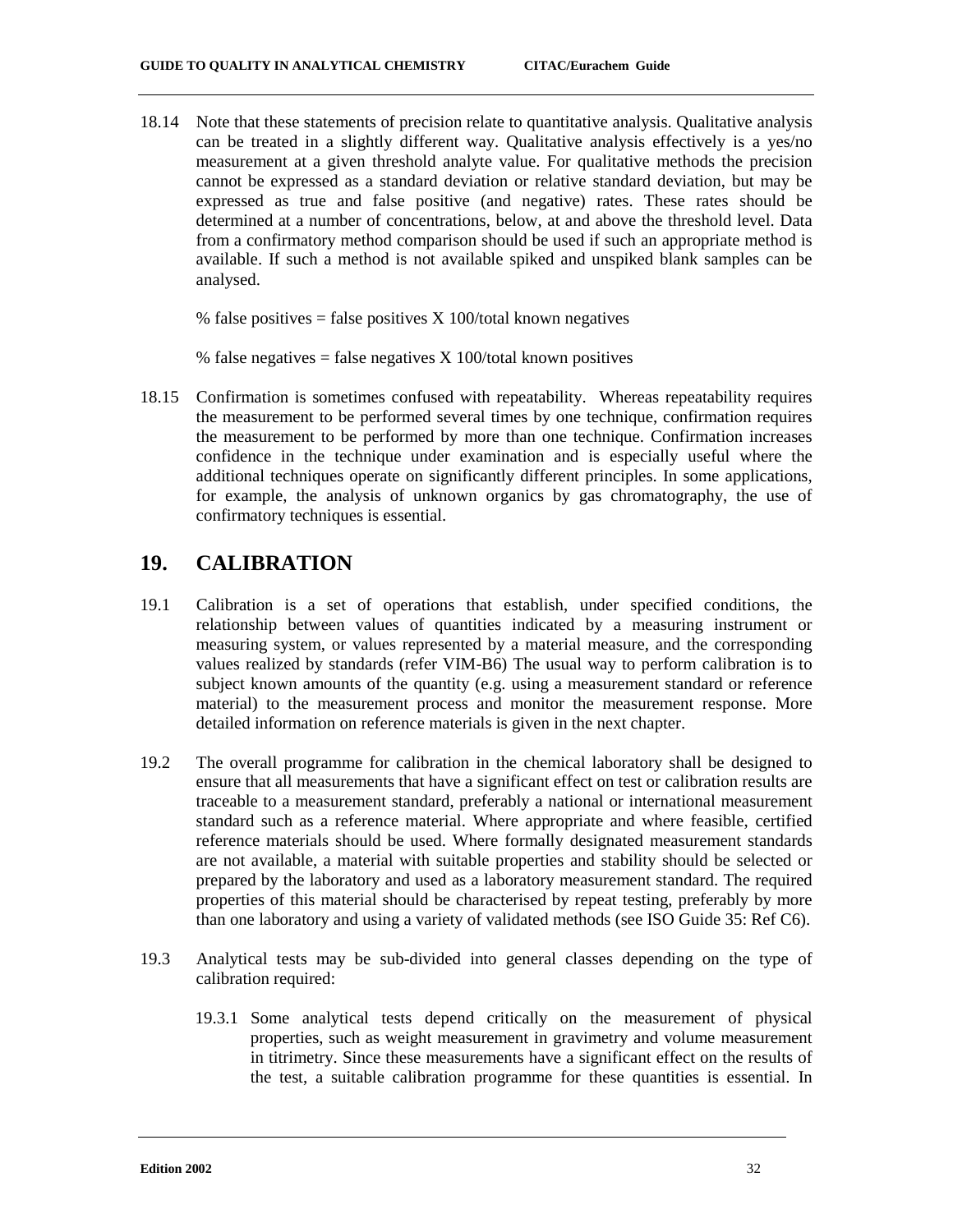addition, the calibration of measuring devises used to establish the purity or amount concentration of the chemical standards, need to be considered.

- 19.3.2 Where a test is used to measure an empirical property of a sample, such as flashpoint, equipment is often defined in a national or international standard method and traceable reference materials should be used for calibration purposes where available. New or newly acquired equipment must be checked by the laboratory before use to ensure conformity with specified design, performance and dimension requirements.
- 19.3.3 Instruments such as chromatographs and spectrometers, which require calibration as part of their normal operation, should be calibrated using reference materials of known composition (probably solutions of pure chemicals).
- 19.3.4 In some cases, calibration of the whole analytical process can be carried out by comparing the measurement output from a sample with the output produced by a suitable reference material that has been subjected to the same full analytical process as the sample. The reference material may be either a synthetic mixture prepared in the laboratory from materials of known (and preferably certified) purity, or a purchased certified matrix reference material. However, in such cases, a close match between the test sample and the matrix reference material, in terms of the nature of the matrix, and the concentration of the analyte has to be assured.
- 19.4 However, in many cases, calibration is only performed on the final measurement stage. For example calibration of a gas chromatography method may be carried out using a series of measurement standards which are synthetic solutions of the analyte of interest at various concentrations. Such calibration does not take into account factors such as contamination or losses that occur during the sample preparation and extraction or derivatisation stages. It is therefore essential during the method validation process to explore the potential problems of contamination and losses by taking matrix reference materials or spiked samples through the whole measurement process, and design the dayto-day calibration procedure and quality control checks accordingly (Also see Section 15.4).
- 19.5 Individual calibration programmes shall be established depending on the specific requirements of the analysis. Also, it may be necessary to check instrument calibration after any shutdown, whether deliberate or otherwise, and following service or other substantial maintenance. The level and frequency of calibration should be based on previous experience and should be at least that recommended by the manufacturer. Guidance on calibration is given in Appendix B and includes typical calibration intervals for various types of simple instruments and indicates the parameters which may require calibration in more complex analytical instruments. The frequency of calibration required will depend on the stability of the measurement system, the level of uncertainty required and the criticality of the work.
- 19.6 Procedures for performing calibrations shall be adequately documented, either as part of specific analytical methods or as a general calibration document. The documentation should indicate how to perform the calibration, how often calibration is necessary, action to be taken in the event of calibration failure. Frequency intervals for recalibration of physical measurement standards should also be indicated.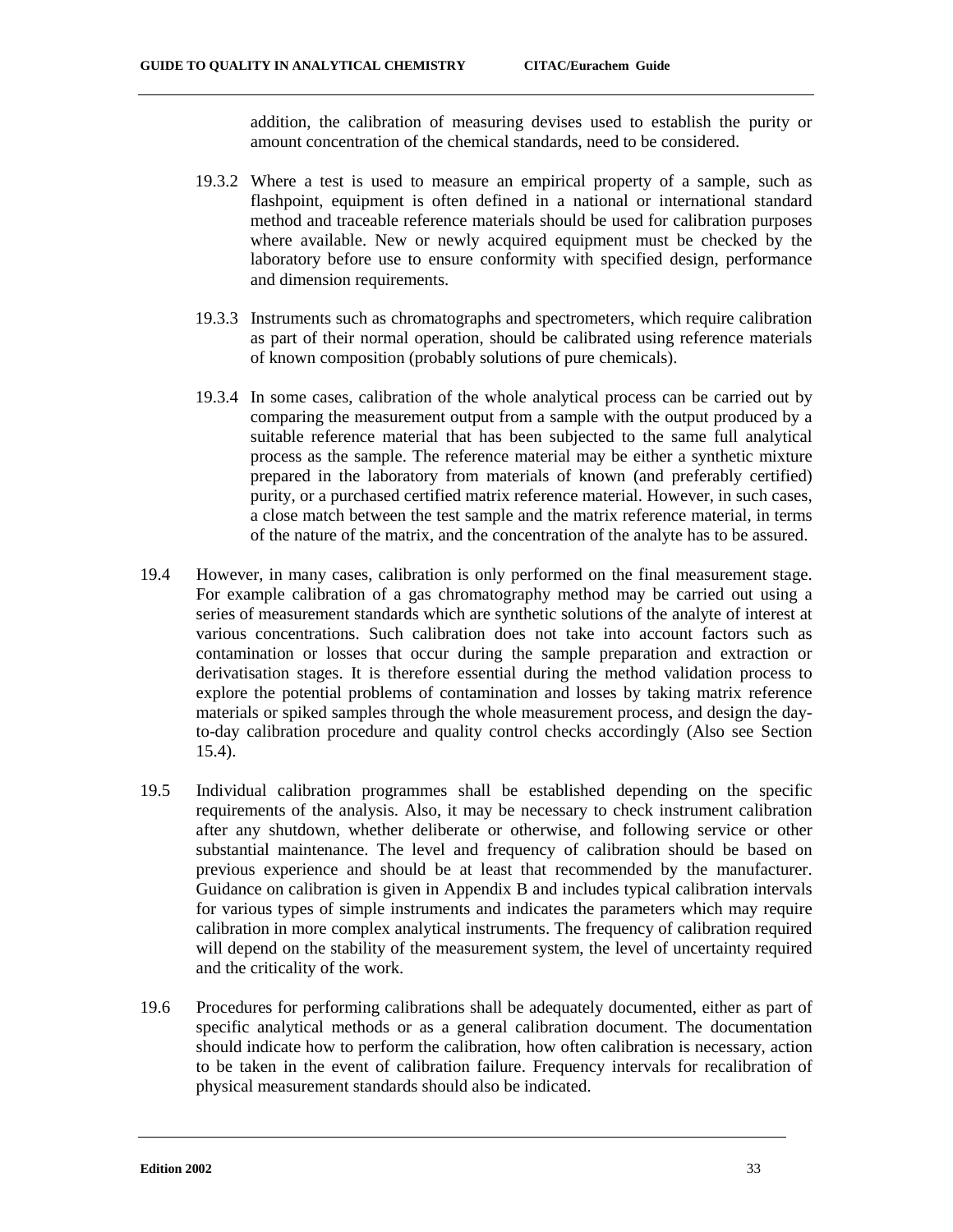

#### **FIGURE 1**

- 19.7 The calibration of volumetric glassware normally relates to a particular solvent at a particular temperature. The calibration is rarely valid when the glassware is used with other solvents because of different densities, wetting characteristics, surface tension etc. This is particularly pertinent for volumetric glassware calibrated to deliver a certain volume. Other volumetric equipment may be affected when using solvents with high rates of thermal expansion. In such situations the glassware should be recalibrated using the relevant solvent, at the correct temperature. Alternatively, for the highest accuracy, measurements can often be made by mass rather than by volume.
- 19.8 Figure 1 is a typical analytical process and illustrates the role of calibration in relation to method validation and quality control.

## **20. REFERENCE MATERIALS**

20.1 A series of ISO Guides relating to reference materials are available (Ref C1 – C6)).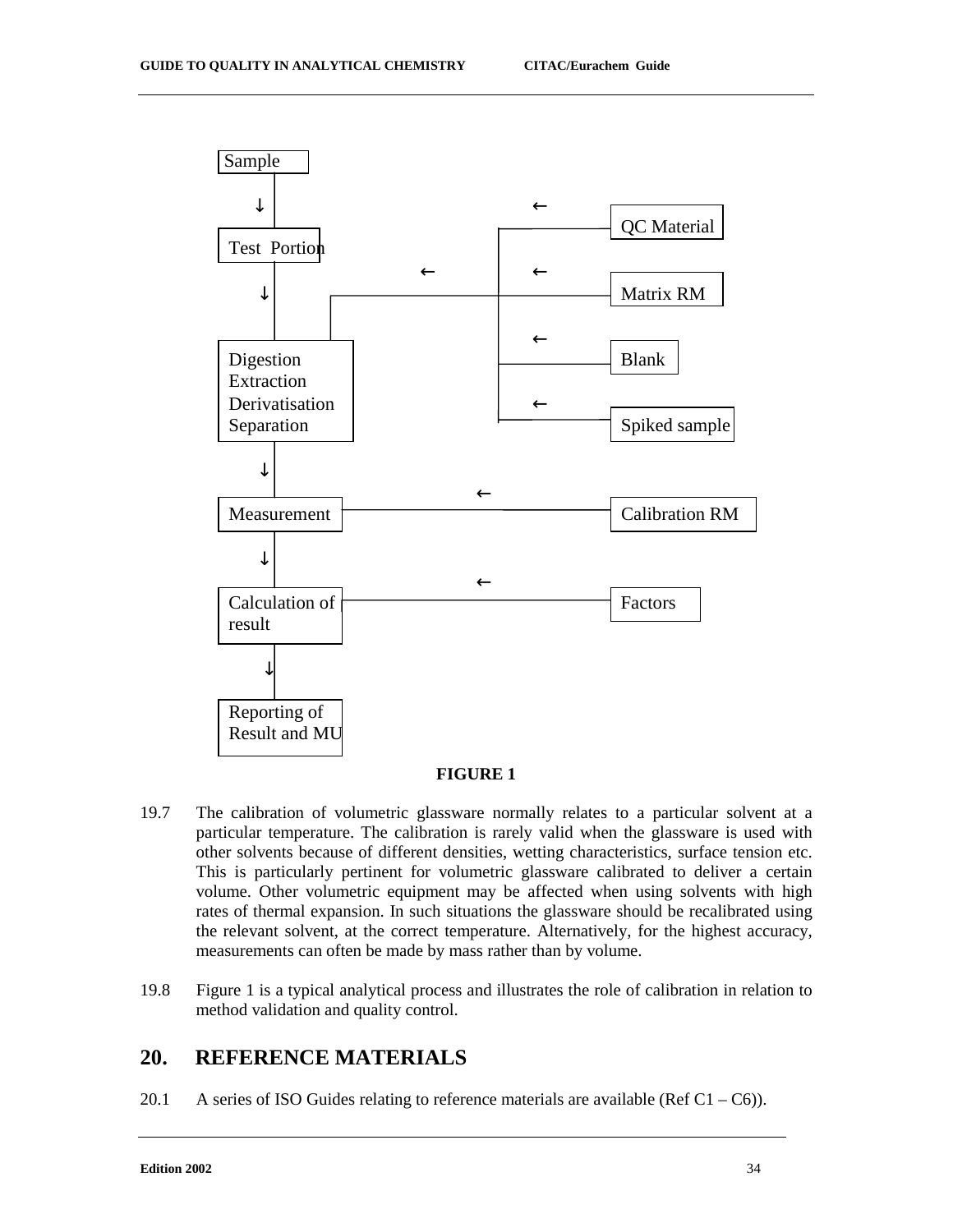- 20.2 *Reference materials and certified reference materials* are defined in section 3. They are used for calibration, method validation, measurement verification, evaluating Measurement Uncertainty and for training purposes.
- 20.3 Reference materials may take a variety of forms, including pure substance RMs, matrix RMs and solutions or mixtures. The following are all examples of reference materials:
	- 95% pure sodium chloride;
	- an aqueous solution containing 1% (w/v) copper (II) sulphate and 2% (w/v) magnesium chloride;
	- a powdered polymer with a particular weight distribution range;
	- a crystalline solid melting in the range  $150-151^{\circ}$ c;
	- a dried milk powder containing a known amount of vitamin C
- 20.4 For many types of analysis, calibration may be carried out using reference materials prepared within the laboratory from chemicals of known purity and composition. Some chemicals may be purchased with a manufacturers certificate stating purity. Alternatively, chemicals of a stated but uncertified purity may be purchased from reputable suppliers. Whatever the source, it is the users' responsibility to establish that the quality of such materials is satisfactory. Sometimes additional tests will need to be carried out by the laboratory. Normally a new batch of a chemical should be checked against the previous batch. Ideally, all chemicals to be used for reference material purposes should be purchased from producers with demonstrated QA systems. However a QA system does not automatically guarantee the quality of the producer's products and laboratories should take all reasonable steps to confirm the quality of critical materials. The control of impurities is important, especially for trace analysis, where they may cause interferences. Due regard should be paid to the manufacturers recommendations on storage and shelf life. In addition, caution is needed, as suppliers do not always provide information about all impurities.
- 20.5 The use of appropriate reference materials can provide essential traceability and enable analysts to demonstrate the accuracy of results, calibrate equipment and methods, monitor laboratory performance and validate methods, and enable comparison of methods by use as transfer (measurement) standards. Their use is strongly encouraged wherever appropriate.
- 20.6 The uncertainty of purity of a pure substance reference material, needs to be considered in relation to the uncertainty associated with other aspects of the method. Ideally, the uncertainty associated with a reference material, used for calibration purposes, should not contribute more than one third of the overall measurement uncertainty
- 20.7 The composition of the certified reference material should be as close as possible to that of the samples. Where matrix interferences exist, ideally a method should be validated using a matched matrix reference material certified in a reliable manner. If such a material is not available it may be acceptable to use a sample spiked with a reference material.
- 20.8 It is important that any certified reference material used has been produced and characterised in a technically valid manner. Users of CRMs should be aware that not all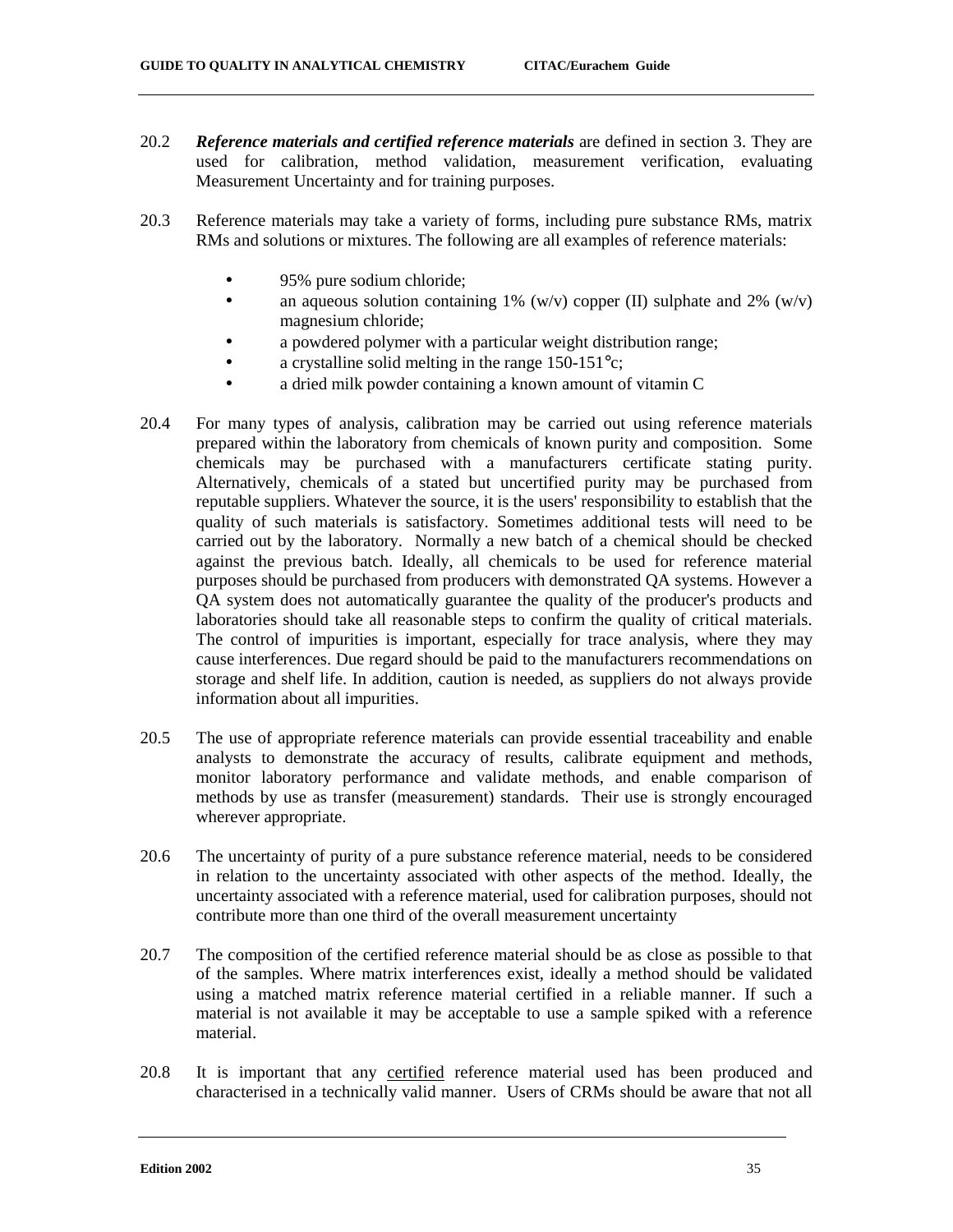materials are validated with the same degree of rigour. Details of homogeneity trials, stability trials, the methods used in certification, and the uncertainties and variations in the stated analyte values are usually available from the producer and should be used to judge the pedigree. The material must be accompanied by a certificate, which includes an estimate of uncertainty of the certified value (see Section 16). ISO Guide 34 (Ref C5) and an ILAC Guide (Ref B15) deal with criteria for the competence of reference material producers. These guides may provide the basis for future assessment of reference material producers.

- 20.9 Reference materials and certified reference materials should be clearly labelled so that they are unambiguously identified and referenced against accompanying certificates or other documentation. Information should be available indicating shelf life, storage conditions, applicability, and restrictions of use. Reference materials made up within the laboratory, e.g. as solutions should be treated as reagents for the purposes of labelling, see Section 14.2.
- 20.10 Reference materials and measurement standards should be handled in order to safeguard against contamination or degradation. Staff training procedures should reflect these requirements.

## **21. QUALITY CONTROL AND PROFICIENCY TESTING**

- 21.1 The meaning of the terms 'quality control' and 'Quality Assurance (QA)' often vary according to the context. . In practical terms, QA relates to the overall measures taken by the laboratory to regulate quality, whereas quality control describes the individual measures which relate to the quality of individual samples or batches of samples.
- 21.2 As part of their quality systems, and to monitor day-to-day and batch-to-batch analytical performance, laboratories must operate an appropriate level of internal quality control (QC) checks and participate wherever possible in appropriate proficiency testing schemes (external QC). The level and type of QC will depend on criticality, nature of the analysis, frequency of analysis, batch size, degree of automation, and test difficulty and reliability.
- 21.3 *Internal QC*: This may take a variety of forms including the use of: blanks; measurement standards; spiked samples; blind samples; replicate analysis and QC samples. The use of control charts is recommended, particularly for monitoring QC control samples (Ref C20-22).
	- 21.3.1 The level of QC adopted must be demonstrably sufficient to ensure the validity of the results. Different types of quality control may be used to monitor different types of variation within the process. QC samples, analysed at intervals in the sample batch will indicate drift in the system; use of various types of blank will indicate what are the contributions to the instrument besides those from the analyte; duplicate analyses give a check of repeatability, as do blind samples.
	- 21.3.2 QC samples are typical samples which are sufficiently stable and available in sufficient quantities as to be available for analysis over an extended period of time. Over this period the random variation in performance of the analytical process can be monitored by monitoring the analysed value of the QC sample, usually by plotting it on a control chart. As long as the QC sample value is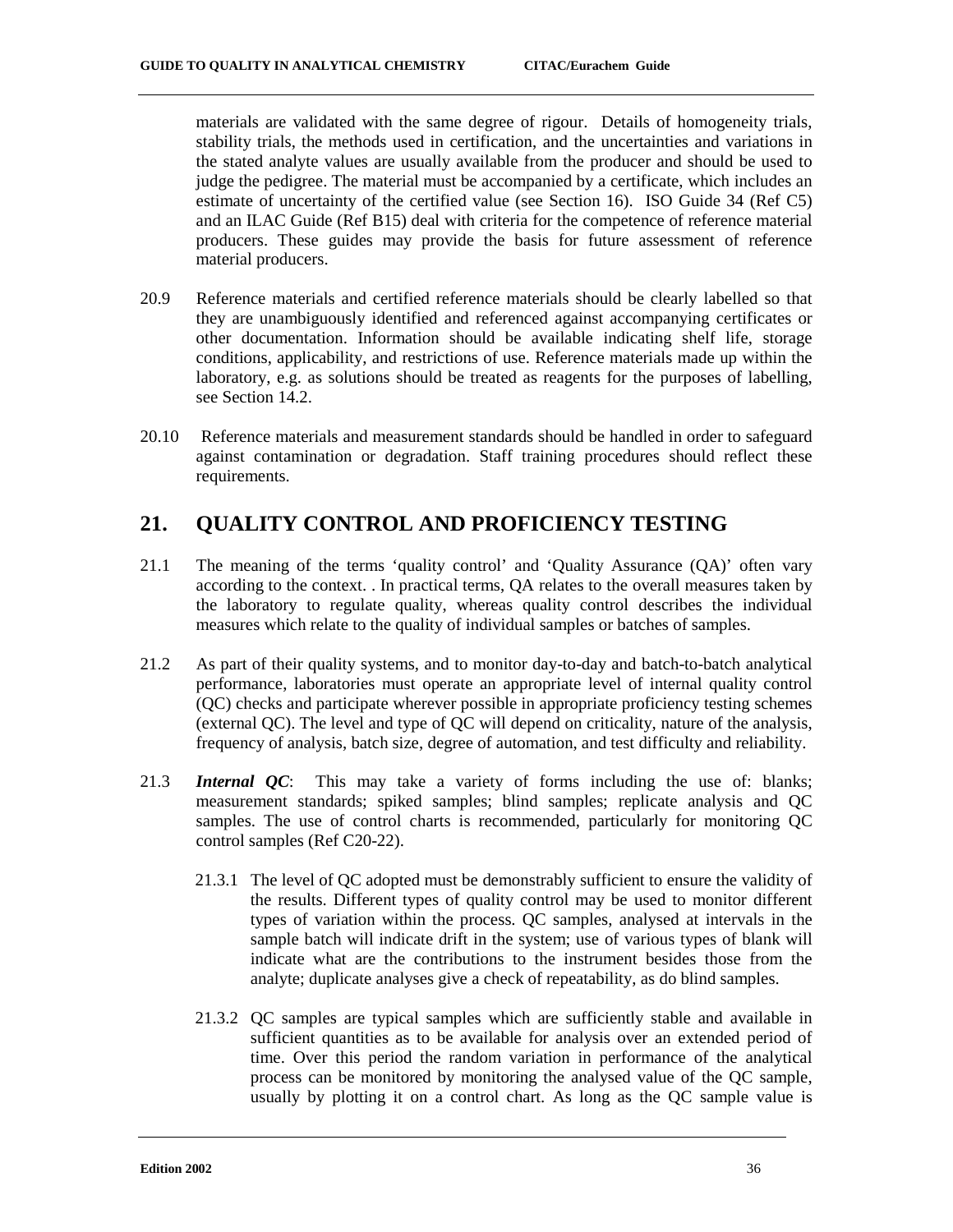acceptable, it is likely that results from samples in the same batch as the QC sample can be taken as reliable. The acceptability of the value obtained with the QC sample should be verified as early as practicable in the analytical process so that in the event of system failure as little effort as possible has been wasted on unreliable sample analysis.

- 21.3.3 It is the responsibility of the analyst to set and justify an appropriate level of quality control, based on a risk assessment taking into account the reliability of the method, and the criticality of the work. It is widely accepted that for routine analysis, a level of internal QC of 5% has been identified as reasonable, i.e., 1 in every 20 samples analysed should be a QC sample. However, for robust routine methods with high sample throughput, a lower level of QC may be reasonable. For more complex procedures, a level of 20% is not unusual and on occasions even 50% may be required. For analyses performed infrequently, a full system validation should be performed on each occasion. This may typically involve the use of a reference material containing a certified or known concentration of analyte, followed by replicate analyses of the sample and spiked sample (a sample to which a known amount of the analyte has been deliberately added). Those analyses undertaken more frequently should be subject to systematic QC procedures incorporating the use of control charts and check samples.
- 21.4 *Proficiency testing (External QC)*: One of the best ways for an analytical laboratory to monitor its performance against both its own requirements and the norm of other laboratories, is to participate regularly in proficiency testing schemes (Refer C7). Proficiency testing helps to highlight not only repeatability and reproducibility performance between laboratories, but also systematic errors, i.e. bias. Proficiency testing and other types of intercomparisons are accepted as being an important means of monitoring quality at national and international levels.
- 21.5 Accreditation bodies also recognize the benefit of these schemes as objective evidence of competence of the laboratory and of the effectiveness of the assessment process itself. Where possible, laboratories should select Proficiency Testing schemes which operate according to good international practice (Refer C7) and have transparent evidence of quality, eg. by accreditation or other peer review (Refer B16). Accredited laboratories are normally required to participate in proficiency testing, (where suitable schemes exist), as an integral part of their QA protocols. It is important to monitor proficiency testing results as a means of checking performance and to take corrective action as necessary.

## **22. COMPUTERS AND COMPUTER CONTROLLED SYSTEMS**

- 22.1 In chemical testing laboratories, computers have a wide variety of uses, including:
	- control of critical environmental conditions;
	- monitoring and control of inventories:
	- calibration and maintenance schedules;
	- stock control of reagents and measurement standards;
	- design and performance of statistical experiments;
	- scheduling of samples and monitoring of work throughput;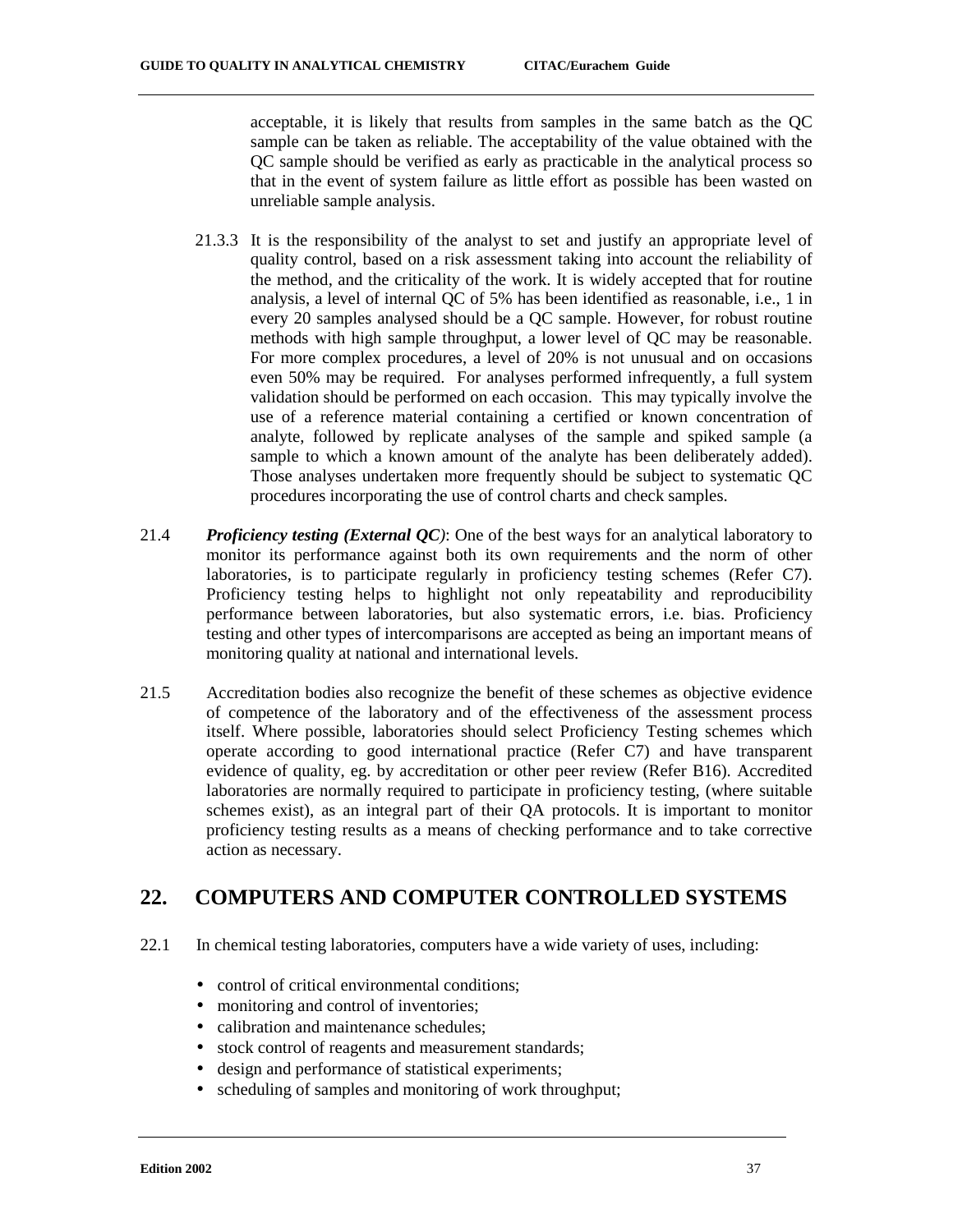- control chart generation;
- monitoring of test procedures;
- control of automated instrumentation:
- capture, storage, retrieval, processing of data, manually or automatically;
- matching of sample and library data;
- generation of test reports;
- word processing;
- communication.
- 22.2 Interfaces and cables provide physical connections between different parts of the computer or between different computers. It is important that interfaces and cables are chosen to suit the particular application since they can seriously affect speed and quality of data transfer.
- 22.3 The chemical testing environment creates particular hazards for the operation of computers and storage of computer media. Advice can usually be found in the operating manuals, however particular care should be taken to avoid damage due to chemical, microbiological or dust contamination, heat, damp, and magnetic fields.
- 22.4 Initial validation should verify as many aspects of a computer's operation as possible. Similar checks should be carried out if the computer's use is changed, or after maintenance, or revision of software. Where a computer is used to gather and process data associated with chemical testing, for validation of that function, it is usually sufficient to assume correct operation if the computer produces expected answers when input with known parameters. Computer programs performing calculations can be validated by comparison with manually generated results. It should be noted that some faults will occur only when a particular set of parameters is input. In chemical testing, suitable checks on the data gathering and handling functions could be made using a Certified Reference Material for the initial validation, with a secondary measurement standard such as a quality control material used for regular repeat checks. Any recommendations made by the manufacturer should be taken into consideration. The validation procedure used for a particular system and any data recorded during validation should be documented. It may be difficult to validate these systems in isolation from the analytical instrument producing the original signal. Usually the whole system is validated in one go, by using chemical measurement standards or reference materials. Such validation is normally acceptable. It is convenient to illustrate validation using examples of typical applications:
	- 22.4.1 *Word-processing packages* are widely used in laboratories to generate a wide variety of documentation. The laboratory should ensure that the use of word processing packages is controlled sufficiently to prevent the production of unauthorised reports or other documents. In the most simple cases, where the computer acts as little more than an electronic typewriter, validation is achieved by manually checking hard copies. More sophisticated systems read and process data to automatically produce reports in predetermined formats. Such systems will require additional checks.
	- 22.4.2 *Microprocessor controlled instruments* will normally have a self-checking routine which is activated when the instrument is switched-on, and will include the recognition and checking of all peripheral equipment. Often the software is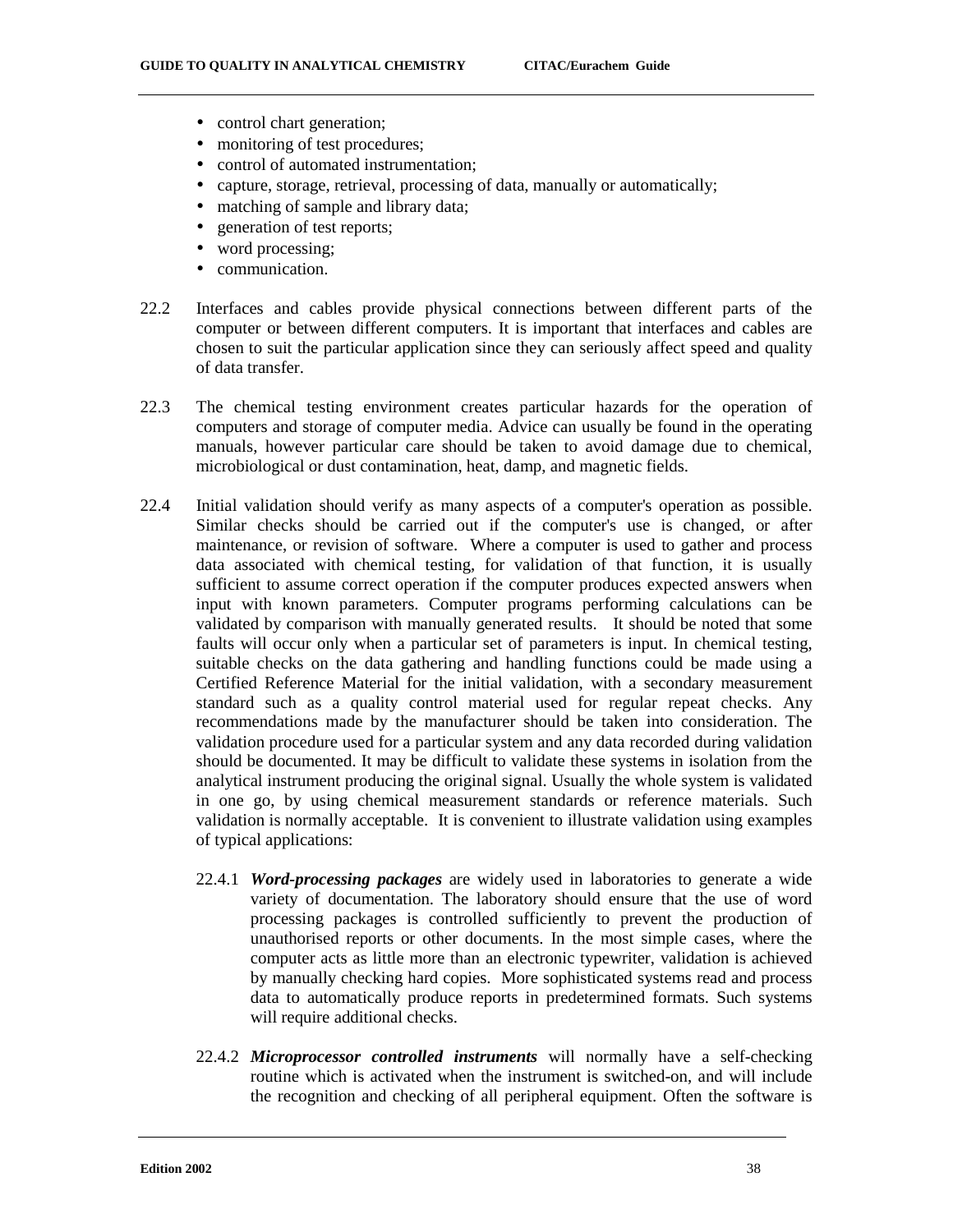not accessible. Under most circumstances validation can be performed by testing the various aspects of instrument function using known parameters, e.g. by testing reference materials, physical or chemical measurement standards or quality control samples.

- 22.4.3 *Data handling or processing systems, integration systems.* Before it can be processed, the output from the analytical instrument will usually need to be converted to a digital signal using an analogue/digital converter. The digitised data is then translated into a recognisable signal (numbers, peaks, spectra according to the system) by the software algorithm. The algorithm makes various decisions (such as deciding where peaks start and finish, or whether a number should be rounded up or down) according to programmed instructions. The algorithm is a common source of unexpected performance and validation should test the logic behind the decisions made by the algorithm.
- 22.4.4 *Computer controlled automated system.* This may embrace one or more of the foregoing examples, operated either simultaneously or in controlled time sequence. Such systems will normally be validated by checking for satisfactory operation (including performance under extreme circumstances) and establishing the reliability of the system before it is allowed to run unattended. The validation should consist of a validation of individual components, plus an overall check on the dialogue between individual components and the controlling computer. An assessment should be made of the likely causes of system malfunction. One important consideration is that the computer, interfaces and connecting cabling have sufficient capacity for the required tasks. If any part of the system is overloaded, its operation will slow down and possibly data may be lost. This could have serious consequences where the operations include time sequenced routines. Where possible the controlling software should be tailored to identify and highlight any such malfunctions and tag associated data. The use of quality control samples and standards run at intervals in the sample batches should then be sufficient to monitor correct performance on a day-to-day basis. Calculation routines can be checked by testing with known parameter values. Electronic transfer of data should be checked to ensure that no corruption has occurred during transmission. This can be achieved on the computer by the use of 'verification files' but, wherever practical, the transmission should be backed-up by a hard copy of the data.
- 22.4.5 *Laboratory Information Management Systems*. LIMS systems are increasingly popular as a way of managing laboratory activities. A LIMS is a computer based system with software which allows the electronic collation, calculation and dissemination of data, often received directly from analytical instruments. It incorporates word-processing, database, spreadsheet, and data processing capabilities and can perform a variety of functions, including: sample registration and tracking; test assignment and allocation; worksheet generation; processing captured data; quality control; financial control; and report generation. The operation of the LIMS may be confined to the laboratory itself or it may form part of a company wide computer system. Information may be input manually or downloaded directly from analytical instrumentation or other electronic devices such as bar-code readers. Information can be output either electronically or as hard-copies. Electronic outputs could consist of raw or processed data written to other computers either within the organisation, or remote, perhaps transmitted via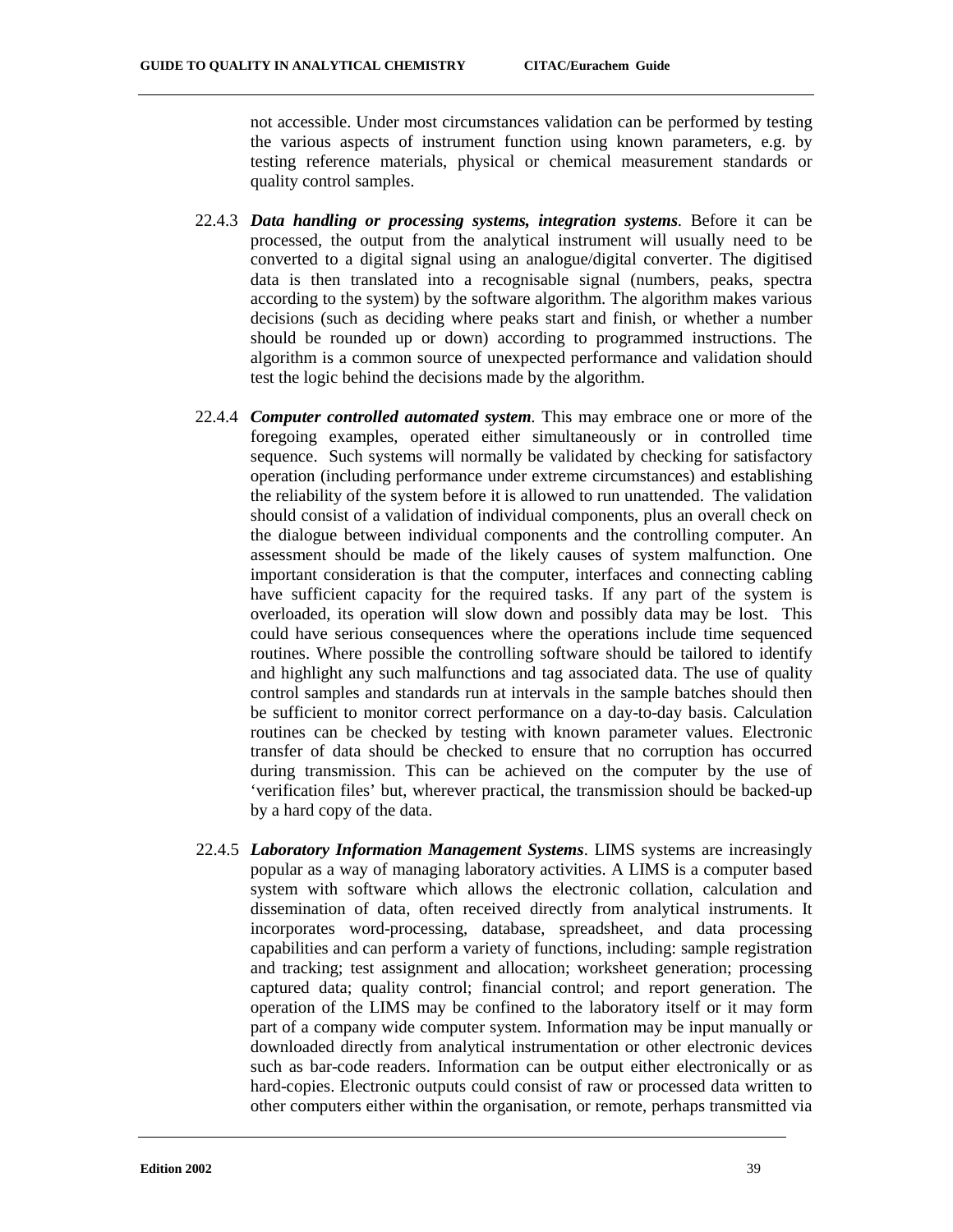a modem or electronic mail. Similarly the information could be downloaded to a disk. Where data crosses from one system to another there may be a risk of data corruption through system incompatibility or the need to reformat the information. A well designed system enables high levels of QA to be achieved, right from the point of sample entry to the production of the final report. Particular validation requirements include management of access to the various functions, and audit trails to catalogue alterations and file management. Where data is transmitted electronically it will be necessary to build in safety checks to guard against data corruption and unauthorised access.

## **23. LABORATORY AUDIT AND REVIEW**

- 23.1 See Section 3.6 for terminology.
- 23.2 An important aspect of quality management is the periodic re-examination of the quality system by the laboratory's own management. In general, all aspects of the quality system should be examined at least once a year. The system should be examined in two ways. Firstly, it should be examined to ensure that it is sufficiently well documented to enable adequate and consistent implementation, and that staff are actually following the system described. This examination is commonly known as auditing (as opposed to the external auditing or assessment carried out by accreditation or certification bodies). Secondly, the system should be examined to see whether it meets the requirements of the laboratory, its customers and, if appropriate, the quality management standard. Over a period of time the needs of the laboratory and its customers will change and the quality system should evolve to continue to fulfil its purpose. This second type of examination is commonly known as review and should be carried out at least annually. It is carried out by the laboratory management and draws on information from a number of sources, including results from internal audits, external assessments, proficiency testing scheme participation, internal quality control studies, market trends, customer complaints and compliments, etc.
- 23.3 The programme of audits and review is normally co-ordinated by the laboratory quality manager, who is responsible for ensuring that auditors have the correct training, guidance and authority necessary for their work. Audits are normally carried out by laboratory staff who work outside of the area they are examining. This is of course not always possible where staff numbers are small.
- 23.4 Audits may be carried out in two basic ways. In the horizontal audit, the auditor will examine in detail single aspects of the quality system, for example calibration or reports. In the vertical audit the auditor will select a sample and follow its progress from receipt to disposal, examining all aspects of the quality system relating to its testing.
- 23.5 A check list, detailing the aspects of a chemical laboratory which should be examined during a quality audit is listed in Appendix A of this Guide.
- 23.6 The management review should be carried out at regular intervals. Once a year is normally sufficient, although, for laboratories with extensive scopes of accreditation it may be necessary to split the review into discrete modules, that can be examined during the course of the year. Issues which should be covered at the annual review include the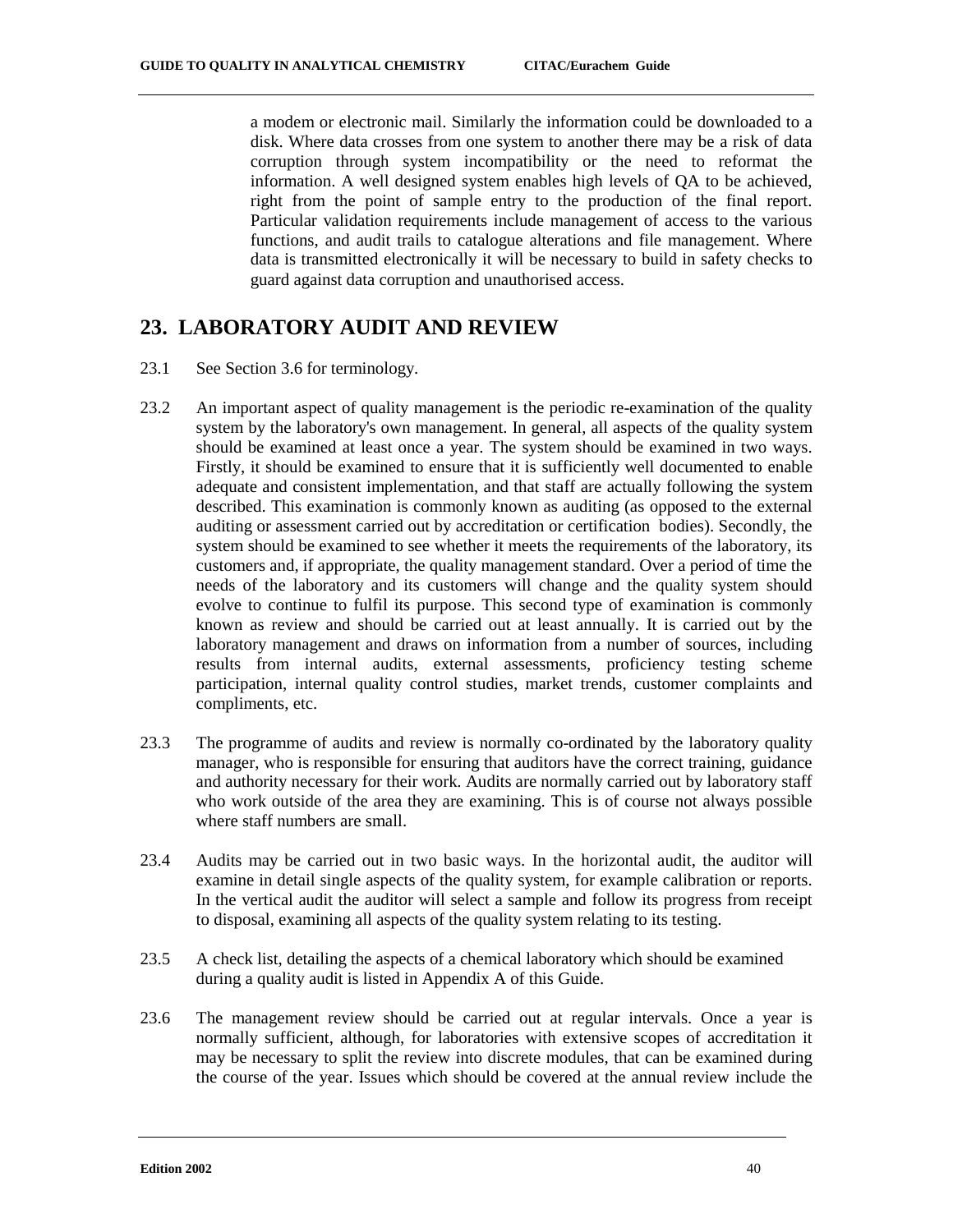quality system and issues which affect analytical quality, internal audits, corrective and preventative action, client feedback and complaints.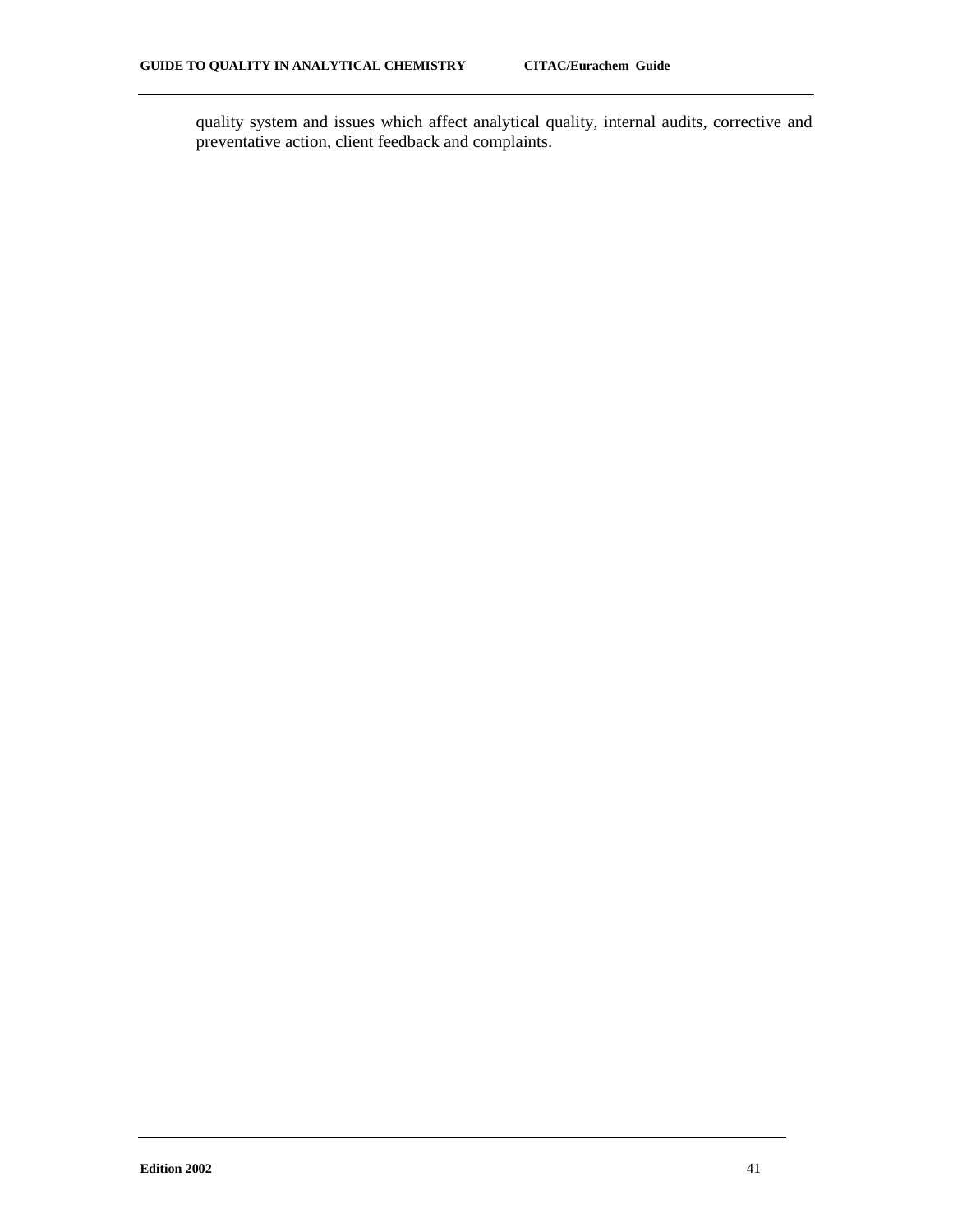## **REFERENCES AND BIBLIOGRAPHY**

The following section provides useful References (Subsections A, B, C - these are referred to in the text - Website addresses (D), a Bibliography (E)).

- **A**. **CITAC and EURACHEM GUIDES (available on CITAC www.citac.ws and EURACHEM www.eurachem.org)**
- 1. Quality Assurance for Research and Development and Non-Routine Analysis: 1998 (CITAC/EURACHEM)
- 2. Quantifying Uncertainty in Analytical Measurement: 2000 (CITAC/EURACHEM) (see also website – ref D12)
- 3. The Fitness for Purpose of Analytical Methods: A Laboratory Guide to Method Validation and Related Topics: 1998 (EURACHEM)
- 4. Harmonised Guidelines for the Use of Recovery Information in Analytical Measurement: 1998 (EURACHEM/IUPAC/ISO/AOACI)
- 5. Selection, Use & Interpretation of Proficiency Testing (PT) Schemes by Laboratories: 2000 (EURACHEM)
- 6. CITAC Policy Statement on Traceability in Chemical Measurement: 2000
- 7. CITAC/EURACHEM Guide on Traceability in Chemical Measurements: 2002 (under preparation)

#### **B. KEY REFERENCES**

- 1. ISO/IEC 17025:1999 General requirements for the competence of testing and calibration laboratories
- 2. ISO 9000:2000 Quality Management Systems Fundamentals & Vocabulary
- 3. OECD Principles of Good Laboratory Practice: 1998 (Code: ENV/MC/CHEM(98)17 download: http://www1.oecd.org/ehs/ehsmono/01E88455.pdf)
- 4. ISO/IEC Guide 2:1996 Standardization and related activities General vocabulary (currently under revision as ISO 17000)
- 5. ISO 9001:2000 Quality Management Systems Requirements
- 6. International vocabulary of basic and general terms in metrology (VIM)  $2<sup>nd</sup>$  edition 1993 (ISO/BIPM/IEC/IFCC/IUPAC/IUPAP/OIML)
- 7. Guide to the Expression of Uncertainty in Measurement (GUM), ISO Geneva Switzerland, 1995.
- 8. Meeting the Measurement Uncertainty and Traceability Requirements of ISO/IEC 17025 in Chemical Analysis" - B King, Fresenius Journal, 2001
- 9. The selection and use of reference materials A basic guide for laboratories and accreditation bodies - draft EEEE/RM 2002 - prepared by B King 2000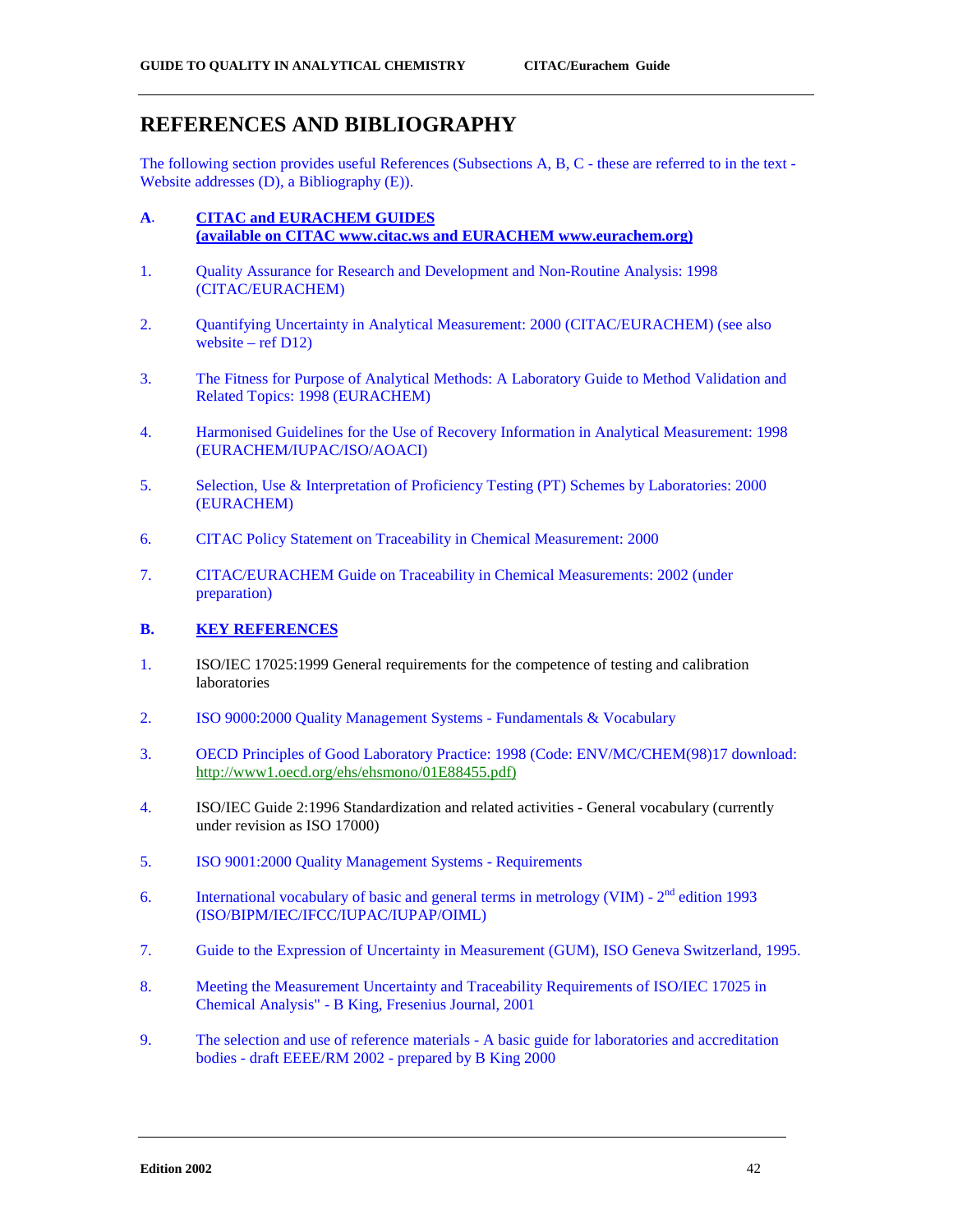- 10. Position of third party quality assessment of reference materials and their production EEEE/RM/069 rev 1: Draft 2001
- 11. APLAC Policy and Guidance on the Estimation of Uncertainty of Measurement in Testing Draft April 2002
- 12. ILAC P10: 2002 ILAC Policy on Traceability of Measurements Results
- 13. ILAC G8: 1996 Guidelines on Assessment and Reporting of Compliance with Specification
- 14. ILAC G9: 1996 Guidelines for the Selection and Use of Certified Reference Materials
- 15. ILAC G12: 2000 Guidelines for the Requirements for the Competence of Reference Material **Producers**
- 16. ILAC G13: 2000 Guidelines for the Requirements for the Competence of Providers of Proficiency Testing Schemes
- 17. **ILAC G15: 2001 Guidance for Accreditation to ISO/IEC 17025**
- 18. ILAC G17: 2002 Guidance for Introducing the Concept of Uncertainty of Measurement in Testing in Association with the Application of the Standard ISO/IEC 17025
- *Note: Other Guidelines produced by Regional Accreditation Bodies are also relevant here (see website addresses in Sec. D, nos. 7, 8 & 9 below). In addition most national accreditation bodies issue guidance in support of their requirements (usually based on ISO standards).*

#### **C. OTHER REFERENCES (ISO Guides and Standards)**

- 1. ISO Guide 30:1992 Terms and definitions used in connection with reference materials
- 2. ISO Guide 31:2000 Reference materials -- Contents of certificates and labels
- 3. ISO Guide 32:1997 Calibration in analytical chemistry and use of certified reference materials
- 4. ISO Guide 33:2000 Uses of certified reference materials
- 5. ISO Guide 34:2000 General requirements for the competence of reference material producers
- 6. ISO Guide 35:1989 (under revision) Certification of reference materials -- General and statistical principles
- 7. ISO/IEC Guide 43:1997 Proficiency testing by interlaboratory comparisons Part 1: Development and operation of proficiency testing schemes and Part 2: Selection and use of proficiency testing schemes by laboratory accreditation bodies
- 8. ISO/IEC Guide 58: 1993 Calibration and testing laboratory accreditation systems general requirements for operation and recognition. (To be replaced by ISO/IEC 17011 General requirements for bodies providing assessment and accreditation)
- 9. ISO/IEC Guide 62:1996 General requirements for bodies operating assessment and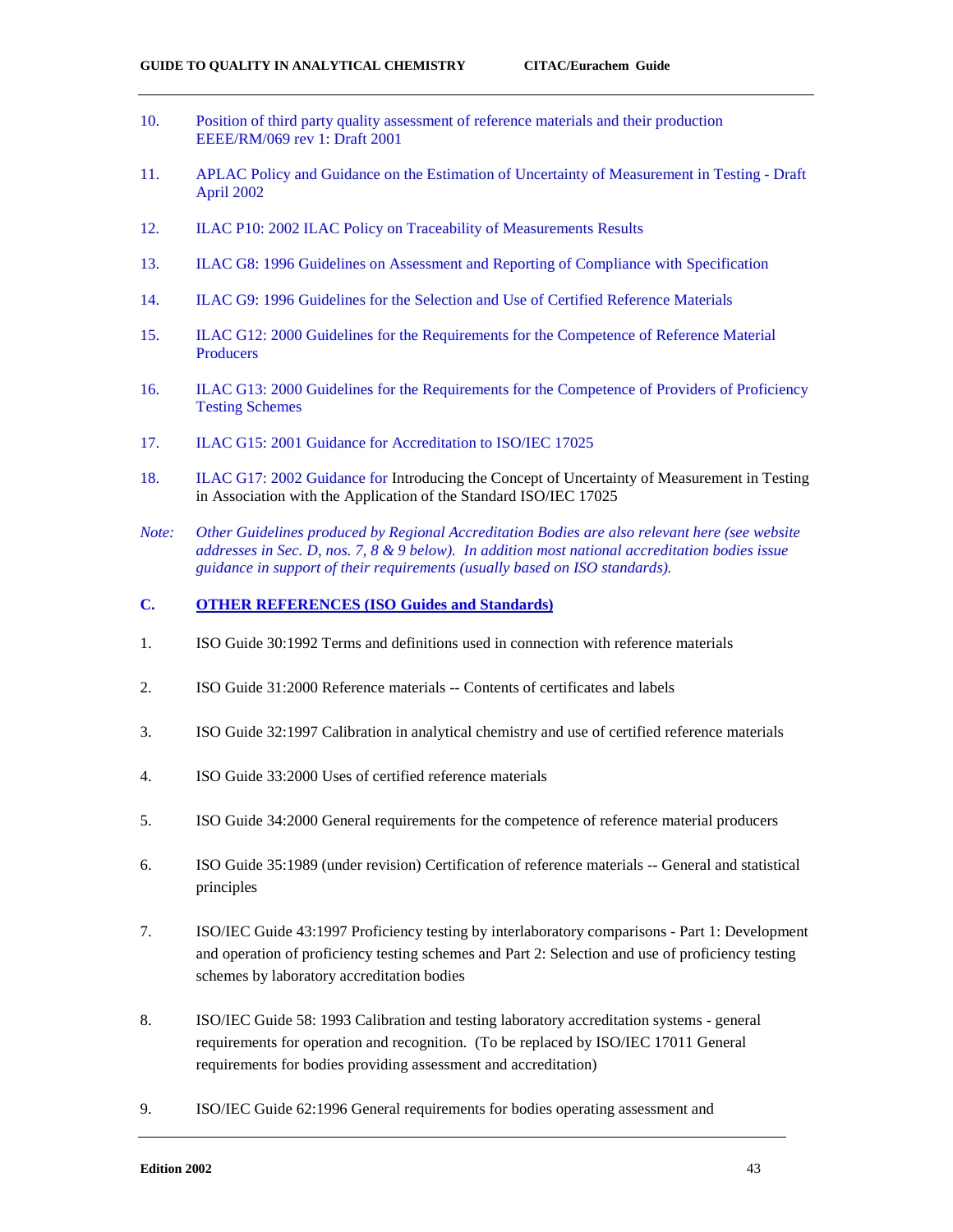certification/registration of quality systems

- 10. ISO 78-2:1999 Chemistry -- Layouts for standards -- Part 2: Methods of chemical analysis
- 11. ISO/DIS 10576-1:2001 Statistical Methods Guidelines for the evaluation with specified requirements Pt 1. General principles
- 12. ISO 3534 Statistics -- Vocabulary and symbols -- Parts 1, 2 and 3 (1999)
- 13. ISO/DTS 21748-2002 (under preparation) Guide to the use of repeatability and reproducibility and trueness estimates in measurement uncertainty estimation
- 14. ISO 5725-1:1994 Accuracy (trueness and precision) of measurement methods and results -- Part 1: General principles and definitions ISO 5725-1:1994/Cor 1:1998
- 15. ISO 5725-2:1994 Accuracy (trueness and precision) of measurement methods and results -- Part 2: Basic method for the determination of repeatability and reproducibility of a standard measurement method
- 16. ISO 5725-3:1994 Accuracy (trueness and precision) of measurement methods and results -- Part 3: Intermediate measures of the precision of a standard measurement method
- 17. ISO 5725-4:1994 Accuracy (trueness and precision) of measurement methods and results -- Part 4: Basic methods for the determination of the trueness of a standard measurement method
- 18. ISO 5725-5:1998 Accuracy (trueness and precision) of measurement methods and results -- Part 5: Alternative methods for the determination of the precision of a standard measurement method
- 19. ISO 5725-6:1994 Accuracy (trueness and precision) of measurement methods and results -- Part 6: Use in practice of accuracy values
- 20. ISO 7870:1993 Control charts General guide and introduction
- 21. ISO 7966:1993 Acceptance control charts
- 22. ISO 8258:1991 Shewhart control charts.
- **D. USEFUL WEBSITE ADDRESSES**
- 1. CITAC www.citac.ws
- 2. EURACHEM www.eurachem.org
- 3. ISO www.iso.ch
- 4. (ISO)REMCO www.iso.org/remco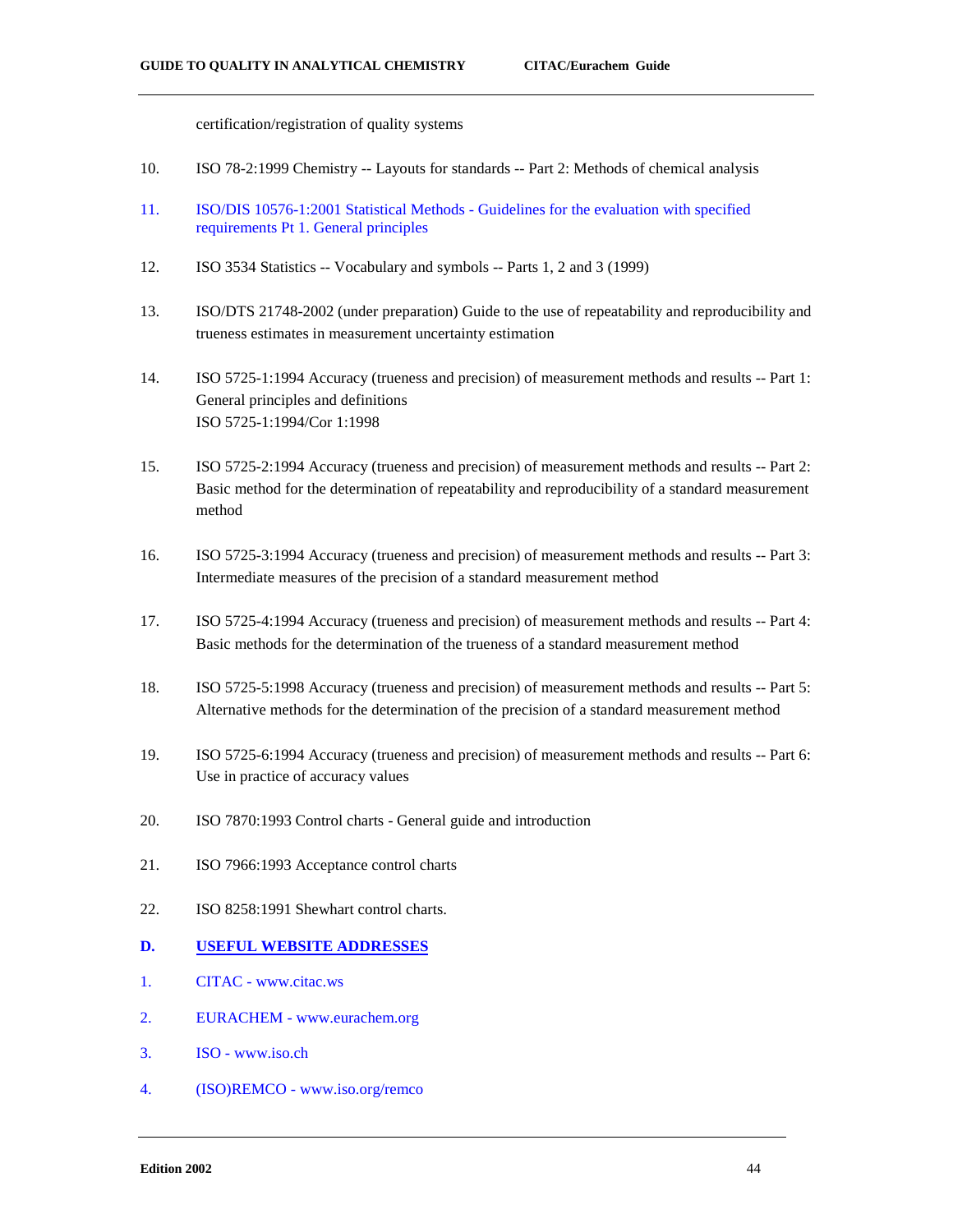- 5. COMAR (Reference Material Data Base) www.comar.bam.de
- 6. AOAC www.aoac.org
- 7. ILAC www.ilac.org
- 8. APLAC www.ianz.govt.nz/aplac
- 9. EA www.european-accreditation.org
- 10. BIPM www.bipm.fr
- 11. OECD www.oecd.org
- 12. www.mutraining.com (web based training on measurement uncertainty and accreditation)
- 13. [www.measurementuncertainty.org \(](http://www.measurementuncertainty.org/)MU forum/search engine linked to Ref A2)

#### **E. BIBLIOGRAPHY**

- 1. AOAC International ISO 17025 and the Laboratory An Introduction to Laboratory Accreditation: 2000
- 2. AOAC International Quality Assurance Principles for Analytical Laboratories 3<sup>rd</sup> Edition 2000 - F M Garfield, E Klesten, J Husch ISBN-0-935584-70-6
- 3. Crosby, Neil T; Patel, Indu, General principles of good sampling practice, Cambridge: Royal Society of Chemistry, 1995
- 4. Enell, J. W., "Which Sampling Plan Should I Choose?", Journal of Quality Technology 1984, 16(3), 168-171
- 5. Garfield, F. M., "Sampling in the Analytical Scheme.", J. Assoc. Off. Anal. Chem. 1989, 72(3), 405-411
- 6. Gy, Pierre, Sampling for analytical purposes, Chichester: Wiley, 1998
- 7. Horwitz, W., "Nomenclature for sampling in Analytical Chemistry", IUPAC, Pure Appl. Chem. 1990, 62(6), 1193-1208
- 8. Horwitz, W., "Problems of Samplings and Analytical Methods", J. Assoc. Off. Anal. Chem. 1976, 59(6), 1197-1203
- 9. Horwitz, W., "Design, conduct and interpretation of method performance studies", IUPAC Protocol, 1994
- 10. Kateman, G., Buydens, L., Quality Control in Analytical Chemistry, 2nd ed. New York: Wiley, 1993
- 11. Keith, L. H., Environmental Sampling and Analysis., A Practical Guide, Lewis Publishers, Chelsea, MI, 1991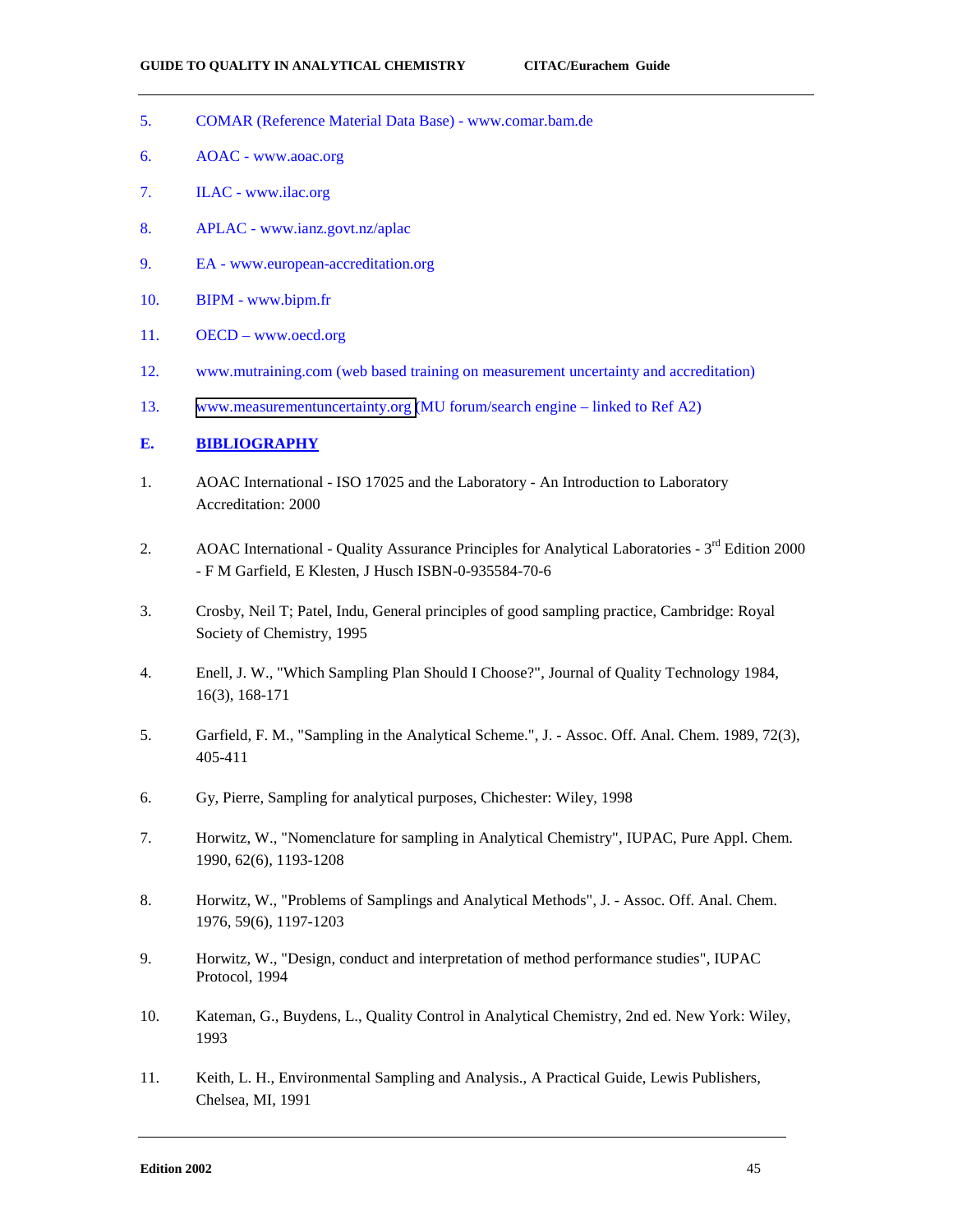- 12. Keith, L. H., Principles of Environmental Sampling, ACS, Washington DC, 1988
- 13. Keith, Lawrence H (Ed), Principles of environmental sampling. 2nd ed, Washington, D.C. American Chemical Society c1996
- 14. Kratochvil, B., Wallace, D., and Taylor, J. K., "Sampling for Chemical Analysis", Anal. Chem. 1984, 56(5), 113R-129R
- 15. Miller, J.C.; Miller, J.N. Statistics for Analytical Chemistry, 4th ed Ellis Horwood 1998
- 16. Prichard, E, Analytical Measurement Terminology (UK's Valid Analytical Measurement Program, LGC Ltd) ISBN 0-85404-443-4, 2000
- 17. Prichard, E., Quality in the Analytical Chemistry Laboratory, ACOL, Wiley 1997
- 18. Stoeppler, Marcus (Ed), Sampling and sample preparation: practical guide for analytical chemists Berlin: Springer Verlag, 1997
- 19. Taylor, B. N., Kuyatt, C. E., Guidelines for evaluating and expressing uncertainty in NIST measurement results, NIST technical note 1297, 1994, National Institute of Standards and Technology
- 20. Taylor, J. K., "Quality Assurance of Chemical Measurements", Lewis Publishers, Michigan, 1987
- 21. UK DTI VAM Programme General Guidelines for use with a Protocol for QA of Trace Analysis 1998
- 22. Youden, W. J., and Steiner, E. H., Statistical manual of the Association of Official Analytical Chemists. Statistical techniques for collaborative tests. Planning and analysis of results of collaborative tests. Washington DC: AOAC, 1975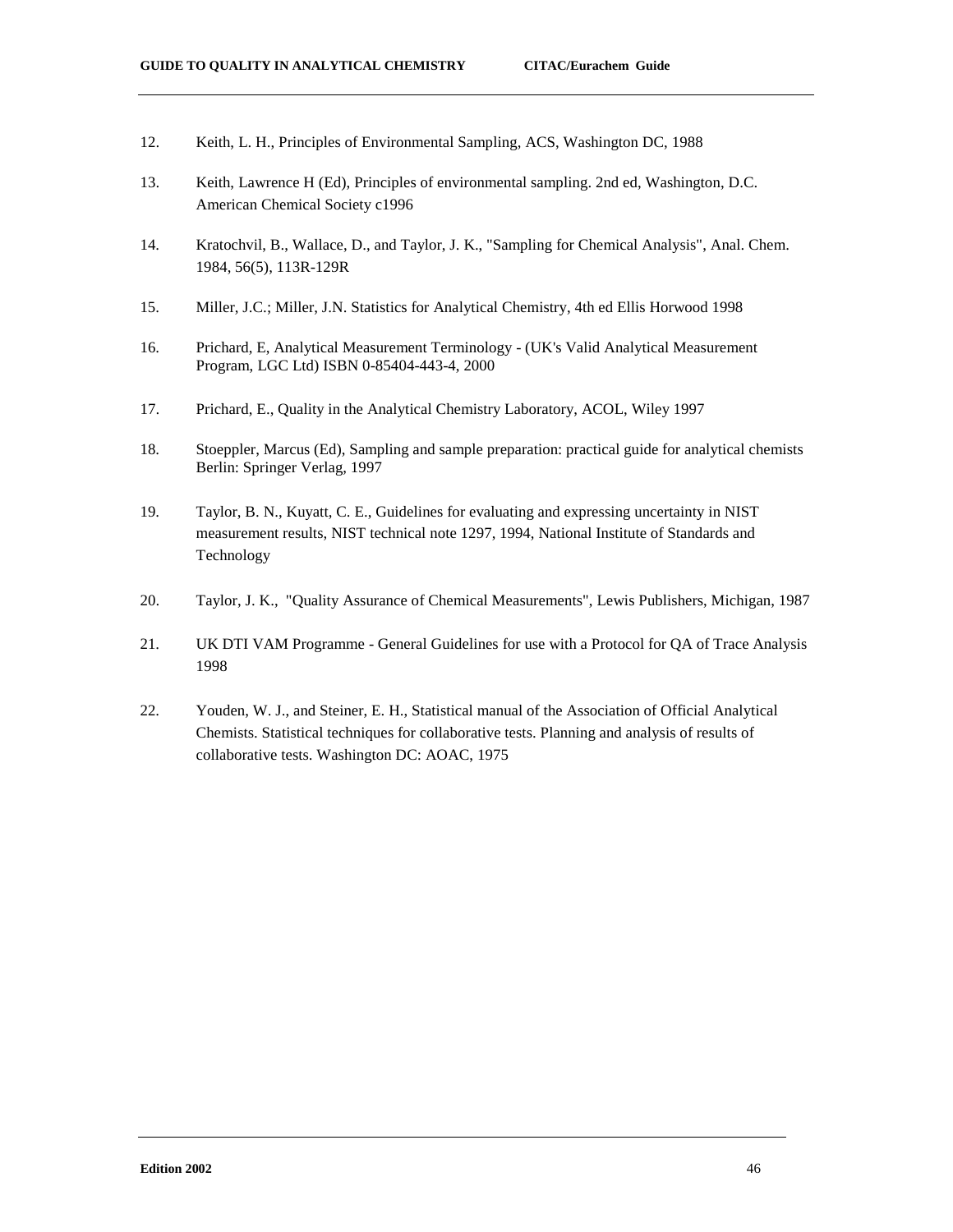## **ACRONYMS**

Some common acronyms follow:

- AOAC Association of Official Analytical Chemists (USA)
- APLAC Asia-Pacific Laboratory Accreditation Cooperation
- BIPM International Bureau of Weights and Measures
- CCQM Consultative Committee for Amount of Substance
- CITAC Cooperation on International Traceability in Analytical Chemistry
- EA -European Cooperation for Accreditation
- IEC International Electrotechnical Commission
- ILAC International Laboratory Accreditation Cooperation
- ISO International Organisation for Standardisation
- ISO/REMCO International Organisation for Standardisation, Committee on Reference Materials
- IUPAC International Union of Pure and Applied Chemistry
- JCTLM Joint Committee on Traceability in Laboratory Medicine
- OECD Organisation for Economic Cooperation and Development
- OIML International Organisation on Legal Metrology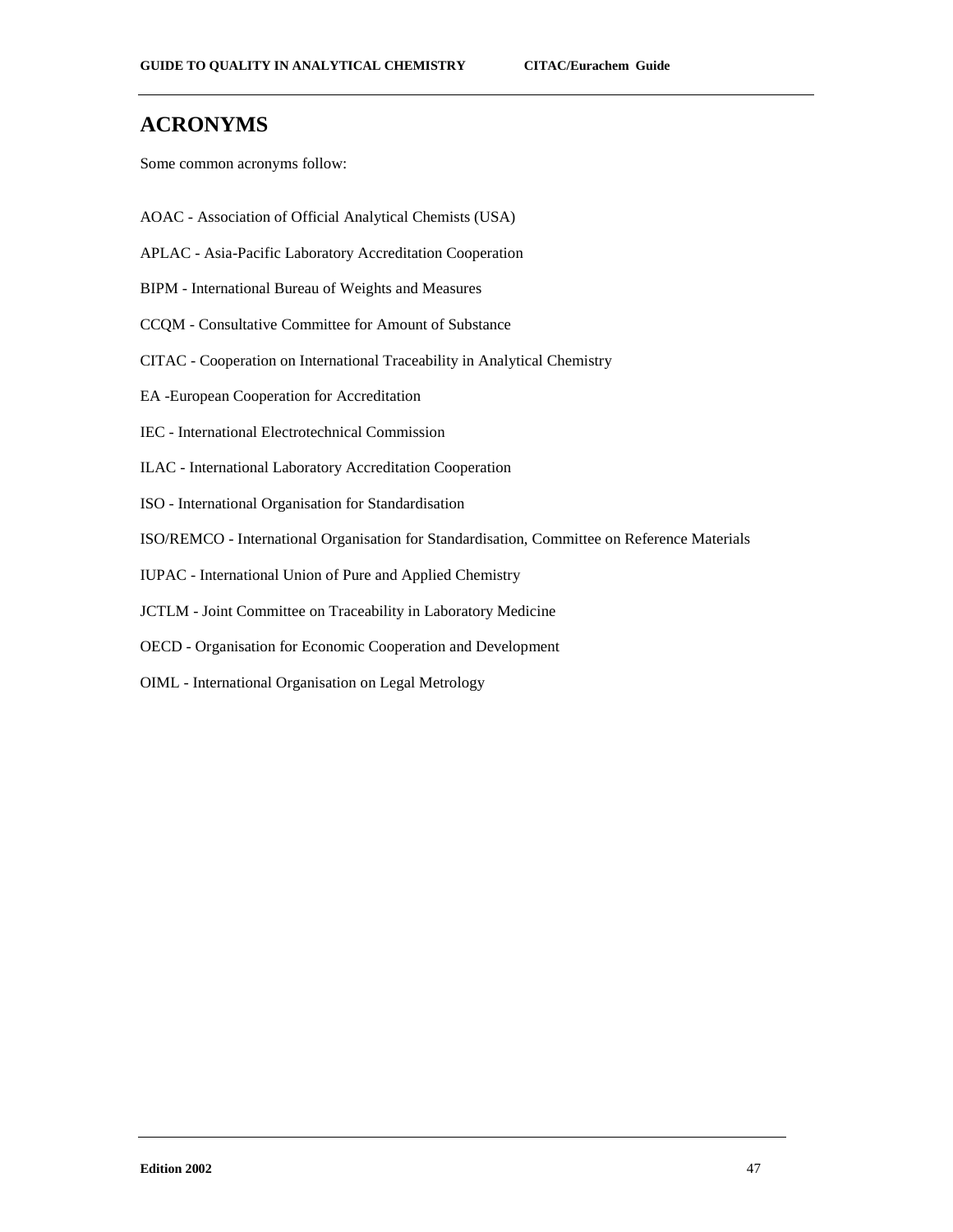#### **APPENDIX A.**

#### *Quality Audit - Areas of particular importance to a chemistry laboratory.*

#### **1. Staff**

- i) Staff have the appropriate blend of background, academic or vocational qualifications, experience and on-thejob training for the work they do.
- ii) On-the-job training is carried out against established criteria, which wherever possible are objective. Up-to-date records of the training are maintained.
- iii) Tests are only carried out by authorised analysts.
- iv) The performance of staff carrying out analyses is observed by the auditor.

#### **2. Environment**

- i) The laboratory environment is suitable for the work carried out.
- ii) The laboratory services and facilities are adequate for the work carried out.
- iii) There is adequate separation of potentially conflicting work.
- iv) The laboratory areas are sufficiently clean and tidy to ensure the quality of the work carried out is not compromised.
- v) There is adequate separation of sample reception, preparation, clean-up, and measurement areas, to ensure the quality of the work carried out is not compromised.
- vi) Adherence to safety regulations is consistent with the requirements of the quality management standard.

#### **3. Equipment**

- i) The equipment in use is suited to its purpose.
- ii) Major instruments are correctly maintained and records of this maintenance are kept.
- iii) Appropriate instructions for use of equipment are available.
- iv) Critical equipment, e.g. balances, thermometers, glassware, timepieces, pipettes etc. are uniquely identified, appropriately calibrated (with suitable traceability), and the corresponding certificates or other records demonstrating traceability to national measurement standards are available.
- v) Calibrated equipment is appropriately labelled or otherwise identified to ensure that it is not confused with uncalibrated equipment and to ensure that its calibration status is clear to the user.
- vi) Instrument calibration procedures and performance checks are documented and available to users.
- vii) Instrument performance checks and calibration procedures are carried out at appropriate intervals and show that calibration is maintained and day-to-day performance is acceptable. Appropriate corrective action is taken where necessary.
- viii) Records of calibration, performance checks and corrective action are maintained.

#### **4. Methods and Procedures**

- i) In-house methods are fully documented, appropriately validated and authorised for use.
- ii) Alterations to methods are appropriately authorised.
- iii) Copies of published and official methods are available.
- iv) The most up-to-date version of the method is available to the analyst.
- v) Analyses are (observed to be) following the methods specified.
- vi) Methods have an appropriate level of advice on calibration and quality control.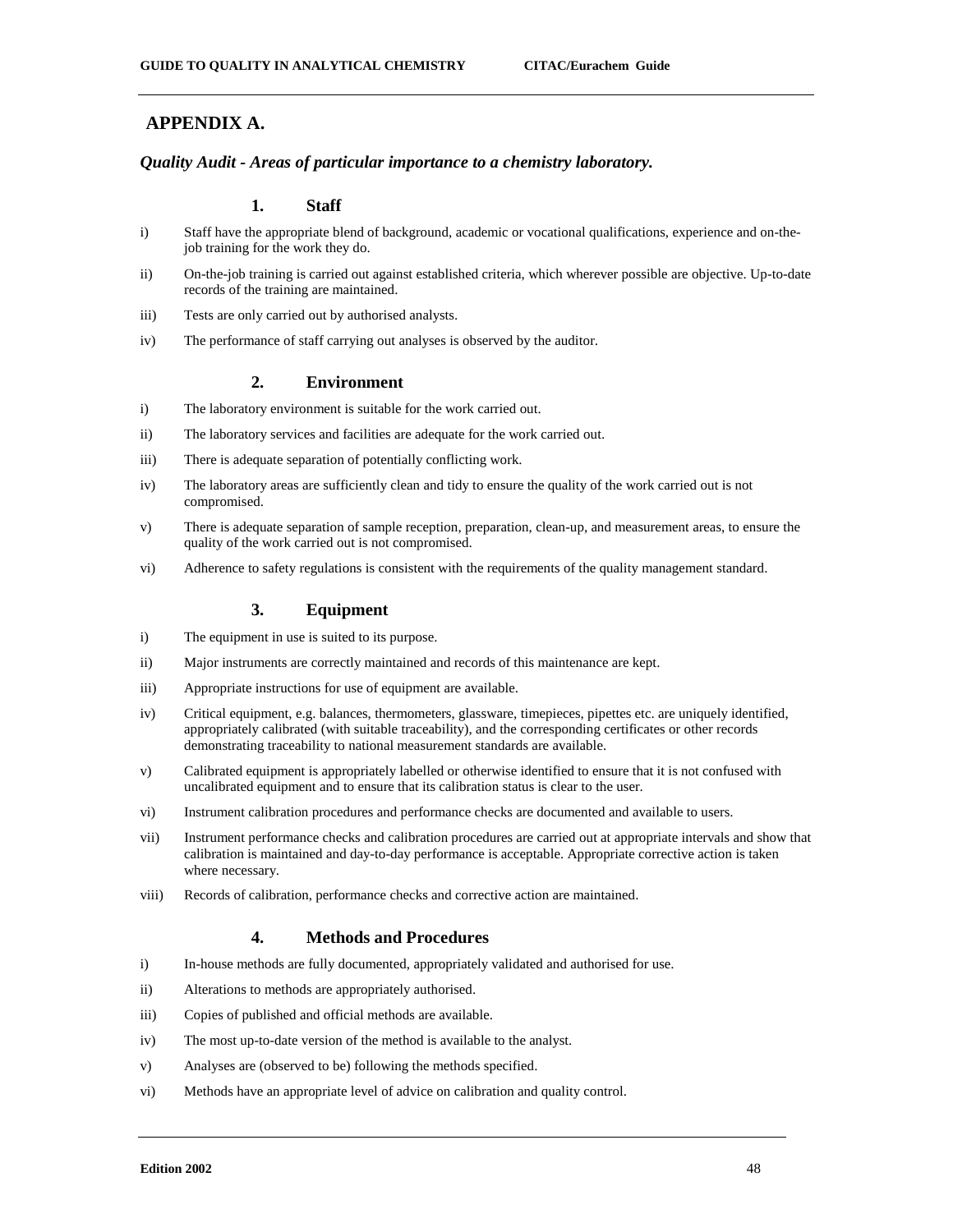vii) Uncertainty has been estimated.

#### **5. Chemical and Physical Measurement Standards, Certified Reference Materials and Reagents.**

- i) The measurement standards required for the tests are readily available.
- ii) The measurement standards are certified or are the "best" available.
- iii) The preparation of working measurement standards and reagents is documented.
- iv) Measurement standards, reference materials and reagents are properly labelled and correctly stored. Where appropriate "opening" and "use-by" dates are used.
- v) New batches of measurement standards, and reagents critical to the performance of the method are compared against old batches before use.
- vi) The correct grade of materials is being used in the tests.
- vii) Where measurement standards, or reference materials are certified, copies of the certificate are available for inspection.

#### **6. Quality Control**

- i) There is an appropriate level of quality control for each test.
- ii) Where control charts are used, performance has been maintained within acceptable criteria.
- iii) QC checksamples are being tested by the defined procedures, at the required frequency and there is an up-todate record of the results and actions taken where results have exceeded action limits.
- iv) Results from the random re-analysis of samples show an acceptable measure of agreement with the original analyses.
- v) Where appropriate, performance in proficiency testing schemes and/or inter-laboratory comparisons is satisfactory and has not highlighted any problems or potential problems.
- vi) There is an effective system for linking proficiency testing performance into day-to-day quality control.

#### **7. Sample Management**

- i) There is an effective documented system for receiving samples, identifying samples against requests for analysis, showing progress of analysis, issue of report, and fate of sample.
- ii) Samples are properly labelled and stored.

#### **8. Records**

- i) Notebooks/worksheets or other records show the date of test, analyst, analyte(s), sample details, test observations, quality control, all rough calculations, any relevant instrument traces, rough data, and relevant calibration data.
- ii) Notebooks/worksheets are indellible, mistakes are crossed out rather than erased or obliterated, and the records are signed by the analysts.
- iii) Where a mistake is corrected the alteration is traceable to the person making the correction.
- iv) The laboratory has procedures for checking data transfers and calculations and is using them.

#### **9. Test Reports**

i) The information given in reports is consistent with the requirements of the standard, the customer and reflects any provisions made in the documented method.

#### **10. Miscellaneous**

i) Documented procedures are in operation to handle queries and complaints and system failures.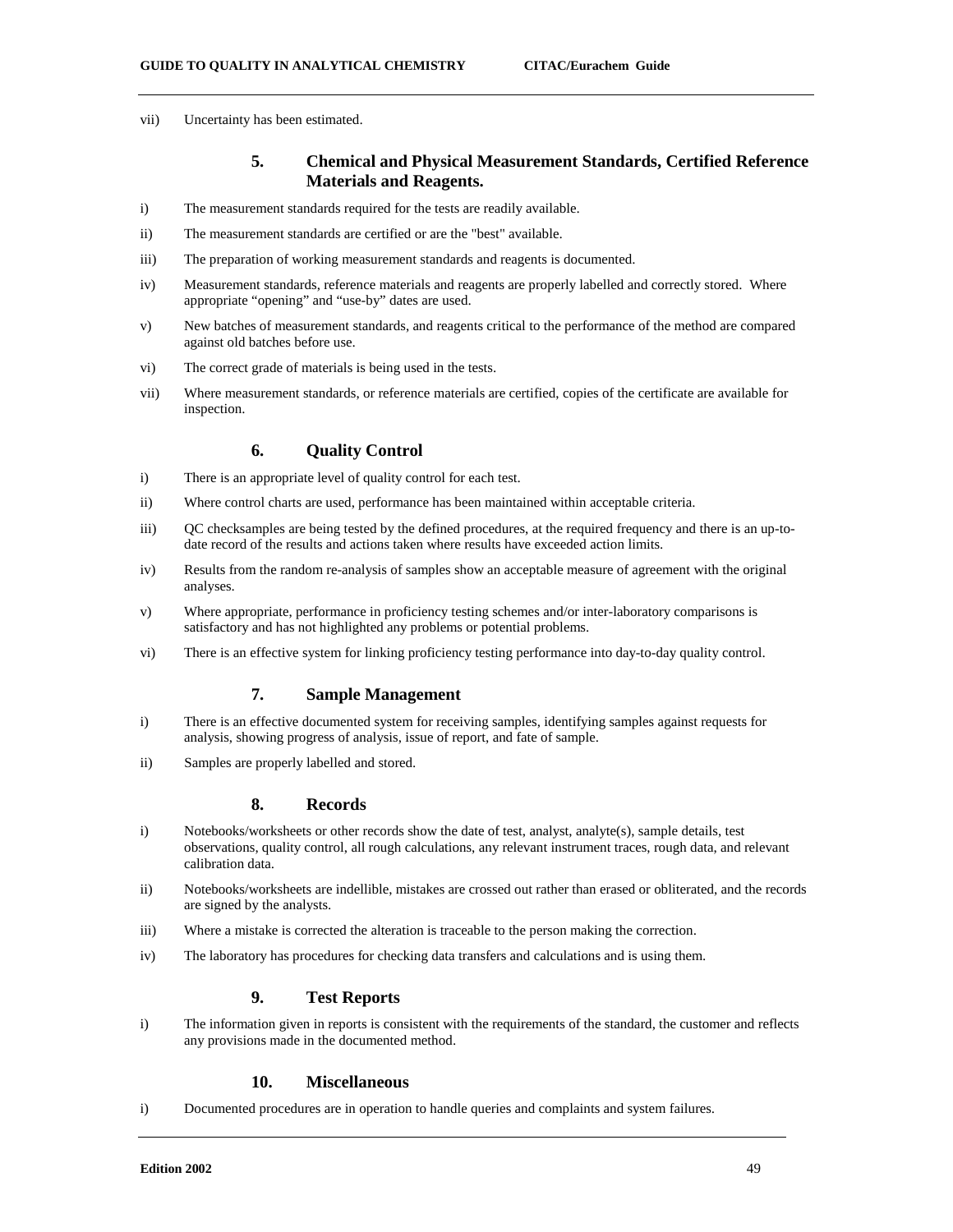- ii) There is adequate evidence of corrective action (in the case of system failures) and preventive action. Effectiveness is evaluated in both cases.
- iii) The Laboratory Quality Manual is up-to-date and is accessible to all relevant staff.
- iv) There are documented procedures for sub-contracting work, including verification of suitability.
- v) Vertical audits on random samples (i.e. checks made on a sample, examining all procedures associated with its testing from receipt through to the issue of a report) have not highlighted any problems.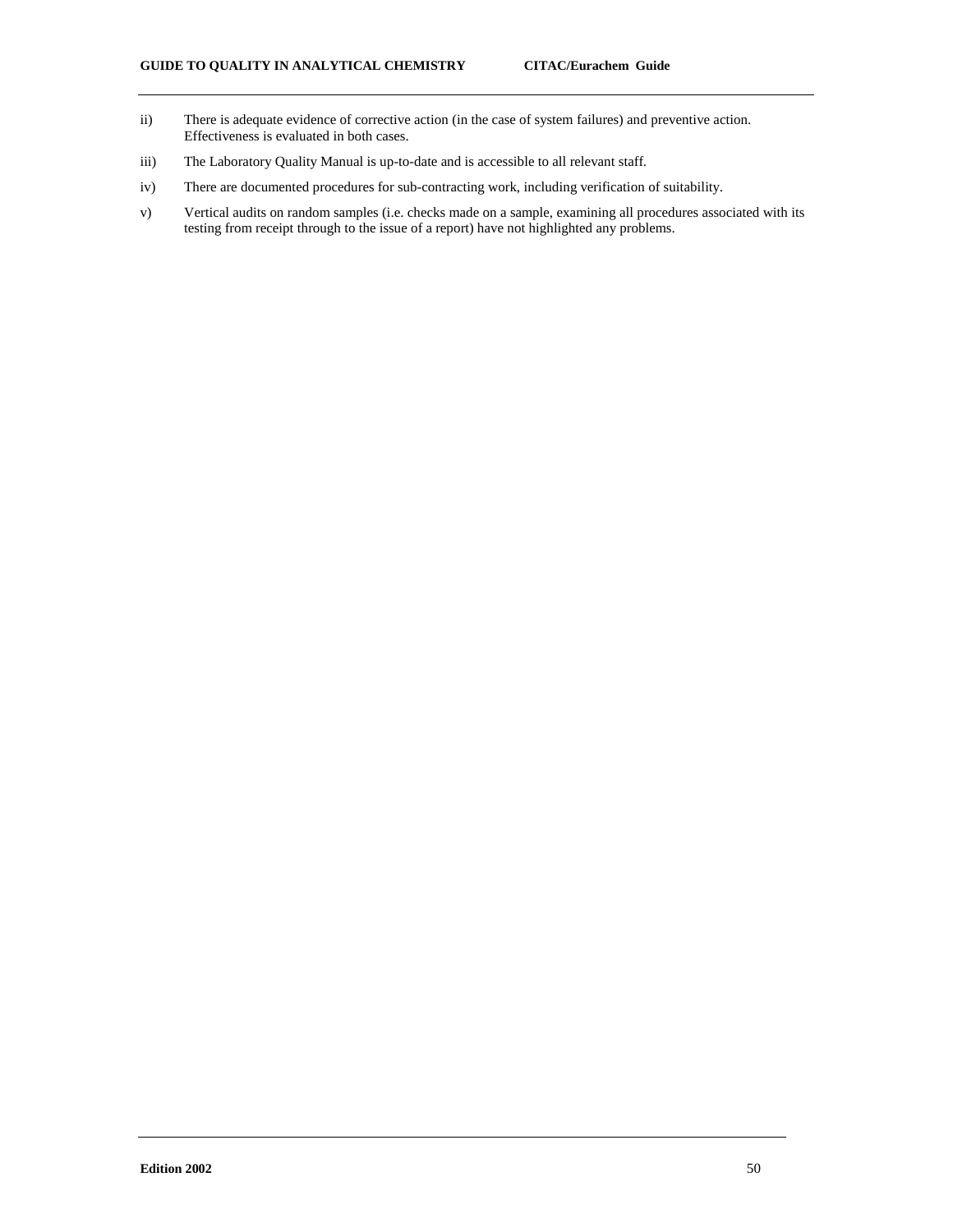#### **APPENDIX B**

#### *Calibration intervals and Performance Checks.*

B1. Guidance is given in Table App B-1 on the calibration of equipment in common use in analytical laboratories and on which the calibration of other instruments may be dependent. More comprehensive advice is available in the literature (see bibliography #32) and also in equipment manuals.

#### **Table App B-1**

|     | <b>Type of Instrument</b>   | <b>Frequency of Check</b>           | <b>Parameters to be Checked</b>                                                  |
|-----|-----------------------------|-------------------------------------|----------------------------------------------------------------------------------|
| (a) | <b>Balances</b>             | Depends on use                      | Linearity, Zero point, Accuracy<br>(using calibrated weights)                    |
| (b) | <b>Volumetric Glassware</b> | Depends on Use                      | Accuracy, Precision<br>(pipettes/burettes)                                       |
| (c) | Hydrometers (working)       | Annually                            | One point calibration versus reference<br>hydrometer                             |
| (d) | Hydrometers (reference)     | 5 years                             | One point calibration using<br>measurement standard of known<br>specific gravity |
| (e) | Barometers <sup>*</sup>     | 5 years                             | One point                                                                        |
| (f) | Timers (see note)           | 2 years or less<br>depending on use | Accuracy                                                                         |
| (g) | Thermometers (reference)    | 5 years Annually                    | Critical points on scale, fixed points<br>e.g ice point                          |
| (h) | Thermometers                | Annually depending<br>on use        | Check specific points against<br>reference thermometer                           |

Note: Those instruments marked \* will normally be calibrated in an accredited calibration laboratory, but should at least show traceability to national measurement standards.

National radio-time signals, or telephone time signals, provide a suitable source of traceable calibration of both absolute time and time difference. Timers with quartz/electronic movements are generally more accurate and stable than conventional mechanical timers and will need to be calibrated less often.

- B2. The following aspects of the instruments listed below, may need to be checked, depending on the method:
- B2.1 *Chromatographs (general):*
	- i) Overall system checks, precision of repeat sample injections, carry-over.
	- ii) Column performance (capacity, resolution, retention).
	- iii) Detector performance (output, response, noise, drift, selectivity, linearity).
	- iv) System heating/thermostatting (accuracy, precision, stability, ramping character-istics).
	- v) Autosampler (accuracy and precision of time routines).
- B2.2 *Liquid and ion Chromatography:*
	- i) Composition of mobile phase.
	- ii) Mobile phase delivery system (precision, accuracy, pulse-free).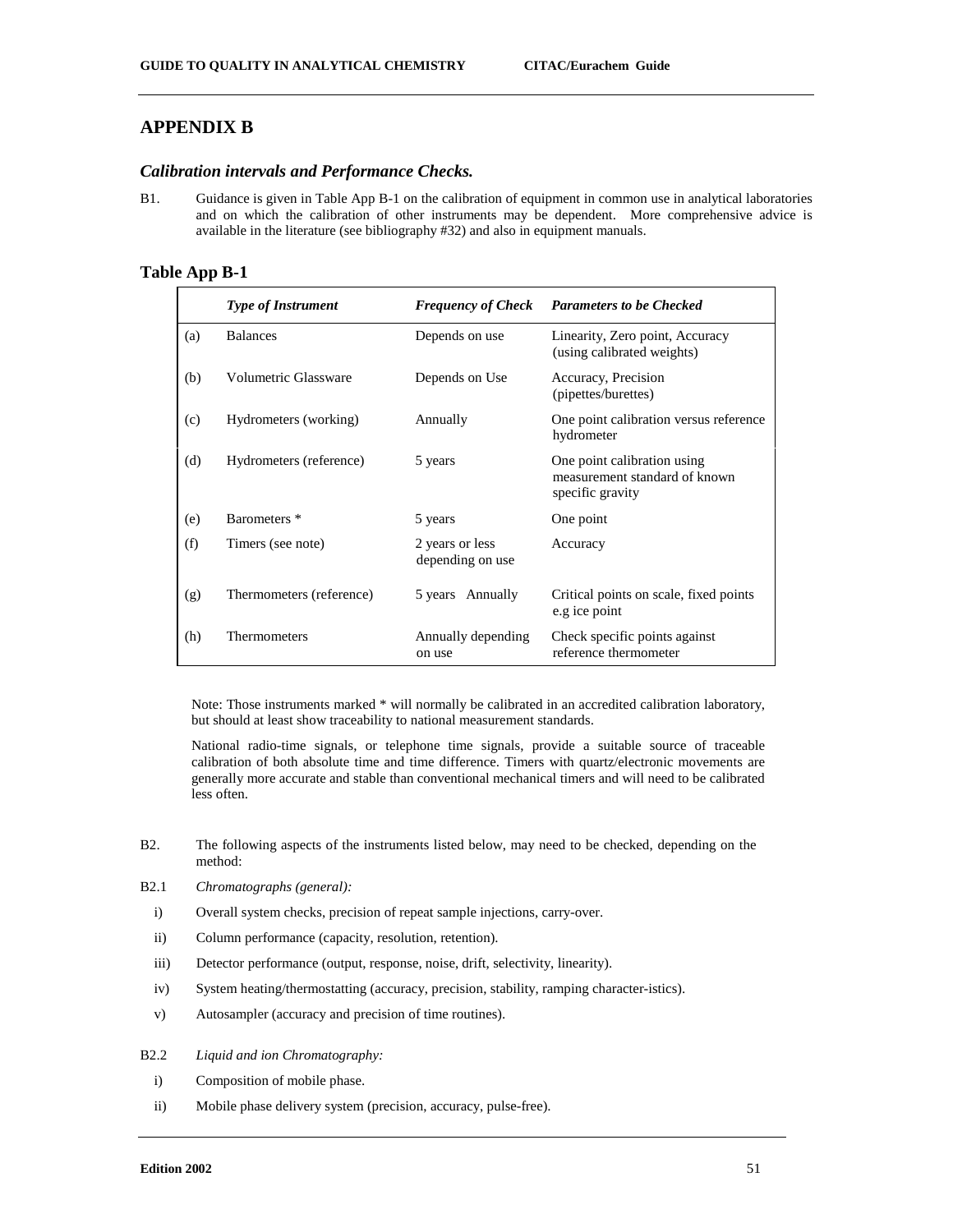- B2.3 *Electrode/Meter systems, including conductivity, pH and ion-selective:*
	- i) Electrode drift or reduced response.
	- ii) Fixed point and slope checks using chemical measurement standards.
- B2.4 *Heating/Cooling apparatus, including freeze dryers, freezers, furnaces, hot air sterilisers, incubators, melting and boiling point apparatus, oil baths, ovens, steam sterilisers and water baths:*
	- i) Periodic calibration of temperature sensing system using the appropriate calibrated thermometer or pyroprobe.
	- ii) Thermal stability, reproducibility.
	- iii) Heating/cooling rates and cycles.
	- iv) Ability to achieve and sustain pressure or vacuum.
- B2.5 *Spectrometers and spectrophotometers, including atomic absorption, fluorimetric, inductively coupled plasma - optical emission, infra-red, luminescence, mass, nuclear magnetic resonance, ultra-violet/visible and X-ray fluorescence:*
	- i) Selected wavelength accuracy, precision, stability.
	- ii) Source stability.
	- iii) Detector performance (resolution, selectivity, stability, linearity, accuracy, precision).
	- iv) Signal to noise ratio.
	- v) Detector calibration (mass, ppm, wavelength, frequency, absorbance, transmittance, bandwidth, intensity *et*c.).
	- vi) Internal temperature controllers and indicators where applicable.
- B2.6 *Microscopes:*
	- i) Resolving power.
	- ii) Performance under various lighting conditions (fluorescence, polarisation, *et*c.).
	- iii) Graticule calibration (for length measurement).

#### *B2.7 Autosamplers:*

- i) Accuracy and precision of timing systems.
- ii) Reliability of sequencing programmes.
- iii) Accuracy and precision of sample delivery systems.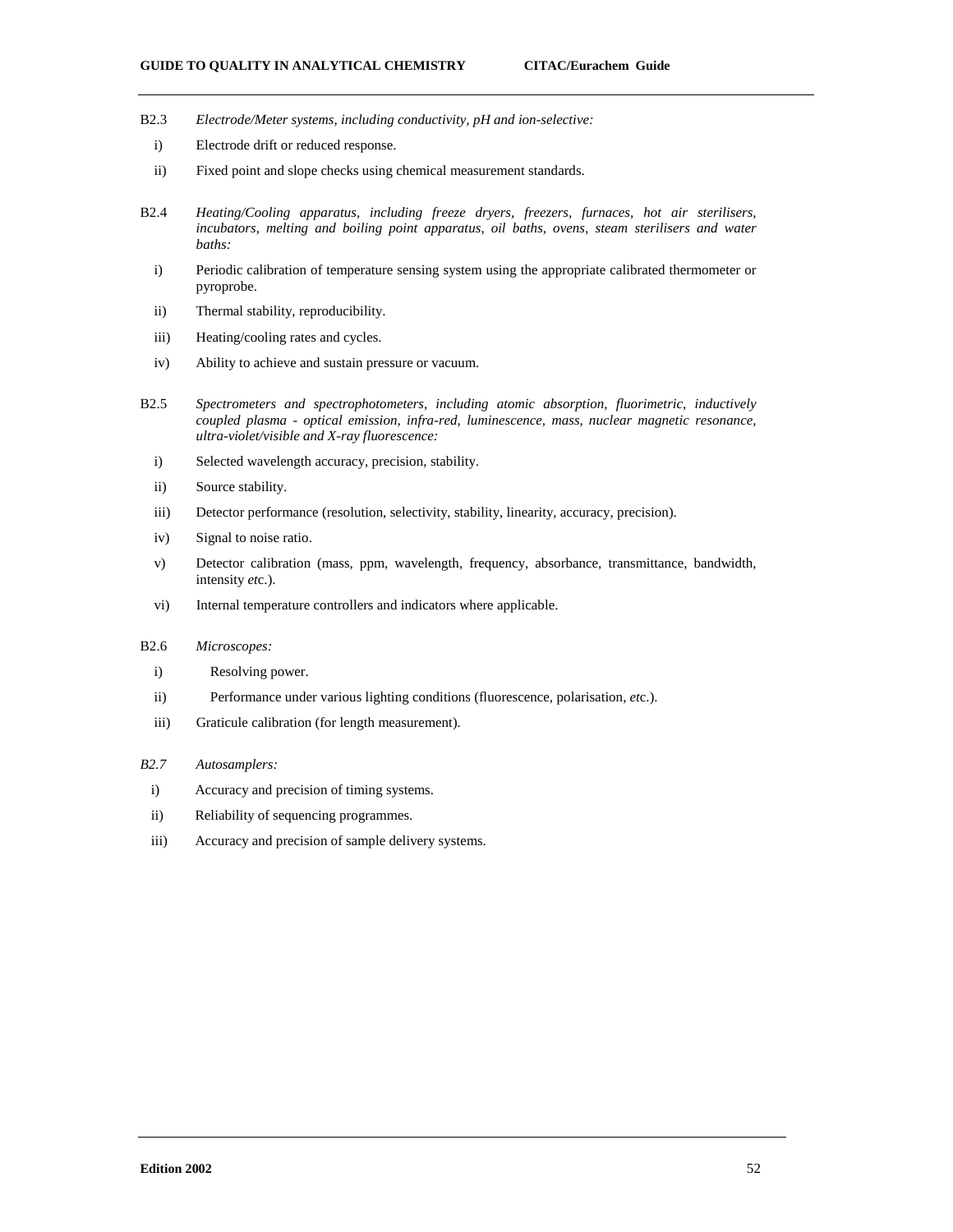## **APPENDIX C**

Comparison between ISO/IEC 17025:1999 and ISO/IEC Guide: 1990 (This table is reproduced from ILAC G15:2001, Guidelines for Accreditation to ISO/IEC 17025)

| Item from contents list of ISO/IEC 17025 | <b>ISO/IEC 17025</b>     | <b>ISO/IEC Guide25</b>   |
|------------------------------------------|--------------------------|--------------------------|
|                                          | <b>Clause</b>            |                          |
| <b>Scope</b>                             | 1.1                      | $1.1\,$                  |
|                                          | 1.2                      | $\overline{\phantom{a}}$ |
|                                          | 1.3                      | $\overline{\phantom{a}}$ |
|                                          | 1.4                      | 1.3                      |
|                                          | 1.5                      | 7.6 Note                 |
|                                          | 1.6                      | <b>Intro</b>             |
| <b>Normative references</b>              | $\overline{c}$           | $\overline{2}$           |
| <b>Terms and definitions</b>             | $\overline{\mathbf{3}}$  | $\overline{\mathbf{3}}$  |
| <b>Management requirements</b>           |                          |                          |
| Organisation                             | 4.1.1                    | 4.1                      |
|                                          | 4.1.2                    | 1.2                      |
|                                          | 4.1.3                    | 4.1                      |
|                                          | 4.1.4                    |                          |
|                                          | 4.1.5(a)                 | 4.2a)                    |
|                                          | 4.1.5(b)                 | 4.2. b)                  |
|                                          | 4.1.5(c)                 | 4.2. i)                  |
|                                          | $4.1.5$ (d)              | 4.2.c)                   |
|                                          | 4.1.5 ( $\overline{e}$ ) | $5.2 b$ , $5.2 c$ )      |
|                                          | 4.1.5(f)                 | 4.2.d)                   |
|                                          | 4.1.5(g)                 | 4.2.e)                   |
|                                          | 4.1.5(h)                 | 4.2 f                    |
|                                          | 4.1.5(i)                 | 4.2(g)                   |
|                                          | 4.1.5(j)                 | $4.2 h$ )                |
| <b>Quality system</b>                    | 4.2.1                    | $\overline{5.1}$         |
|                                          | 4.2.2                    | 5.1, 5.2 a)              |
|                                          | 4.2.2(a)                 | 5.1                      |
|                                          | 4.2.2(b)                 | 5.2a)                    |
|                                          | 4.2.2(c)                 | 5.2a)                    |
|                                          | $4.2.2$ (d)              | 5.1                      |
|                                          | $4.2.2$ (e)              | 5.2                      |
|                                          | 4.2.3                    | $5.2 \text{ m}$ )        |
|                                          | 4.2.4                    | 5.2 e)                   |
| <b>Document control</b>                  | 4.3.1                    | 5.2 d)                   |
|                                          | 4.3.2.1                  | 5.2 d)                   |
|                                          | 4.3.2.2(a)               | 5.1, 5.2 d               |
|                                          |                          |                          |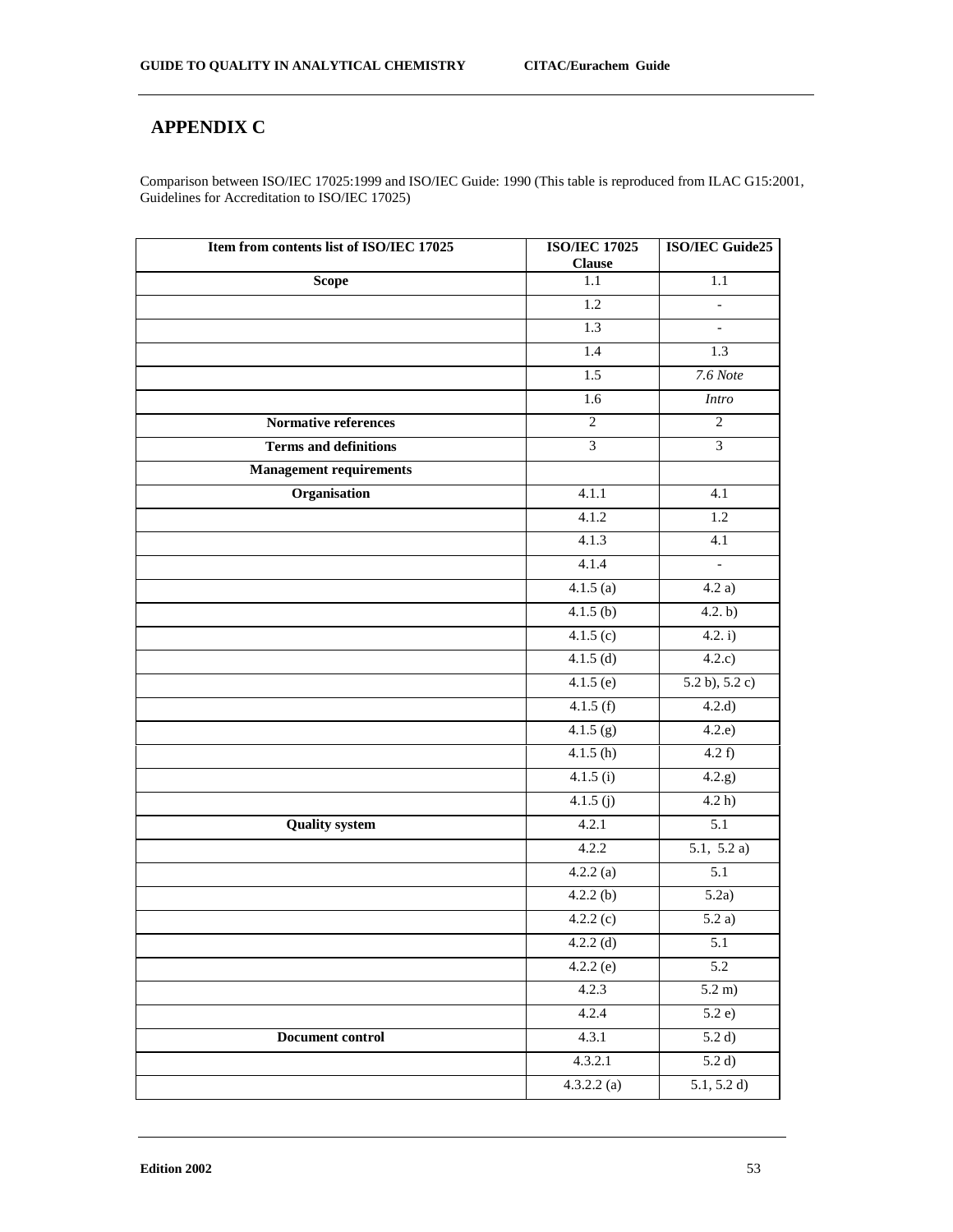|                                           | $4.3.2.2$ (b) | 5.2 d)                   |
|-------------------------------------------|---------------|--------------------------|
|                                           | 4.3.2.2(c)    | 5.2 d)                   |
|                                           | $4.3.2.2$ (d) | 5.2 d)                   |
|                                           | 4.3.2.3       | 5.2 d)                   |
|                                           | 4.3.3.1       | 5.2 d)                   |
|                                           | 4.3.3.2       | 5.2 d)                   |
|                                           | 4.3.3.3       | 5.2 d)                   |
|                                           | 4.3.3.4       | 5.2 d)                   |
| Review of requests, tenders and contracts | 4.4.1         | 5.2 i)                   |
|                                           | 4.4.1(a)      | 5.2 i)                   |
|                                           | 4.4.1(b)      | 5.2 i)                   |
|                                           | 4.4.1 $(c)$   | 5.2 i)                   |
|                                           | 4.4.2         | 5.2 i)                   |
|                                           | 4.4.3         | 5.2i)                    |
|                                           | 4.4.4         | 5.2 i)                   |
|                                           | 4.4.5         | 5.2i)                    |
| Subcontracting of tests and calibrations  | 4.5.1         | 14.1                     |
|                                           | 4.5.2         | 14.1                     |
|                                           | 4.5.3         | $\overline{\phantom{a}}$ |
|                                           | 4.5.4         | 14.2                     |
| Purchasing services and supplies          | 4.6.1         | 10.8, 15.2               |
|                                           | 4.6.2         | 15.1                     |
|                                           | 4.6.3         | $\bar{\phantom{a}}$      |
|                                           | 4.6.4         | 15.3                     |
| Service to the client                     | 4.7           | $\overline{\phantom{a}}$ |
| <b>Complaints</b>                         | 4.8           | 16.1                     |
| Control of nonconforming work             | 4.9.1         | 5.2o)                    |
|                                           | 4.9.1(a)      | 5.2 o)                   |
|                                           | 4.9.1(b)      | $5.2$ o)                 |
|                                           | 4.9.1(c)      | 5.2o)                    |
|                                           | 4.9.1 $(d)$   | 5.2 o), 13.6             |
|                                           | 4.9.1(e)      | 5.2o)                    |
|                                           | 4.9.2         | 16.2                     |
| <b>Corrective action</b>                  | 4.10.1        | 5.2o)                    |
|                                           | 4.10.2        | 5.2 o)                   |
|                                           | 4.10.3        | 5.2 o)                   |
|                                           | 4.10.4        | 5.2o)                    |
|                                           | 4.10.5        | 16.2                     |
| <b>Preventive action</b>                  | 4.11.1        | $\frac{1}{2}$            |
|                                           | 4.11.2        | $\blacksquare$           |
| <b>Control of records</b>                 | 4.12.1.1      | 12.1                     |
|                                           |               |                          |
|                                           | 4.12.1.2      | 12.2                     |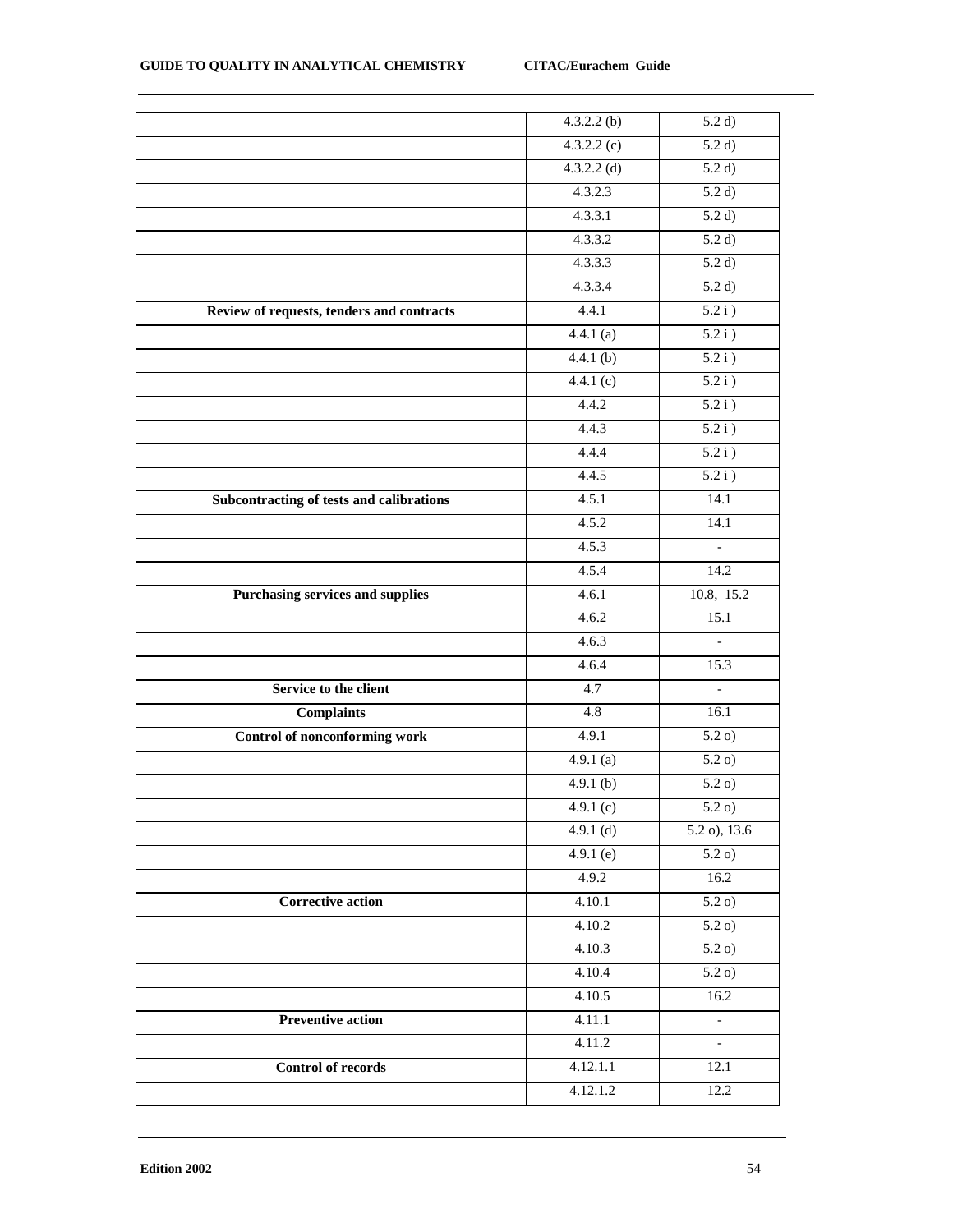|                                                    | 4.12.1.3           | 12.2                     |
|----------------------------------------------------|--------------------|--------------------------|
|                                                    | 4.12.1.4           | 10.7 e)                  |
|                                                    | 4.12.2.1           | 12.1                     |
|                                                    | 4.12.2.2           | $\blacksquare$           |
|                                                    | 4.12.2.3           | $\frac{1}{2}$            |
| <b>Internal audits</b>                             | 4.13.1             | 5.3                      |
|                                                    | 4.13.2             | 5.3                      |
|                                                    | 4.13.3             | 5.5                      |
|                                                    | 4.13.4             | $\blacksquare$           |
| <b>Management reviews</b>                          | 4.14.1             | $\overline{5.4}$         |
|                                                    | 4.14.2             | 5.5                      |
| <b>Technical requirements</b>                      |                    |                          |
| <b>General</b>                                     | 5.1.1              | $\overline{\phantom{a}}$ |
|                                                    | $\overline{5.1.2}$ | $\Box$                   |
| Personnel                                          | 5.2.1              | 6.1                      |
|                                                    | 5.2.2              | 6.2                      |
|                                                    | 5.2.3              | $\Box$                   |
|                                                    | 5.2.4              | 5.2 e)                   |
|                                                    | 5.2.5              | 6.3                      |
| Accommodation and environmental conditions         | 5.3.1              | 7.1, 7.2                 |
|                                                    | 5.3.2              | 7.3                      |
|                                                    | $\overline{5.3.3}$ | 7.4                      |
|                                                    | 5.3.4              | 7.5                      |
|                                                    | 5.3.5              | 7.6                      |
| Test and calibration methods and method validation | 5.4.1              | 10.2, 10.1, 10.5         |
|                                                    | 5.4.2              | 10.3                     |
|                                                    | 5.4.3              | $\overline{\phantom{a}}$ |
|                                                    | 5.4.4              | 10.4                     |
|                                                    | 5.4.5.1            | $\overline{\phantom{0}}$ |
|                                                    | 5.4.5.2            | 10.4                     |
|                                                    | 5.4.5.3            |                          |
|                                                    | 5.4.6.1            | 10.2                     |
|                                                    | 5.4.6.2            | 10.2                     |
|                                                    | 5.4.6.3            | $\blacksquare$           |
|                                                    | 5.4.7.1            | 10.6                     |
|                                                    | 5.4.7.2            | 10.7                     |
|                                                    | 5.4.7.2(a)         | 10.7 b)                  |
|                                                    | 5.4.7.2(b)         | 10.7 c)                  |
|                                                    | $5.4.7.2$ (c)      | 10.7 d                   |
|                                                    | 5.5.1              | 8.1                      |
| Equipment                                          | 5.5.2              | 9.1                      |
|                                                    |                    |                          |
|                                                    | 5.5.3              | 10.1                     |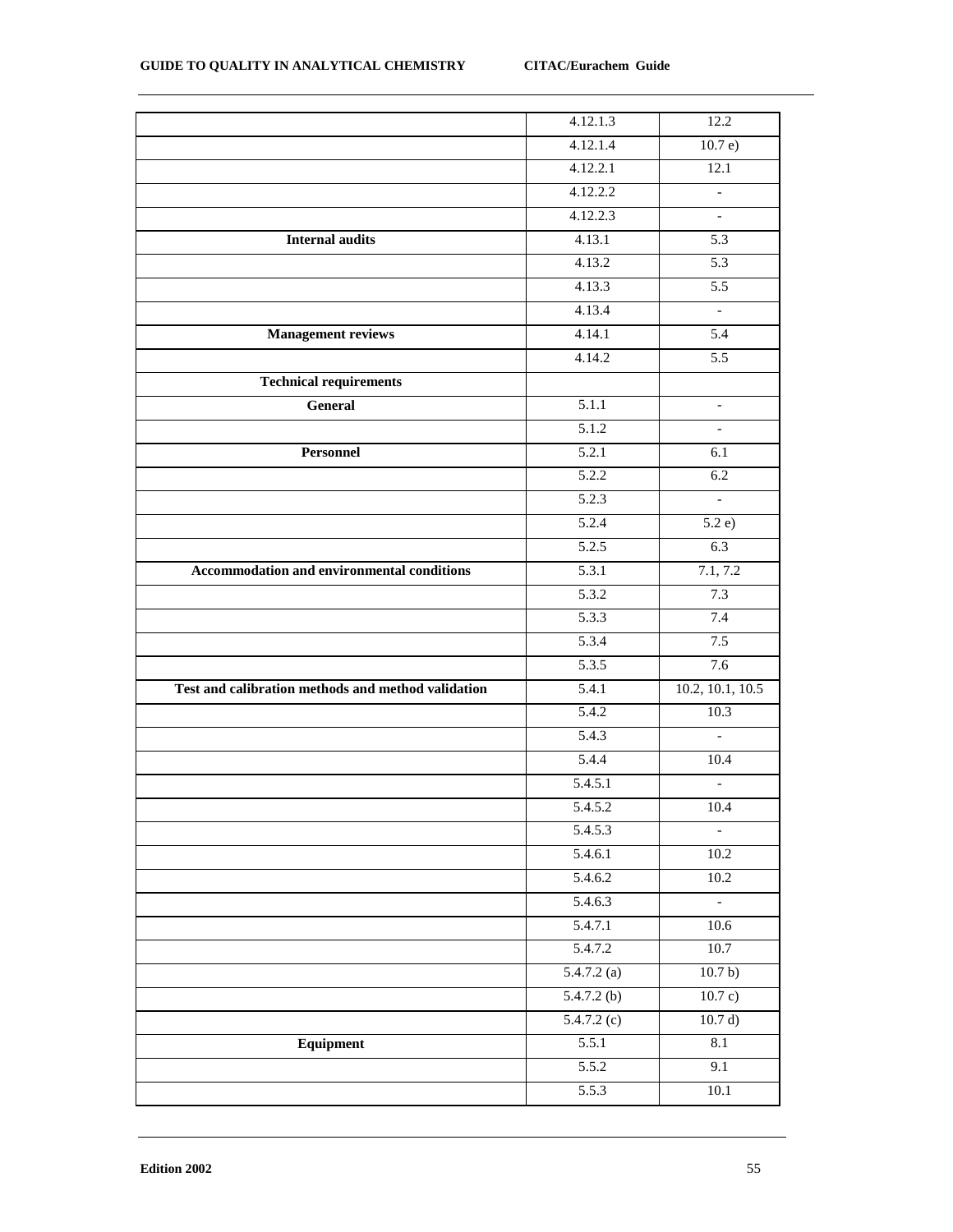|                                                      | 5.5.4            | $\overline{a}$           |
|------------------------------------------------------|------------------|--------------------------|
|                                                      | 5.5.5(a)         | 8.4a)                    |
|                                                      | 5.5.5(b)         | 8.4 b)                   |
|                                                      | 5.5.5(c)         | $\bar{\phantom{a}}$      |
|                                                      | 5.5.5(d)         | 8.4 d)                   |
|                                                      | 5.5.5(e)         | 8.4 f                    |
|                                                      | 5.5.5(f)         | 8.4g)                    |
|                                                      | 5.5.5(g)         | 8.4h)                    |
|                                                      | 5.5.5(h)         | $\sqrt{8.4 i}$           |
|                                                      | 5.5.6            | 8.2                      |
|                                                      | 5.5.7            | 8.2                      |
|                                                      | 5.5.8            | 8.3                      |
|                                                      | 5.5.9            | $\blacksquare$           |
|                                                      | 5.5.10           |                          |
|                                                      | 5.5.11           | $\overline{\phantom{a}}$ |
|                                                      | 5.5.12           | $\overline{a}$           |
| <b>Measurement traceability</b>                      | 5.6.1            | 9.1                      |
|                                                      | 5.6.2.1.1        | 9.2                      |
|                                                      | 5.6.2.1.2        | 9.3                      |
|                                                      | 5.6.2.2.1        | 9.2                      |
|                                                      | 5.6.2.2.2        | 9.3                      |
| Measurement traceability (cont.)                     | 5.6.3.1          | 9.4, 9.5                 |
|                                                      | 5.6.3.2          | 9.7                      |
|                                                      | 5.6.3.3          | 9.6                      |
|                                                      | 5.6.3.4          | $\frac{1}{2}$            |
| <b>Sampling</b>                                      | 5.7.1            | 10.5                     |
|                                                      | 5.7.2            | $\overline{a}$           |
|                                                      | 5.7.3            | $\overline{\phantom{a}}$ |
| Handling of test and calibration items               | 5.8.1            | 11.4                     |
|                                                      |                  |                          |
|                                                      | 5.8.2<br>5.8.3   | 11.1<br>11.2             |
|                                                      | 5.8.4            | 11.3                     |
| Assuring the quality of test and calibration results | $\overline{5.9}$ | 5.6, 5.6 a)              |
|                                                      | 5.9(a)           | 5.6c                     |
|                                                      |                  |                          |
|                                                      | 5.9(b)           | 5.6 <sub>b</sub>         |
|                                                      | 5.9(c)           | 5.6d)                    |
|                                                      | 5.9(d)           | 5.6e                     |
|                                                      | 5.9(e)           | 5.6f                     |
| <b>Reporting the results</b>                         | 5.10.1           | 13.1                     |
|                                                      | 5.10.2(a)        | 13.2 a)                  |
|                                                      | $5.10.2.$ (b)    | 13.2 b)                  |
|                                                      | 5.10.2(c)        | 13.2 c)                  |